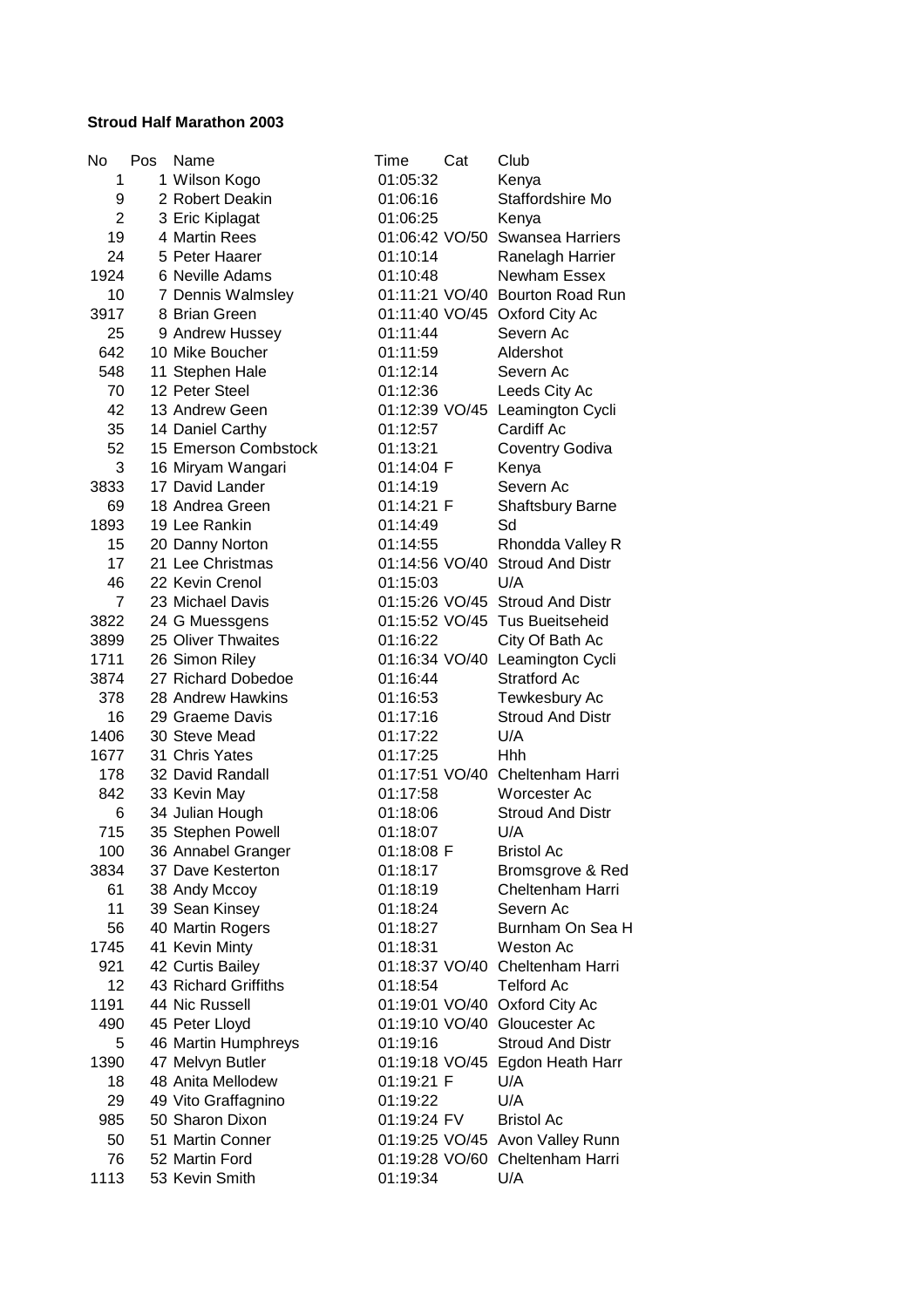| 1362 | 54 Dave Potter       | 01:19:54 VO/45 Leamington   |                    |
|------|----------------------|-----------------------------|--------------------|
| 13   | 55 Philip Thomas     | 01:19:55                    | U/A                |
| 601  | 56 Rob Atkin         | 01:20:05                    | <b>Bridgend</b>    |
| 14   | 57 Malcolm Neale     | 01:20:05 VO/45 Stroud And   |                    |
| 51   | 58 Richard Hunter    | 01:20:06                    | U/A                |
| 8    | 59 Paul Mcdonnell    | 01:20:07                    | Stroud And         |
| 399  | 60 Lee Price         | 01:20:13                    | Stroud And         |
| 66   | 61 Ian Spilsbury     | 01:20:29                    | Penarth & D        |
| 704  | 62 David Hudson      | 01:20:35                    | Gwr                |
| 71   | 63 John Shapland     | 01:20:36 VO/50 North Devor  |                    |
| 1930 | 64 Daniel Evans      | 01:20:37                    | Shoyd Strid        |
| 3865 | 65 Barry Johnston    | 01:20:39 VO/50              | Les Croupie        |
| 302  | 66 James Neal        | 01:20:41                    | Swindon Ha         |
| 747  | 67 Bruce Hendrie     | 01:20:52 VO/55 Banbury Ha   |                    |
| 26   | 68 George Robinson   | 01:20:57                    | Stroud And         |
| 36   | 69 Richard Guest     | 01:21:08                    | Halesowen          |
| 1017 | 70 David Russell     | 01:21:11                    | U/A                |
| 1691 | 71 Tony Linturn      | 01:21:16 VO/55 Maidenhead   |                    |
| 40   | 72 Les Davis         | 01:21:24 VO/60 Severn Ac    |                    |
| 646  | 73 Mike Webb         | 01:21:27                    | U/A                |
| 3900 | 74 Stuart Geggie     | 01:21:47 VO/40 Halesowen.   |                    |
| 1789 | 75 Paul Barnes       | 01:21:50 VO/40 U/A          |                    |
| 1647 | 76 Peter Richardson  | 01:21:50 VO/45 Worcester A  |                    |
| 922  | 77 Martin Challinor  | 01:21:55                    | U/A                |
| 1460 | 78 Clive Baker       | 01:21:58 VO/40 Tewkesbury   |                    |
| 928  | 79 Grant Butler      | 01:22:08                    | U/A                |
| 41   | 80 Stewart Lynas     | 01:22:12                    | Severn Ac          |
| 68   | 81 Gary Hobbs        | 01:22:15 VO/40              | Sd                 |
| 53   | 82 Peter Hawkins     | 01:22:17 VO/40              | Gwr                |
| 33   | 83 Roger Bennett     | 01:22:23 VO/40 Tewkesbury   |                    |
| 919  | 84 Luke Malarz       | 01:22:28                    | Chepstow H         |
| 67   | 85 Trevor Emms       | 01:22:29 VO/45 Thanet Roa   |                    |
| 34   | 86 Stuart Philps     | 01:22:32                    | <b>Bideford Ac</b> |
| 58   | 87 Tony Jefferies    | 01:22:33 VO/55 Westbury H   |                    |
| 22   | 88 Melissa Neal      | 01:22:34 F                  | Peterboroug        |
| 1029 | 89 Martyn Smith      | 01:22:37                    | U/A                |
| 995  | 90 Neil Plant        | 01:22:39                    | <b>Bourton Roa</b> |
| 1546 | 91 Nathan Jones      | 01:22:43                    | Cheltenham         |
| 3826 | 92 Keith Harris      | 01:22:47 VO/45 Gwr          |                    |
| 1798 | 93 Philip Hughes     | 01:22:53                    | U/A                |
| 64   | 94 Trevor Hooker     | 01:22:56 VO/50 Fleet & Croo |                    |
| 870  | 95 Kevin Jackson     | 01:22:58 VO/40 Dursley And  |                    |
| 1835 | 96 Andrew Wilmot     | 01:23:01                    | U/A                |
| 37   | 97 Mark Clayton      | 01:23:01 VO/40              | Chippenhan         |
| 1491 | 98 Nick Bristow      | 01:23:05                    | Erme Valley        |
| 444  | 99 Mark Morgan       | 01:23:05 VO/40              | U/A                |
| 375  | 100 Nicholas Sanders | 01:23:12 VO/                | Sd                 |
| 459  | 101 Wendy Jones      | 01:23:14 F                  | Cirencester        |
| 62   | 102 Erica Martin     | 01:23:27 F                  | <b>Dursley And</b> |
| 47   | 103 David O'Brien    | 01:23:28                    | Worcester A        |
| 1329 | 104 Huw Jenkins      | 01:23:30                    | Bromsgrove         |
| 1917 | 105 Brennan Lively   | 01:23:32                    | Stratford Ac       |
| 718  | 106 Charles Le Bek   | 01:23:33 VO/40 Gwr          |                    |
| 383  | 107 David Schubert   | 01:23:34 VO/40 Stroud And   |                    |
| 3815 | 108 Mark Rawlings    | 01:23:35                    | Severn Ac          |
|      | 1619 109 Jamie Bird  | 01:23:45                    | Wolverham          |

| 1362 | 54 Dave Potter                     |                    | 01:19:54 VO/45 Leamington Cycli |
|------|------------------------------------|--------------------|---------------------------------|
| 13   | 55 Philip Thomas                   | 01:19:55           | U/A                             |
| 601  | 56 Rob Atkin                       | 01:20:05           | <b>Bridgend</b>                 |
| 14   | 57 Malcolm Neale                   |                    | 01:20:05 VO/45 Stroud And Distr |
| 51   | 58 Richard Hunter                  | 01:20:06           | U/A                             |
| 8    | 59 Paul Mcdonnell                  | 01:20:07           | <b>Stroud And Distr</b>         |
| 399  | 60 Lee Price                       | 01:20:13           | <b>Stroud And Distr</b>         |
| 66   | 61 Ian Spilsbury                   | 01:20:29           | Penarth & Dinas                 |
| 704  | 62 David Hudson                    | 01:20:35           | Gwr                             |
| 71   | 63 John Shapland                   |                    | 01:20:36 VO/50 North Devon Road |
| 1930 | 64 Daniel Evans                    | 01:20:37           | <b>Shoyd Striders</b>           |
| 3865 | 65 Barry Johnston                  |                    | 01:20:39 VO/50 Les Croupiers    |
| 302  | 66 James Neal                      | 01:20:41           | <b>Swindon Harriers</b>         |
| 747  | 67 Bruce Hendrie                   |                    | 01:20:52 VO/55 Banbury Harriers |
|      |                                    |                    |                                 |
| 26   | 68 George Robinson                 | 01:20:57           | <b>Stroud And Distr</b>         |
| 36   | 69 Richard Guest                   | 01:21:08           | Halesowen A & Cc                |
| 1017 | 70 David Russell                   | 01:21:11           | U/A                             |
| 1691 | 71 Tony Linturn                    |                    | 01:21:16 VO/55 Maidenhead Ac    |
| 40   | 72 Les Davis                       |                    | 01:21:24 VO/60 Severn Ac        |
| 646  | 73 Mike Webb                       | 01:21:27           | U/A                             |
| 3900 | 74 Stuart Geggie                   |                    | 01:21:47 VO/40 Halesowen A & Cc |
| 1789 | 75 Paul Barnes                     | 01:21:50 VO/40 U/A |                                 |
| 1647 | 76 Peter Richardson                |                    | 01:21:50 VO/45 Worcester Ac     |
| 922  | 77 Martin Challinor                | 01:21:55           | U/A                             |
| 1460 | 78 Clive Baker                     | 01:21:58 VO/40     | Tewkesbury Ac                   |
| 928  | 79 Grant Butler                    | 01:22:08           | U/A                             |
| 41   | 80 Stewart Lynas                   | 01:22:12           | Severn Ac                       |
| 68   | 81 Gary Hobbs                      | 01:22:15 VO/40 Sd  |                                 |
| 53   | 82 Peter Hawkins                   | 01:22:17 VO/40 Gwr |                                 |
| 33   | 83 Roger Bennett                   |                    | 01:22:23 VO/40 Tewkesbury Ac    |
| 919  | 84 Luke Malarz                     | 01:22:28           | <b>Chepstow Harrier</b>         |
| 67   | 85 Trevor Emms                     |                    | 01:22:29 VO/45 Thanet Road Runn |
| 34   | 86 Stuart Philps                   | 01:22:32           | <b>Bideford Ac</b>              |
| 58   | 87 Tony Jefferies                  |                    | 01:22:33 VO/55 Westbury Harrier |
| 22   | 88 Melissa Neal                    | 01:22:34 F         | Peterborough Ac                 |
| 1029 | 89 Martyn Smith                    | 01:22:37           | U/A                             |
| 995  | 90 Neil Plant                      | 01:22:39           | Bourton Road Run                |
| 1546 | 91 Nathan Jones                    | 01:22:43           | Cheltenham Harri                |
| 3826 | 92 Keith Harris                    | 01:22:47 VO/45 Gwr |                                 |
| 1798 | 93 Philip Hughes                   | 01:22:53           | U/A                             |
| 64   | 94 Trevor Hooker                   |                    | 01:22:56 VO/50 Fleet & Crookham |
| 870  | 95 Kevin Jackson                   | 01:22:58 VO/40     | Dursley And Dist                |
| 1835 | 96 Andrew Wilmot                   | 01:23:01           | U/A                             |
| 37   |                                    |                    |                                 |
|      | 97 Mark Clayton<br>98 Nick Bristow | 01:23:01 VO/40     | Chippenham Harri                |
| 1491 |                                    | 01:23:05           | Erme Valley Harr                |
| 444  | 99 Mark Morgan                     | 01:23:05 VO/40     | U/A                             |
| 375  | 100 Nicholas Sanders               | 01:23:12 VO/       | Sd                              |
| 459  | 101 Wendy Jones                    | 01:23:14 F         | Cirencester Ac                  |
| 62   | 102 Erica Martin                   | 01:23:27 F         | <b>Dursley And Dist</b>         |
| 47   | 103 David O'Brien                  | 01:23:28           | Worcester Ac                    |
| 1329 | 104 Huw Jenkins                    | 01:23:30           | Bromsgrove & Red                |
| 1917 | 105 Brennan Lively                 | 01:23:32           | Stratford Ac                    |
| 718  | 106 Charles Le Bek                 | 01:23:33 VO/40 Gwr |                                 |
| 383  | 107 David Schubert                 |                    | 01:23:34 VO/40 Stroud And Distr |
| 3815 | 108 Mark Rawlings                  | 01:23:35           | Severn Ac                       |
| 1619 | 109 Jamie Bird                     | 01:23:45           | Wolverhampton &                 |
|      |                                    |                    |                                 |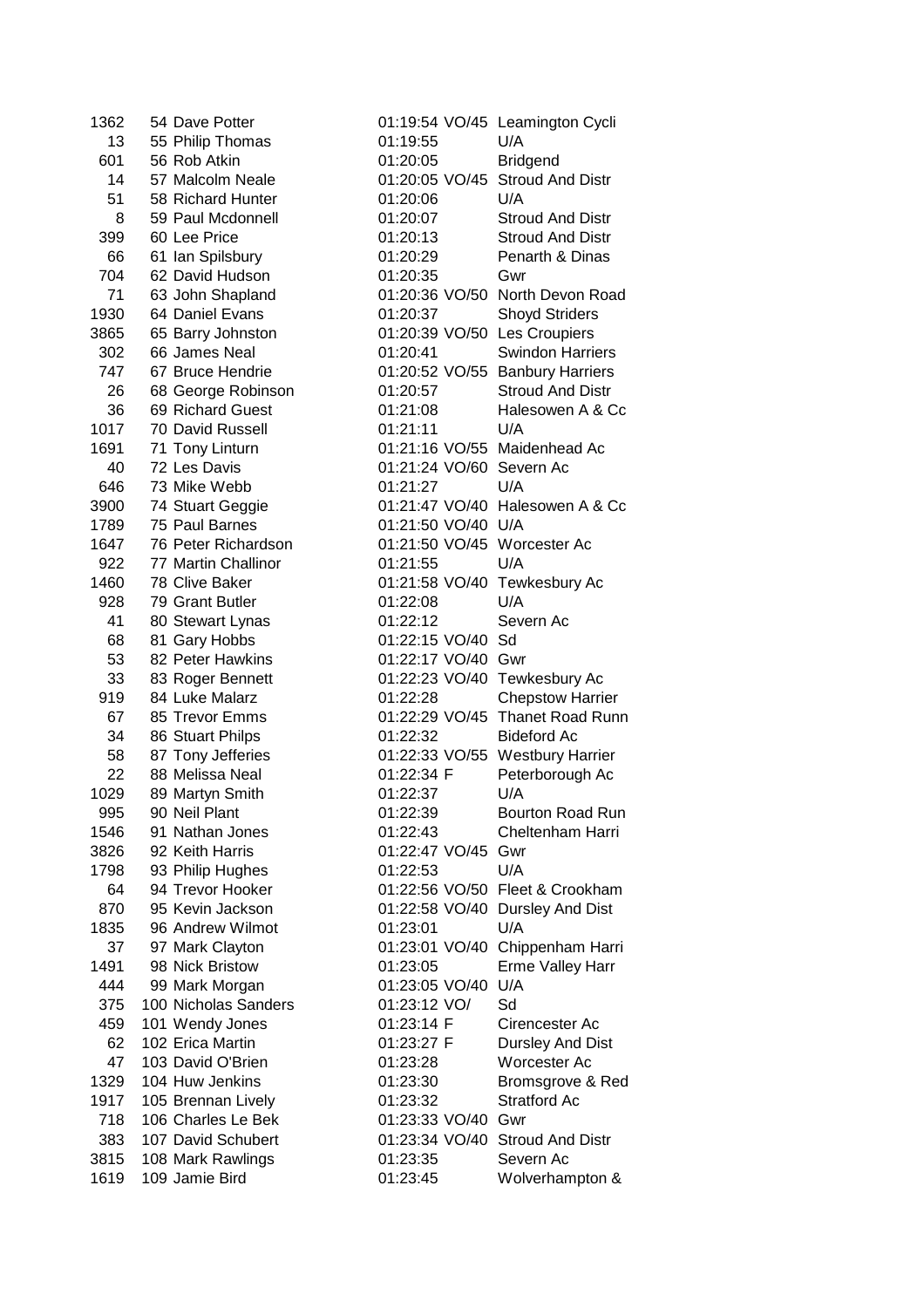3821 111 Stephen Paterson 01:23:50 Pegasus 107 112 Ade Hurren 01:23:55 VO/40 Fssaa 582 114 Brian Marks 01:24:05 VO/45 Worcester Ac 3882 116 Alan Mahoney 01:24:09 U/A 84 117 Steve Willis 01:24:12 Taunton Ac 1618 119 Christopher Wright 01:24:15 Sneyd Striders 434 120 Chris Page 01:24:16 Gwr 77 122 Paul Cuff 01:24:26 Taunton Ac 38 123 Pete Holton 01:24:37 U/A 988 124 Graeme Naysmith 01:24:39 U/A 1905 128 Mike Humphries 01:24:56 Cirencester Ac 1681 130 Robert Gornall 01:25:06 Sd 1533 132 Andrew Jewell 01:25:19 VO/45 Bideford Ac 1135 133 Susanna Harrison 01:25:19 FO/40 Woking Ac 1297 134 Graham Owen 01:25:20 VO/50 Sd 700 135 Douglas Smith 01:25:21 VO/45 U/A 1535 138 Mark Benham 01:25:31 VO/40 City Of Bath Ac 1415 139 Gary Barnes 01:25:32 VO/40 Severn Ac 3823 140 Neil Cleasby 01:25:33 U/A 1576 141 Dave Rantell 01:25:48 U/A 43 142 Peter Stockman 01:25:53 U/A 1417 143 Dave Gresswell 01:25:56 Gloucester Ac 3853 148 Chris Parry 01:26:10 Sd 1236 150 Paul Fittock 01:26:10 U/A 888 152 Austin Blackburn 01:26:16 U/A 353 153 Andrew Holdsworth 01:26:17 VO/40 Corsham Rc 1197 154 Ernest Popel 01:26:18 VO/55 U/A 574 160 Geoff Dandridge 01:26:59 VO/45 Sd 72 163 Ros Viner 01:27:04 F U/A 44 164 Andy Lee 01:27:10 U/A 1249 165 Steve Sandalls 01:27:14 U/A

1437 110 Jeremy Mower 01:23:49 Gloucester Ac 1531 113 Mark Graham 01:24:01 Bromsgrove & Red 430 115 Susan Bruce 01:24:06 FV Tewkesbury Ac 1857 118 Alun Smith 01:24:14 VO/45 Rhondda Valley R 1623 121 John Pearce 01:24:18 VO/45 Aldridge Running 1522 125 Paul Atkins 01:24:39 Bromsgrove & Red 1675 126 Ed Barker 01:24:43 Ranelagh Harrier 451 127 Mark Sysum 01:24:56 Wimbledon Windmi 1790 129 Dean Thornton 01:25:02 Westbury Harrier 55 131 Alan Legge 01:25:07 Fairwater Runner 1534 136 Philip Coy 01:25:26 VO/45 Banbury Harriers 57 137 Tony Stanton 01:25:28 VO/55 Cheltenham Harri 1920 144 Brian Devlin 01:26:03 VO/40 Market Harbrough 1752 145 Mike Sas 01:26:05 Swindon Harriers 914 146 James Russell 01:26:06 Stroud And Distr 294 147 Ange Sadler 01:26:09 FO/40 Cheltenham Harri 60 149 Frank Checchia 01:26:10 Chippenham Harri 1591 151 Leighton Williams 01:26:13 VO/40 Team Deviant Tri 3903 155 Trevor Mcgill 01:26:22 VO/40 Bourton Road Run 176 156 Michael Jillians 01:26:43 VO/55 City Of Bath Ac 1143 157 John Raper 01:26:44 VO/50 Bourton Road Run 1177 158 Benjamin Tromans 01:26:46 VO/50 Halesowen A & Cc 322 159 Stephen Ball 01:26:50 Bitton Road Runn 1791 161 Philip Butler 01:27:00 VO/50 Wye Valley Runne 1733 162 Mike Newing 01:27:03 Almost Athletes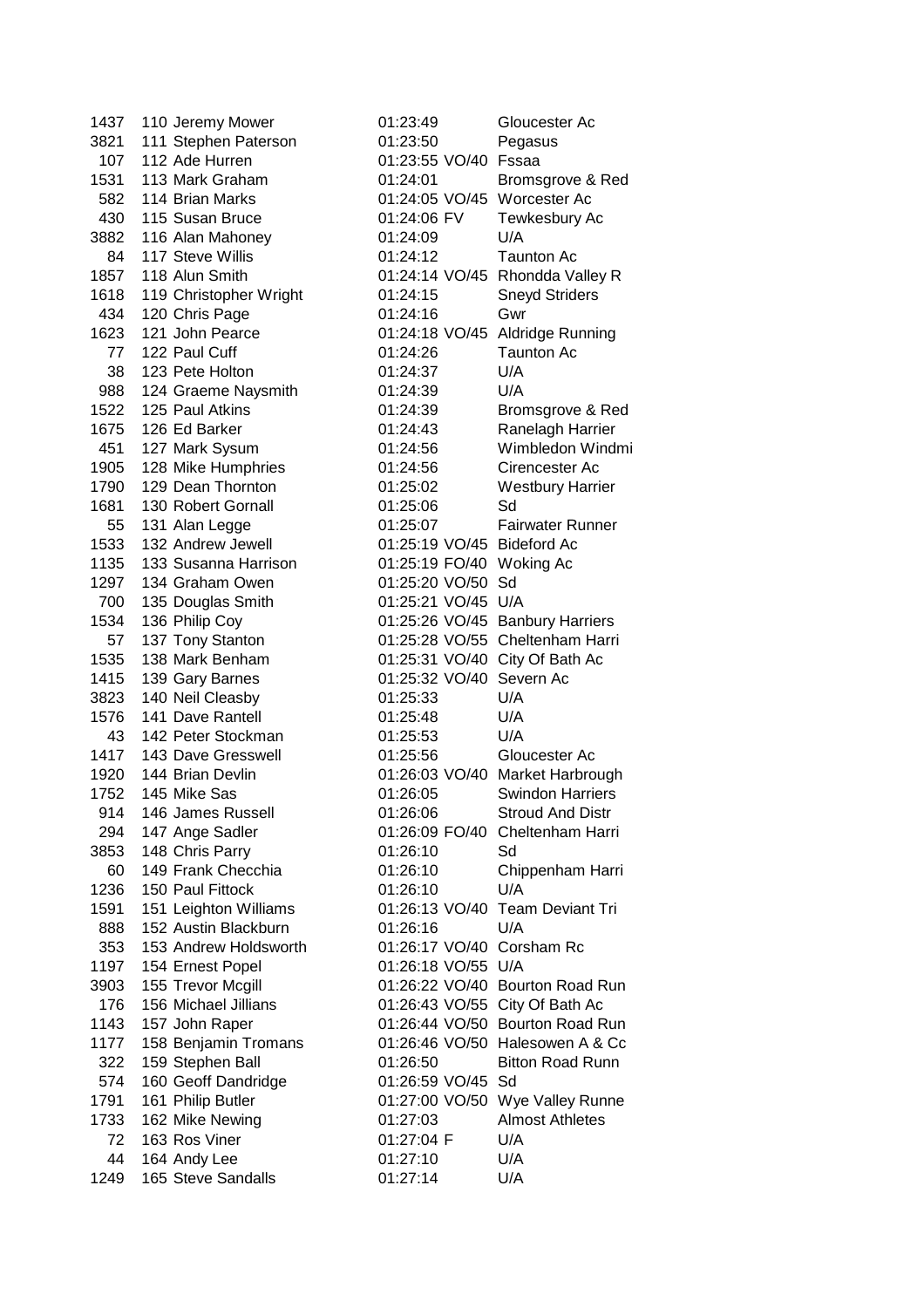406 166 Rod Mills 01:27:15 VO/40 U/A 947 167 Garrett Gloyn 01:27:18 Cirencester Ac 915 168 Marc Weatherall 01:27:20 U/A 3861 169 Michael Khunau 01:27:20 Sd 615 170 Gavin Versaci 01:27:21 Bitton Road Runn 368 171 Garth Millar 01:27:22 Black Country Tr 864 172 Christopher Pinchbeck 01:27:22 Weston Ac 1001 173 Gordon Bushell 01:27:23 VO/50 U/A 356 174 David Adams 01:27:25 Cheltenham Harri 1388 175 Stephen Birch 01:27:26 Sneyd Striders 1311 176 Richard Johnson 01:27:36 VO/50 Sneyd Striders 1613 177 Johanna Fletcher 01:27:37 F Severn Ac 662 178 Kenneth Buckle 01:27:37 VO/60 Cheltenham Harri 1845 179 Peter Holmes 01:27:37 Loughborough Stu 485 180 Aileen Brown 01:27:41 FV Gwr 1896 181 Graham Plumpton 01:27:46 VO/40 Road Runners Clu 3886 182 Angus Donald 01:27:47 U/A 946 183 Andrew Brown 01:27:51 VO/45 Severn Ac 65 184 Nick Langridge 01:27:52 VO/50 Thornbury Rc 3916 185 Craig Vernon 01:28:06 U/A 535 186 Tom Lomax 01:28:08 U/A 1510 187 Nick Ackland 01:28:12 Sd 3824 188 Paul Newrick 01:28:16 VO/45 U/A 1488 189 Mike Willis 01:28:18 VO/50 Thornbury Rc 3969 190 Robin Gardner 01:28:23 VO/45 U/A 1084 191 Emma Castle 01:28:23 F Gwr 1626 192 Chris Ward 01:28:24 VO/45 U/A 215 193 Paul Lloyd-Jones 01:28:31 U/A 833 194 Ray Betterton 01:28:34 VO/55 Bitton Road Runn 558 195 Stephen Oliver 01:28:35 VO/40 U/A 698 196 Ian Roberts 01:28:45 Stroud And Distr 1759 197 Nick Hooper 01:28:47 U/A 849 198 Derrick Morgan 01:28:48 VO/45 Cheltenham Harri 1034 199 Neil Cavell 01:28:52 U/A 1258 200 Mike Griffiths 01:28:56 Team Deviant Tri 1403 201 Mike Anderson 01:28:58 VO/45 Road Runners Clu 1325 202 Mark James 01:28:59 Severn Ac 1693 203 Keith Reed 01:29:08 VO/45 Erme Valley Harr 194 204 Richard Vidgen 01:29:11 VO/45 Cirencester Ac 1649 205 Jonathan Ashworth 01:29:13 Woodstock Harrie 3866 206 Adrian Lavery 01:29:18 VO/40 Gloucester Ac 669 207 Steve Haines 01:29:24 VO/45 South West Vets 1237 208 John Thorpe 01:29:33 Gwr 111 209 Rob Edwards 01:29:34 VO/40 Bourton Road Run 291 210 Robert Ferris 01:29:41 VO/50 Cirencester Ac 1671 211 Nick Crampton 01:29:43 Sd 961 212 Jeremy Fern 01:29:45 Sd 3910 213 David Whitfield 01:29:46 U/A 1573 214 Andy Bowen 01:29:47 U/A 1002 215 Stephen Burnside 01:29:50 VO/40 U/A 343 216 Steve Saunders 01:29:52 Birmingham Rowhe 1807 217 Paul Salmon 01:29:53 VO/40 U/A 3978 218 Andy Mcglaswan 01:29:55 U/A 1132 219 Graham Kynoch 01:29:55 U/A 703 220 Mark Tomlin 01:29:56 VO/40 U/A 1200 221 Sara Davenport 01:30:00 F U/A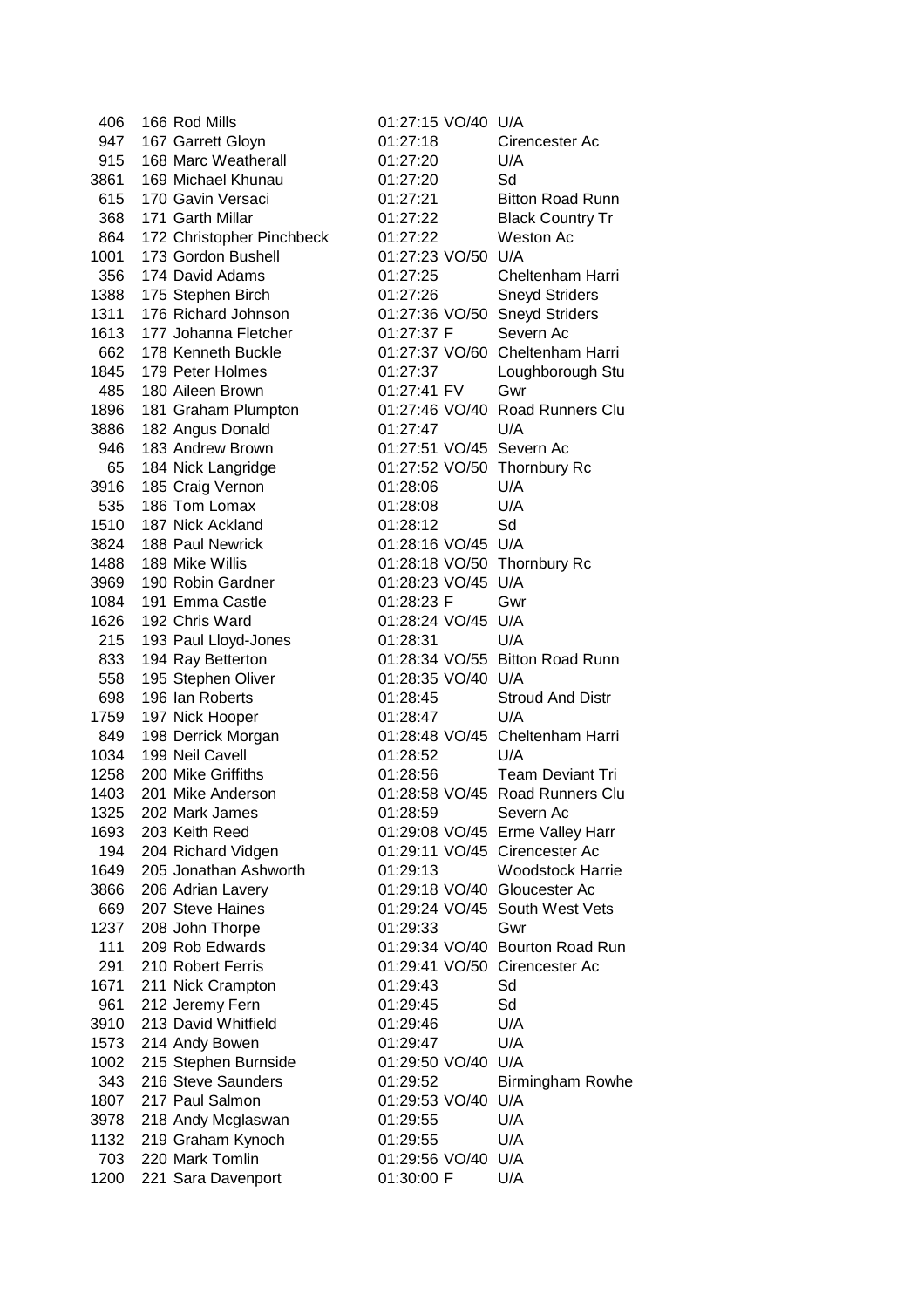1175 222 Barry Meir 01:30:01 VO/50 Halesowen A & Cc 1350 223 Max Knowles 01:30:02 VO/40 U/A 656 224 Edward Collier 01:30:03 VO/45 Cheltenham Harri 1423 225 Oliver Hilton 01:30:04 U/A 498 226 Gerard Carroll 01:30:11 VO/40 U/A 142 227 Pete Hill 01:30:12 VO/50 Stratford Ac 31 228 Zina Marchant 01:30:16 FO/50 City Of Bath Ac 1698 229 Roy Humpherson 01:30:16 VO/60 Royal Sutton Col 3891 230 Unknown Runner 01:30:23 U/A 1184 231 Steve Jones 01:30:24 VO/50 Thornbury Rc 758 232 Brian Chu 01:30:28 VO/40 U/A 1819 233 David Williams 01:30:29 U/A 1575 234 Edward Bishop 01:30:30 U/A 1089 235 Wayne Mayer 01:30:31 U/A 3914 236 James Varley 01:30:34 Sd 1622 237 Christine Tanner 01:30:38 FV Bishops Stortfor 677 238 Jason Revill 01:30:38 U/A 278 239 Simon Barnes 01:30:40 Stroud And Distr 1048 240 Toby Wallace 01:30:41 U/A 3292 241 Unknown Runner 01:30:42 U/A 3820 242 Keith Paterson 01:30:44 VO/60 Pegasus 689 243 Beano Moran 01:30:50 U/A 1013 244 Paul Perry 01:30:52 Ranelagh Harrier 1180 245 Andrew Palmer 01:30:53 Penarth & Dinas 1781 246 William Greenwood 01:30:53 U/A 1746 247 Gary Fitter 01:30:53 U/A 1131 248 Andy Dallow 01:30:54 VO/40 U/A 1840 249 Tony Portus 01:30:54 VO/50 U/A 1936 250 Andrew Grove 01:31:04 VO/40 Eynsham Road Run 506 251 Simon Gardiner 01:31:07 Westbury Harrier 1472 252 Charles Harris 01:31:13 U/A 1270 253 Nick Maloney 01:31:18 Worcester Jogger 1919 254 Mark Lizzell 01:31:20 Swindon Harriers 1257 255 Andrew Shipton 01:31:22 Sd 1519 256 Jane Hawkins 01:31:26 F U/A 3871 257 Alan Letice 01:31:26 Bourton Road Run 1600 258 Bob Tyrrell 01:31:27 VO/45 Thornbury Rc 1642 259 Terrie Williams 01:31:27 FV U/A 1407 260 David Price 01:31:30 Les Croupiers 1958 261 Gerry Obeirne 01:31:33 VO/45 Williams Syndrom 359 262 James Gill 01:31:36 VO/40 Thornbury Rc 124 263 Jason Draper 01:31:38 Tewkesbury Ac 204 264 Roly Colegate 01:31:39 VO/50 Chippenham Harri 1502 265 Jason Parsons 01:31:39 Gwr 1149 266 David Hodgins 01:31:40 U/A 1088 267 Donald Mcdonald 01:31:44 U/A 3863 268 Steve Bollen 01:31:47 VO/45 Chippenham Harri 1612 269 Phil Kimber 01:31:49 VO/55 Oxford City Ac 1228 270 Thomas Dable 01:31:49 VO/55 Kenilworth Rc 106 271 John Turner 01:31:50 VO/60 Stratford Ac 530 272 Nicholas Pascoe 01:31:50 U/A 838 273 Roger Coggins 01:31:53 VO/55 Bitton Road Runn 633 274 Gus Strang 01:31:57 VO/40 Corsham Rc 1773 275 Mella Mcmahon 01:31:58 FV Cheltenham Harri 839 276 Nuala Coggins **01:32:06** Bitton Road Runn 1699 277 David Whymant 01:32:08 VO/55 U/A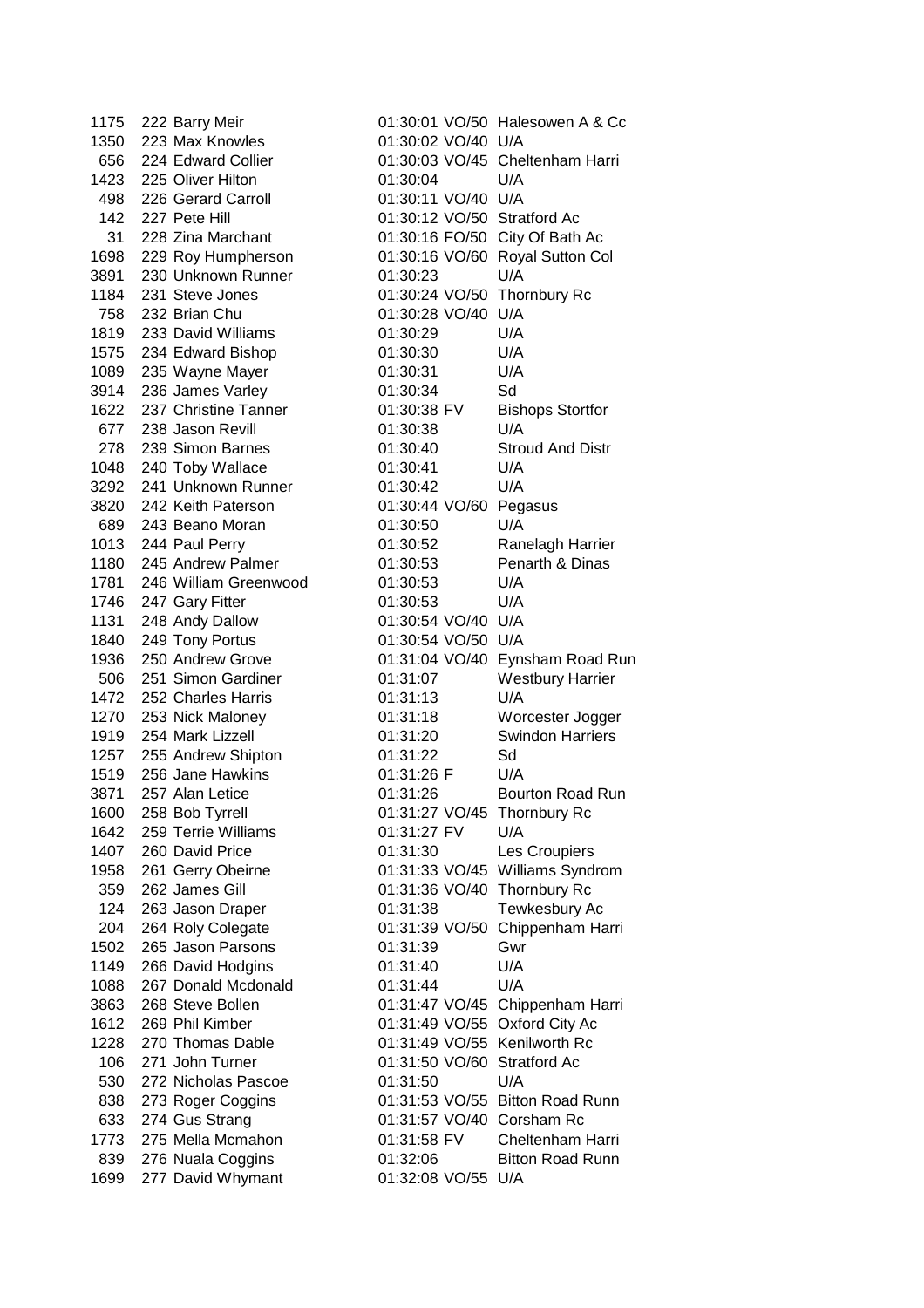1300 280 Mike Neale 01:32:13 VO/40 Sd 496 283 John Holland 01:32:21 VO/40 U/A 1187 284 Claire Cann 01:32:21 F U/A 993 285 David Mcintyre 01:32:23 U/A 811 286 Gavin Kitchingham 01:32:26 U/A 3852 287 Christopher Sharpe 01:32:30 VO/40 U/A 1686 289 George Scully 01:32:31 VO/50 Severn Ac 1700 290 Mike Crossley 01:32:33 VO/40 U/A 1758 291 Thomas Sharp 01:32:35 U/A 1176 292 David Cleghorn 01:32:36 VO/40 Andover Ac 321 293 Kevin Fairs 01:32:39 U/A 522 295 Andy Marshall 01:32:49 U/A 855 296 Paul Dowling 01:32:51 VO/45 U/A 1162 297 Jason Haselhan 01:32:52 U/A 604 298 Dave Austin 01:32:53 Bristol Ac 1673 299 Steve Adams 01:32:54 U/A 1729 301 Paul Fitzgibbon 01:32:58 VO/45 U/A 306 302 Ken Holder 01:33:00 U/A 1873 304 David Johnson 01:33:01 VO/40 U/A 261 305 Tom Beaver 01:33:04 U/A 1588 306 Jon Brough 01:33:06 VO/50 Sd 1877 309 Simon Smith 01:33:09 U/A 358 312 Mark Groves 01:33:12 VO/40 Nailsea Rc 937 316 Sue Curry 01:33:21 FO/45 U/A 785 319 Stephen Egan 01:33:25 VO/40 U/A 572 320 Michael Healy 01:33:25 VO/40 U/A 1620 322 Hein Le Roux 01:33:34 U/A 1263 323 Kevin Arnold 01:33:39 Army Ac 431 328 Paul Barrett 01:34:01 VO/45 U/A 559 329 Susie Orr 01:34:06 F Gwr 1129 330 Andrew Owen 01:34:11 VO/40 Wells City 1103 332 Chris Hume 01:34:18 VO/55 U/A

3841 278 Nick Peaple 01:32:10 VO/50 Chippenham Harri 1625 279 Nigel Pritchett 01:32:11 VO/40 Worcester Jogger 981 281 Neil Malvern 01:32:18 VO/50 Chippenham Harri 1316 282 Jeremy Coward 01:32:19 Chippenham Harri 357 288 Charlotte Watkins 01:32:30 F Chippenham Harri 1688 294 Dave Farmer 01:32:45 VO/55 Stroud And Distr 1889 300 Mandy James 01:32:56 FO40 Stroud And Distr 549 303 Howard Mason 01:33:01 Caerleon Running 1754 307 Jason Cropton 01:33:06 Stroud And Distr 1779 308 Neil Cutler 01:33:07 VO/45 Amazing Feet 1342 310 Nigel Legge 01:33:11 VO/55 Fairwater Runner 1818 311 Jo Webb 01:33:12 FO/40 Bitton Road Runn 1627 313 Peter Moss 01:33:13 VO/40 Chippenham Harri 663 314 Chris Riches 01:33:14 VO/50 Cirencester Ac 965 315 Jason Bidwell 01:33:17 Hogweed Trotters 338 317 Mark Emes 01:33:22 VO/40 Bitton Road Runn 1536 318 Jamie White 01:33:24 VO/40 Stroud And Distr 1498 321 John Spiteri 01:33:32 Penarth & Dinas 1879 324 Geoffrey Langston 01:33:47 VO/55 Stroud And Distr 448 325 Alistair Poole 01:33:47 VO/40 Hogweed Trotters 473 326 Jonathan Mattos 01:33:54 Cheltenham Harri 1098 327 Sue Donaldson 01:33:58 FV Swindon Harriers 545 331 Robert Andrews 01:34:15 VO/55 Birmingham Rowhe 1962 333 Ray Donovan 01:34:19 VO/50 Williams Syndrom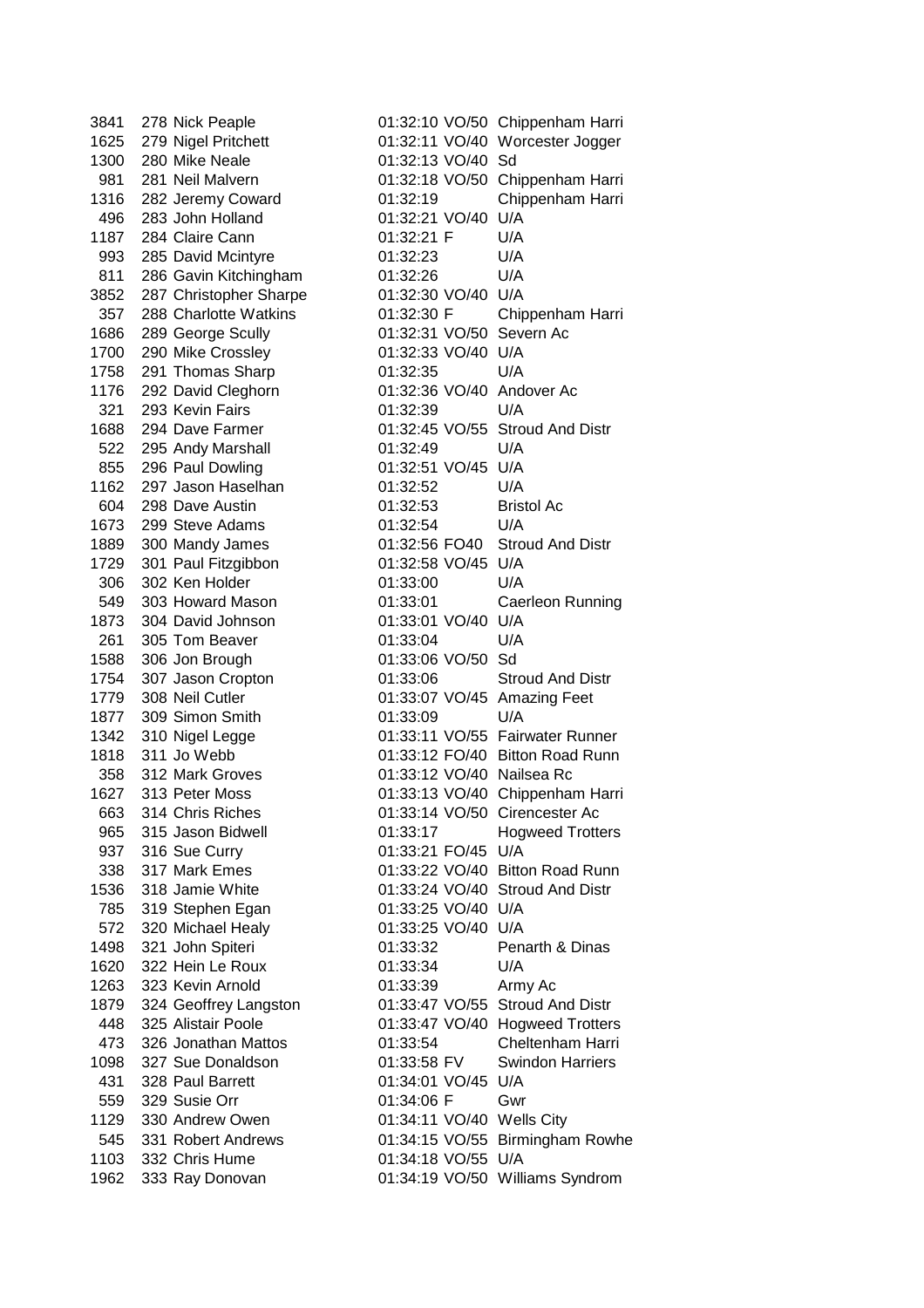3922 334 Jim Walton 01:34:21 U/A 799 335 Simon Davis 01:34:22 VO/40 U/A 1643 337 Julian Lewis 01:34:24 VO/40 U/A 1028 338 Mark Harwood 01:34:27 Sd 1503 339 Tony Brazier 01:34:28 VO/45 U/A 1907 340 Andrew Watts 01:34:28 VO/40 Swindon Harriers 1374 341 Jamie Mcdonald 01:34:29 U/A 1955 343 Des Davies 01:34:34 VO/50 Les Croupiers 1393 346 Steve Wiggall 01:34:39 VO/40 Tewkesbury Ac 832 347 Kate Wright 01:34:41 FO/40 Stratford Ac 3926 348 David Hirows 01:34:42 VO/55 Droitwich Ac 690 349 Andy Chapple 01:34:45 VO/40 U/A 1910 350 Des Vine 01:34:47 VO/45 South Cyprus Fly 1456 351 Bruce Jones 01:34:48 VO/40 U/A 509 352 Paul Bennett 01:34:48 VO/45 U/A 1653 353 Jem Brown 01:34:49 U/A 1692 354 Jayne Reed 01:34:50 FO/45 Erme Valley Harr 1099 355 Mike Nicholls 01:34:51 VO/45 City Of Bath Ac 979 356 Timothy Harrison 01:34:51 VO/50 Sd 1892 357 Robert Looker 01:34:54 U/A 1676 358 Chris Brook 01:34:56 U/A 931 360 Liam Tunney 01:34:57 Sd 1416 361 Seth Perry 01:34:57 U/A 1589 362 Jeff Bell 01:34:58 VO/45 U/A 812 364 Jim Broughton 01:35:02 Sd 1571 366 Mark Thorley 01:35:07 U/A 1557 367 Trevor Wild 01:35:08 VO/45 City Of Bath Ac 1169 368 Louise Little 01:35:08 FO/40 Stroud And Distr 726 369 William Stewart 01:35:09 VO/40 Sd 3870 370 Phil Richards 01:35:10 F U/A 1931 371 Unknown Runner 01:35:13 U/A 1595 372 Alan Simon 01:35:14 VO/40 U/A 1295 373 Mac Mcgarry 01:35:14 VO/40 Stroud And Distr 1293 374 Raymond O'Hara 01:35:15 VO/40 U/A 1567 375 Keith Blanch 01:35:16 U/A 3843 376 Jennie Ryder 01:35:23 FV U/A 543 377 Brian Yule 01:35:26 U/A 562 378 Marcus Ardron 01:35:29 Sd 1941 379 Philip Grime 01:35:29 U/A 1874 380 Jonathan Young 01:35:33 Cirencester Ac 3846 381 David Savage 01:35:34 VO/40 Sd 775 382 Richard Stockham 01:35:35 VO/45 U/A 377 384 Julian Gunnell 01:35:36 U/A 1895 385 Catherine Ocarroll 01:35:39 F Gloucester Ac 108 386 Roger Mcfadden 01:35:40 VO/50 U/A 1669 388 Phillip Clarke 01:35:45 U/A 622 389 John Horan 01:35:49 VO/50 U/A

3819 336 Dave Hall 01:34:23 VO/40 Cheltenham Harri 1189 342 Andrew Hosking 01:34:31 VO/40 Bitton Road Runn 1854 344 Neil Crosby 01:34:37 Rhondda Valley R 830 345 Ralph Hibbert 01:34:39 VO/50 Chippenham Harri 675 359 Ian Dunningham 01:34:57 VO/60 Hogweed Trotters 1768 363 Michael Gibbs 01:34:59 Road Runners Clu 854 365 Chris Atkinson 01:35:06 Avon Valley Runn 786 383 Kevin Tomkins 01:35:36 Hogweed Trotters 1855 387 Vernon Mccarthy 01:35:41 VO/55 Rhondda Valley R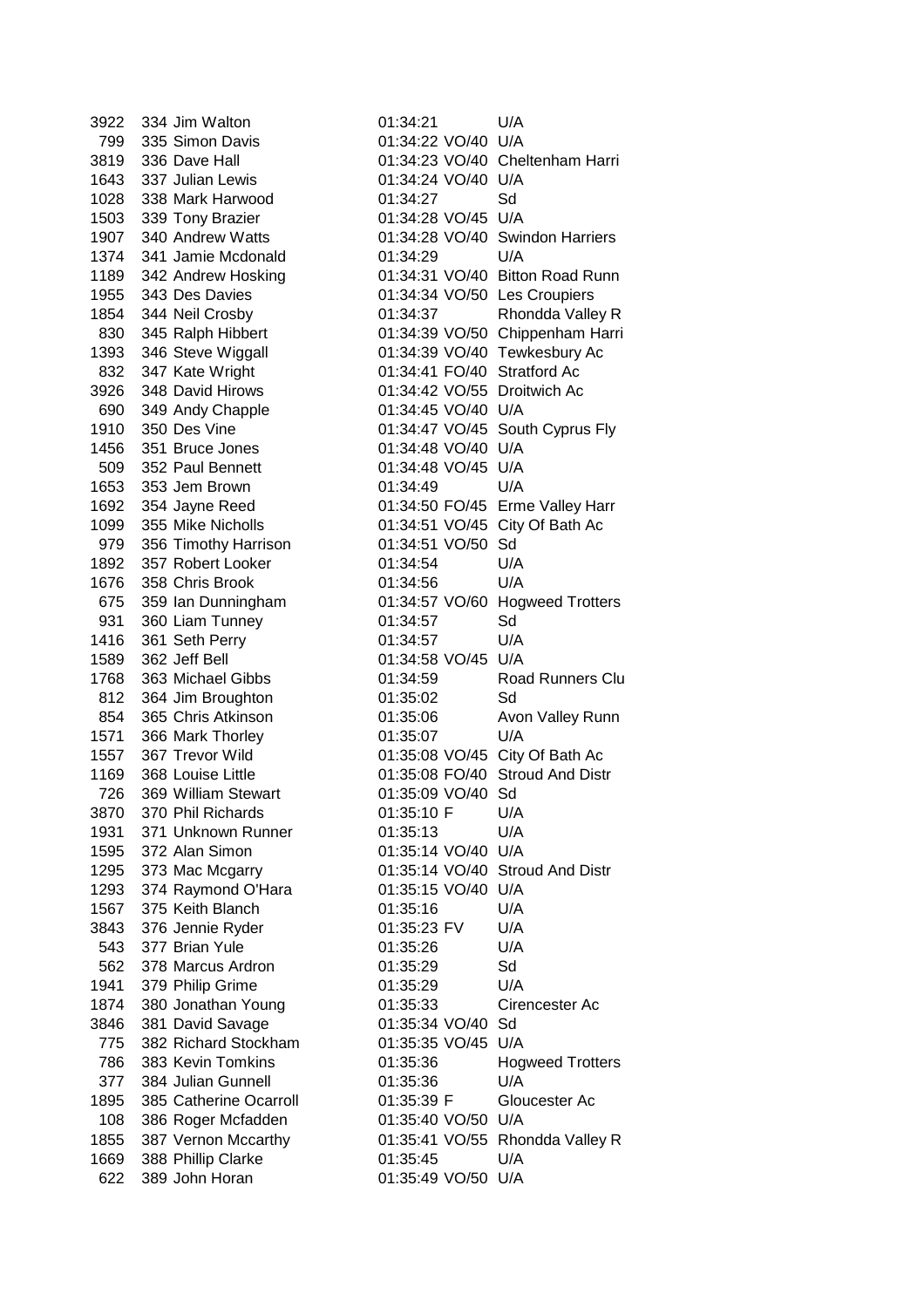3854 391 Matthew Boon 01:35:52 U/A 1570 394 Finbarr O'Kane 01:35:54 U/A 1545 395 Lucy Culliford 01:35:56 F U/A 1682 396 Mark Perrett 01:35:58 VO/40 Corsham Rc 3872 397 Alex Thompson 01:35:58 Sd 3868 400 Geoffrey Marston 01:36:17 U/A 1022 401 Tim Walls 01:36:17 VO/45 U/A 1704 405 Richard Edwards 01:36:22 U/A 1222 406 Jason Dunn 01:36:22 U/A 1763 409 Gary Clayton 01:36:28 U/A 304 411 Peter Plimmer 01:36:31 Stratford Ac 841 413 Matthew Harden 01:36:47 VO/40 U/A 1379 414 William Searight 01:36:50 Sd 951 415 Robert Page 01:36:51 U/A 1599 416 David Pouncey 01:36:52 VO/40 Sd 1243 418 Richard Tate 01:36:56 VO/40 Sd 824 420 Alistair Mcconville 01:36:58 U/A 1076 421 Peter Reynolds 01:36:59 U/A 1383 422 Jeff Meaton 01:37:01 Sd 1471 425 Peter Hart 01:37:03 VO/50 U/A 1735 427 Declan O'Brien 01:37:04 U/A 1314 428 Peter Allen 01:37:04 VO/50 Corsham Rc 333 433 Nicholas Garnett 01:37:08 U/A 821 434 Peter Hazelwood 01:37:10 U/A 1267 435 Neville Broadbent 01:37:12 VO/40 U/A 1740 436 Brian Gabel 01:37:13 VO/45 U/A 1518 437 Kenny Yam 01:37:16 VO/50 Weston Ac 442 438 Martin Kemp 01:37:17 VO/50 U/A 916 441 Mark Exall 01:37:25 VO/45 U/A 462 442 John Bennett 01:37:27 U/A 403 443 Julian Allen 01:37:27 U/A 1094 444 Mark Dorrington 01:37:29 VO/45 U/A 3967 445 Paul Blythman 01:37:29 VO/50 U/A

599 390 Jon Lake 01:35:50 VO/40 Erme Valley Harr 729 392 Steve Noyes 01:35:53 Avon Valley Runn 731 393 Gerry Fice 01:35:54 VO/50 Avon Valley Runn 1449 398 Fraser Withey 01:36:08 Stroud And Distr 148 399 Chris Sherrington 01:36:15 VO/45 Cirencester Ac 1897 402 Malcolm Knight 01:36:18 VO/55 Southampton Rc 578 403 Ian Crossley 01:36:19 Erme Valley Harr 3888 404 Roger Day 01:36:20 VO/55 Mdc Fell Runners 1753 407 Chris Morgan 01:36:24 Caerleon Running 1974 408 Alexander Griffiths 01:36:26 Williams Syndrom 591 410 Joseph Dean 01:36:30 Swindon Harriers 673 412 Roger Osborn 01:36:39 VO/50 Swindon Harriers 845 417 John Gilham 01:36:53 VO/45 Bitton Road Runn 175 419 Sarah Clemo 01:36:58 FV Bourton Road Run 346 423 Colin O'Hare 01:37:02 VO/50 Cirencester Ac 435 424 Andrew Merritt 01:37:02 VO/45 Almost Athletes 1544 426 Jeremy Brown 01:37:04 Stroud And Distr 3923 429 David Saunders 01:37:06 VO/50 Dursley And Dist 1387 430 Chris Young 01:37:07 VO/45 Stroud And Distr 610 431 Jacinta Seville 01:37:07 FV Stroud And Distr 1615 432 Danny Kay 01:37:07 VO/60 Avon Valley Runn 47 439 David O'Brien 01:37:20 Worcester Ac 1422 440 Ian Wiggins 01:37:22 VO/45 Chippenham Harri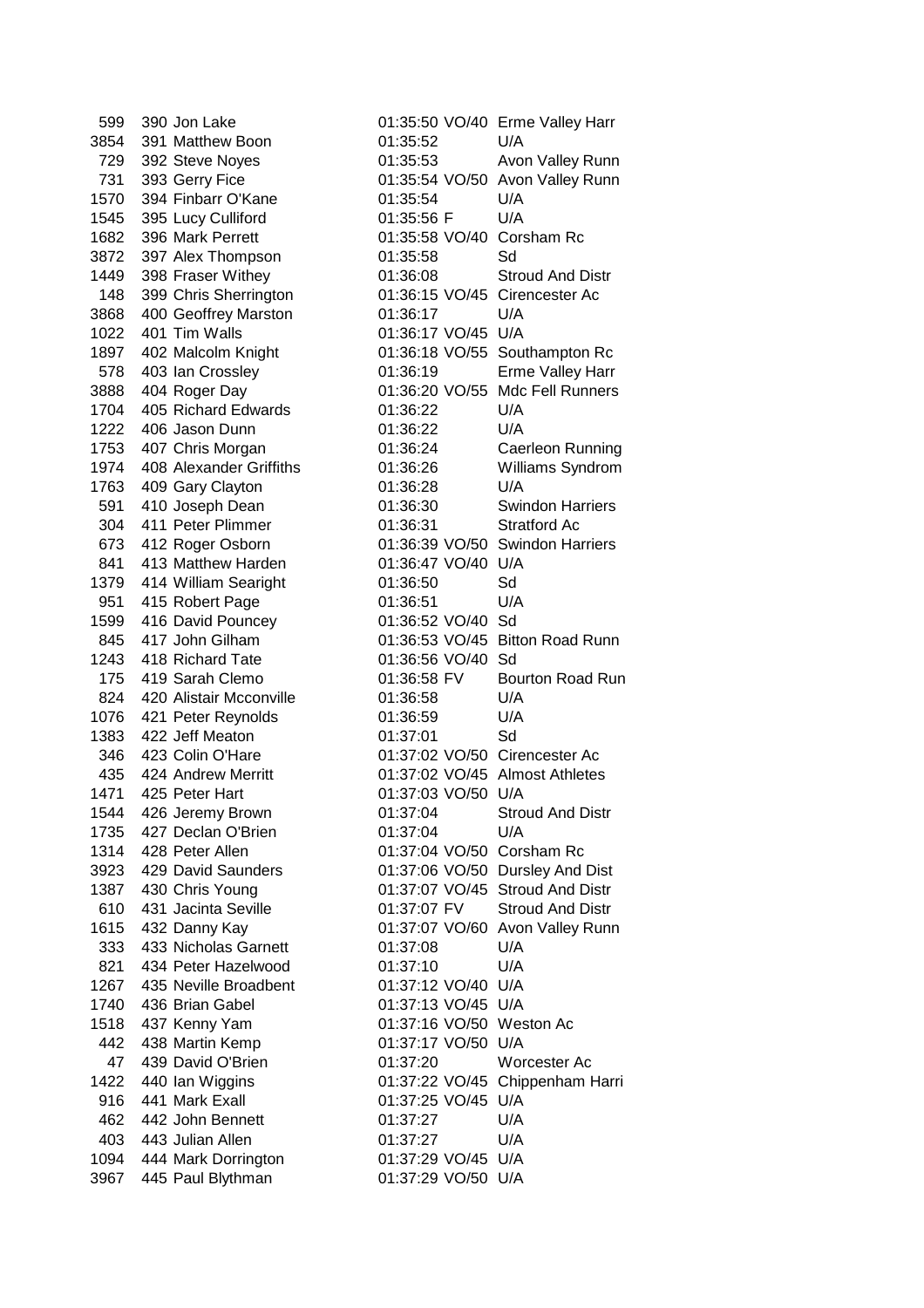| 905         | 446 Jonathan Cowley                   | 01:37:29                                  | City Of Bath Ac                 |
|-------------|---------------------------------------|-------------------------------------------|---------------------------------|
| 827         | 447 Allen Durkin                      | 01:37:30 VO/50 U/A                        |                                 |
| 1070        | 448 Kevin Bryla                       | 01:37:35 VO/45 U/A                        |                                 |
| 185         | 449 Simon Taylor                      | 01:37:36 VO/40 U/A                        |                                 |
| 745         | 450 Mike Pudifoot                     | 01:37:36 VO/40 U/A                        |                                 |
| 1885        | 451 Stephen Natt                      | 01:37:37 VO/40 U/A                        |                                 |
| 3885        | 452 Katherine Drew                    | 01:37:38 F                                | U/A                             |
| 1102        | 453 Shirley Hume                      | 01:37:41 FO/50 U/A                        |                                 |
| 1689        | 454 Martin Willmott                   | 01:37:42 VO/50 Kidderminster &            |                                 |
| 958         | 455 Andy Hill                         | 01:37:42                                  | U/A                             |
| 1945        | 456 Jason Tawn                        | 01:37:43                                  | U/A                             |
| 1601        | 457 Mark Bates                        | 01:37:45 VO/40 U/A                        |                                 |
| 3906        | 458 Trevor Twinem                     |                                           | 01:37:47 VO/45 Bitton Road Runn |
| 1429        | 459 Roger Dixon                       | 01:37:48                                  | Sd                              |
| 308         | 460 Laurens Brand                     | 01:37:48                                  | Sd                              |
| 596         | 461 Philip Blackwell                  | 01:37:49                                  | U/A                             |
| 554         | 462 Liz Ringham                       | 01:37:49 FV                               | Avon Valley Runn                |
| 1178        | 463 Kevin Smith                       | 01:37:54                                  | U/A                             |
| 1630        | 464 Paula Hobbs                       | 01:37:55 F                                | Sd                              |
| 1123        | 465 Trevor Mein                       | 01:38:01                                  | U/A                             |
| 1948        | 466 Kueta Kroulikova                  | 01:38:03 F                                | U/A                             |
| 3869        | 467 Nick Hillier                      | 01:38:04 VO/40 U/A                        |                                 |
| 1272        | 468 Kathryn Morton                    |                                           | 01:38:05 FO/45 Stroud And Distr |
| 717         | 469 Jim Adams                         | 01:38:05 VO/45 U/A                        |                                 |
| 1869        | 470 Michael Garnett                   |                                           | 01:38:09 VO/45 Stroud And Distr |
| 1111        | 471 Neil Hendry                       |                                           | 01:38:11 VO/45 Penarth & Dinas  |
| 334         | 472 Emma Garnett                      | 01:38:11 F                                | U/A                             |
| 1426        | 473 Sue Macgregor                     |                                           | 01:38:13 FO/45 Avon Valley Runn |
| 3892        | 474 Unknown Runner                    | 01:38:14                                  | U/A                             |
| 3844        | 475 Gary Cornelius                    | 01:38:17                                  | City Of Bath Ac                 |
| 398         | 476 Simon Warner                      | 01:38:22                                  | <b>Stroud And Distr</b>         |
| 1081        | 477 Gary Scamans                      | 01:38:24                                  | Sd                              |
| 908         | 478 John Critchfield                  |                                           | 01:38:31 VO/40 Hook Norton Harr |
| 630         | 479 Mike Duggan                       | 01:38:33                                  | U/A                             |
| 1980        | 480 Paul Ratcliffe                    | 01:38:36                                  | Williams Syndrom                |
| 3877        | 481 Peter Lymer                       | 01:38:36 VO/45 Droitwich Ac               |                                 |
| 1468        | 482 Lorraine Huggett                  | 01:38:41 FV                               | <b>Stroud And Distr</b>         |
| 299         | 483 David Mullaney                    | 01:38:44                                  | U/A                             |
| 1326        | 484 John James                        | 01:38:45 VO/50 Severn Ac                  |                                 |
| 1174        | 485 Arthur Lythe                      | 01:38:46 VO/45 U/A                        |                                 |
| 1566        | 486 Ian Nagle                         | 01:38:46                                  | U/A                             |
| 1062        | 487 David Ross                        | 01:38:46                                  | Royal Navy Ac                   |
| 1610        | 488 Nick Lewis                        | 01:38:47                                  | U/A                             |
| 1756        | 489 Barry Knighton                    | 01:38:48                                  | U/A                             |
| 774         | 490 Warwick Taylor                    | 01:38:49 VO/55 City Of Bath Ac            |                                 |
| 966         | 491 Philip Reece                      | 01:38:50 VO/40 Severn Ac                  |                                 |
| 340         | 492 Christopher Rees                  | 01:38:50 VO/45 U/A                        |                                 |
| 840         | 493 David Fox                         |                                           | 01:38:51 VO/50 Erme Valley Harr |
|             |                                       |                                           |                                 |
| 1352<br>349 | 494 Chris Ballinger<br>495 Nicola Lee | 01:38:51 VO/40 Sd<br>01:38:52 FV          | U/A                             |
|             | 496 Peter Glanville                   |                                           | U/A                             |
| 288<br>476  | 497 Tim Willson                       | 01:38:52<br>01:38:55 VO/40 Cirencester Ac |                                 |
| 365         | 498 Samuel Giles                      | 01:38:55                                  | U/A                             |
|             |                                       |                                           |                                 |
| 1564        | 499 Peter Wallace                     | 01:38:56 VO/45 Gwr                        |                                 |
| 3857        | 500 Steven Powell                     | 01:38:56                                  | <b>Bitton Road Runn</b>         |
| 826         | 501 Amanda Richardson                 | 01:38:58 F                                | <b>Hogweed Trotters</b>         |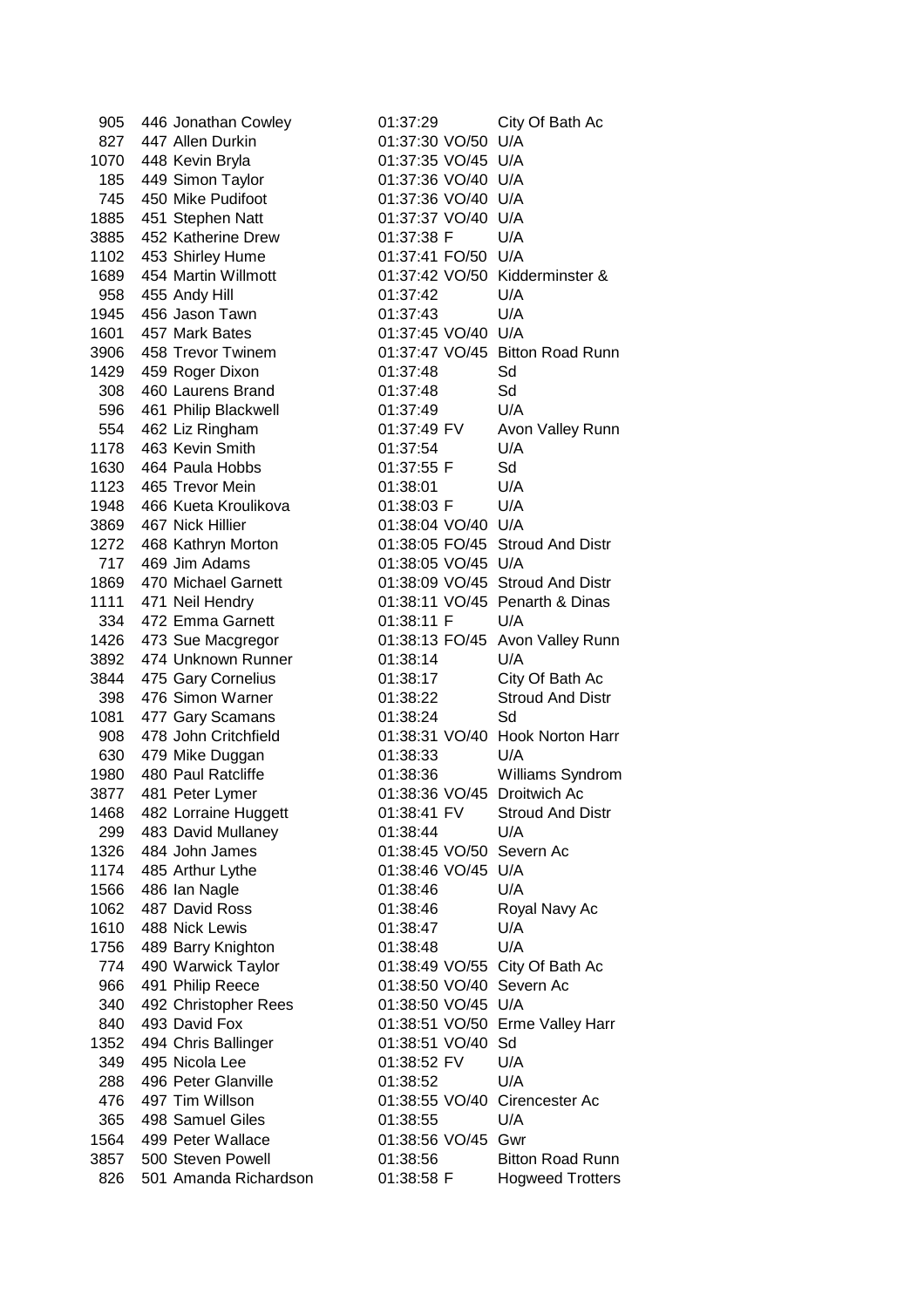| 3928        | 502 Mary Joyce                             | 01:38:59 FV                    | Kenilworth Rc                          |
|-------------|--------------------------------------------|--------------------------------|----------------------------------------|
| 1324        | 503 Ian Williams                           | 01:39:02                       | U/A                                    |
| 1944        | 504 Unknown Runner                         | 01:39:03                       | U/A                                    |
| 85          | 505 Hari Santharam                         | 01:39:03                       | India                                  |
| 1839        | 506 Louise Newman                          |                                | 01:39:04 FO/40 Cheltenham Harri        |
| 1475        | 507 Michelle Coleman                       | 01:39:06 F                     | U/A                                    |
| 123         | 508 Lindsey Dow                            | 01:39:06 FO/45 U/A             |                                        |
| 1636        | 509 Tom Smith                              | 01:39:06                       | U/A                                    |
| 1804        | 510 Martin Nicholas                        | 01:39:07 VO/40 U/A             |                                        |
| 1809        | 511 Rob Clark                              | 01:39:08                       | Gwr                                    |
| 188         | 512 Tom Rogers                             | 01:39:10                       | U/A                                    |
| 75          | 513 Brendan Rosewell                       | 01:39:10                       | Sd                                     |
| 1117        | 514 Andy Vigrass                           | 01:39:11 VO/40 U/A             |                                        |
| 432         | 515 Graham Steer                           | 01:39:14 VO/50 U/A             |                                        |
| 3867        | 516 Patrick Winstone                       |                                | 01:39:18 VO/40 Town & Cntry Har        |
| 1105        | 517 Luke Daines                            | 01:39:19                       | U/A                                    |
| 345         | 518 Debbie Jones                           | 01:39:19 F                     | Chippenham Harri                       |
| 1427        | 519 Yvonne Caswell                         | 01:39:22 F                     | <b>Stratford Ac</b>                    |
| 487         | 520 Andy Bloodworth                        | 01:39:25 VO/40 Sd              |                                        |
| 939         | 521 Claire Freeman                         | 01:39:26 FO/40 City Of Bath Ac |                                        |
| 875         | 522 Jack Grant                             | 01:39:28                       | Sd                                     |
| 776         | 523 Benjamin Thomas                        | 01:39:29                       | U/A                                    |
| 219         | 524 Nick Rew                               | 01:39:30 VO/50 U/A             |                                        |
|             | 892 525 Mike Pollinger                     | 01:39:34                       | U/A                                    |
| 1170        | 526 Candida Jones                          | 01:39:34 FV                    | U/A                                    |
| 1405        | 527 Sarah Mead                             | 01:39:38 FV                    | Abingdon Ac                            |
| 1848        | 528 David Barraclough                      | 01:39:39                       | U/A                                    |
| 1757        | 529 Edward Wardle                          | 01:39:42                       | U/A                                    |
| 3921        | 530 Unknown Runner                         | 01:39:43                       | U/A                                    |
| 183         | 531 Wayne Gardiner                         | 01:39:44                       | U/A                                    |
| 1934        | 532 Christopher Constable                  |                                | 01:39:45 VO/50 Chippenham Harri        |
| 670         | 533 Sean Rogers                            | 01:39:46                       | <b>Bitton Road Runn</b>                |
| 3827        | 534 Jonathan Cofield                       | 01:39:49 VO/45 U/A             |                                        |
| 458         | 535 John Dobson                            | 01:39:50                       | Sd                                     |
| 1042        | 536 Bertrand Thomas                        | 01:39:53 VO/50 U/A             |                                        |
| 1136        | 537 Keith Harrison                         | 01:39:55 VO/40 U/A             |                                        |
| 1198        | 538 Ben Tomlins                            | 01:39:56                       | U/A                                    |
| 978         | 539 Brett Barber                           | 01:39:58 VO/40 U/A             |                                        |
| 1351        | 540 Darrell Beazer                         | 01:39:59 VO/40                 | Sd                                     |
| 1202        | 541 Philip Whitmore                        | 01:40:00 VO/40 Gloucester Ac   |                                        |
| 1008        | 542 Daniel Philpott                        | 01:40:02 VO/40 U/A             |                                        |
| 1035        | 543 Victoria Plummer                       | 01:40:08 F                     | U/A                                    |
| 1335        |                                            |                                |                                        |
| 1865        |                                            |                                |                                        |
| 1598        | 544 Anthony Hunt                           | 01:40:08 VO/45 Stratford Ac    |                                        |
| 1657        | 545 Ian Mccormack                          | 01:40:12                       | U/A                                    |
|             | 546 Philip Knickenberg                     | 01:40:13 VO/45 U/A             |                                        |
|             | 547 Josef Chytry                           | 01:40:16                       | Sd                                     |
| 441         | 548 Chris Stewart-Smith<br>549 Tina Vivian | 01:40:16                       | <b>Bracknell Forest</b>                |
| 1478        | 550 Ben Mains                              |                                | 01:40:19 FO/45 Avon Valley Runn        |
| 137         | 551 Ruth Bradbrook                         | 01:40:22                       | Sd                                     |
| 1307        |                                            | 01:40:22 F                     | U/A                                    |
| 861         | 552 Dave Bickerton                         | 01:40:25 VO/45 Sd              |                                        |
| 751         | 553 Roger Hemming<br>554 Jonathan Mann     | 01:40:35 VO/50 Gwr             | U/A                                    |
| 787         | 555 Kevan Harrold                          | 01:40:38                       |                                        |
| 1315<br>980 | 556 Neil Golding                           | 01:40:40                       | 01:40:39 VO/40 Road Runners Clu<br>U/A |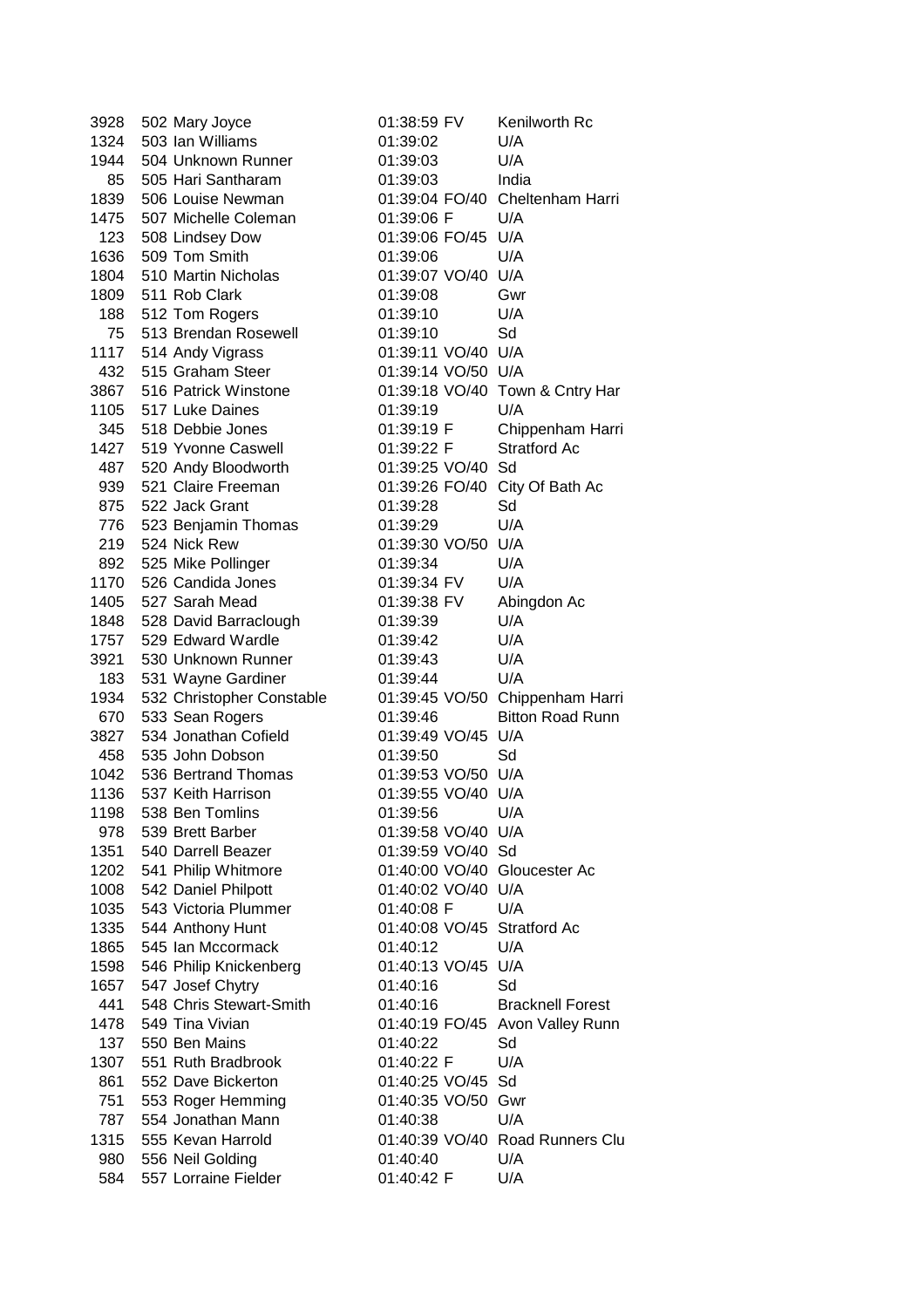807 558 Rob Little 01:40:43 U/A 1776 560 Philip Johnson 01:40:44 VO/55 U/A 1925 565 William Barlow 01:40:54 U/A 567 566 Richard Morris 01:40:56 U/A 1795 567 Zoey Mason 01:41:00 FV Sd 1814 568 Darrell Barnes 01:41:02 U/A 661 570 Russell Barnes 01:41:04 U/A 671 571 Andrew Jacobs 01:41:04 VO/40 Gwr 763 572 Timothy Heslop 01:41:08 U/A 876 577 Ed Goss 01:41:15 Sd 538 578 Richard Palmer 01:41:19 U/A 869 579 Martin Church 01:41:21 VO/60 Gwr 482 580 Terry Hill 01:41:22 U/A 1299 581 Colin Book 01:41:23 VO/40 U/A 998 582 Andrew Wyatt 01:41:23 VO/45 Taunton Ac 1410 585 Simon Warren 01:41:25 Sd 653 587 Jo Hibbert 01:41:28 F U/A 644 589 Guy Sabey 01:41:30 U/A 1009 590 Michael Stone 01:41:34 VO/60 U/A 1447 591 Chris Wearn 01:41:35 U/A 1496 593 Andrew Payne 01:41:38 VO/40 U/A 382 595 Julie Schubert 01:41:45 FO/40 Sd 1886 597 Carwyn Davies 01:41:48 U/A 112 598 Stephen Moore 01:41:49 U/A 1629 599 Steven Lea 01:41:50 U/A 1027 601 Tim Hallett 01:41:53 U/A 625 602 Pauline Richards 01:41:54 FV U/A 1520 604 Mark Johnson 01:41:55 Sd 1116 605 Jane Amphlett 01:41:56 FV U/A 565 606 Gary Timmins 01:41:56 VO/50 U/A 3878 607 Glyn Fowler 01:41:57 U/A 1231 608 Rob Adkins 01:41:59 U/A 1904 609 Andrew Rowe 01:41:59 U/A 150 610 Stephen Vooght 01:42:01 VO/45 U/A 982 611 Andy Grigg 01:42:01 VO/40 U/A 3845 612 Peter Sanderson 01:42:02 VO/40 U/A

1777 559 Richard Baker 01:40:43 VO/45 Amazing Feet 1332 561 David Ireson 01:40:46 Sneyd Striders 1157 562 Diane Shields 01:40:47 F Victoria Pk Harr 792 563 Llew Jones 01:40:53 VO/50 Avon Valley Runn 793 564 Tony Rees 01:40:53 VO/40 Avon Valley Runn 1023 569 Ian Drury 01:41:03 Hogweed Trotters 3905 573 Jeremy Lowe 01:41:09 Park Furnisher R 1399 574 Toni Britton 01:41:12 FO/45 Bitton Road Runn 561 575 Ken Harrison 01:41:12 VO/50 Swindon Harriers 1710 576 Shirley Brokenshaw 01:41:12 FO/50 Hogweed Trotters 568 583 Elaine Wilson 01:41:24 FO/45 Cirencester Ac 1956 584 Geoff Jones 01:41:25 Williams Syndrom 362 586 Roland Hobbs 01:41:27 VO/55 Dursley And Dist 1414 588 Andrew Sayers 01:41:29 VO/55 Thornbury Rc 264 592 Tim Slator 01:41:37 VO/45 City Of Bath Ac 3850 594 Glyn Tully 01:41:38 VO/40 Crystal Palace 1289 596 Neil Pringle 01:41:46 VO/40 Swindon Striders 1378 600 Mervyn Huggins 01:41:52 VO/70 Midland Vets Ac 1484 603 Vanessa Morey 01:41:55 F Avon Valley Runn 1240 613 Alistair Longworth 01:42:04 Romsey Road Runn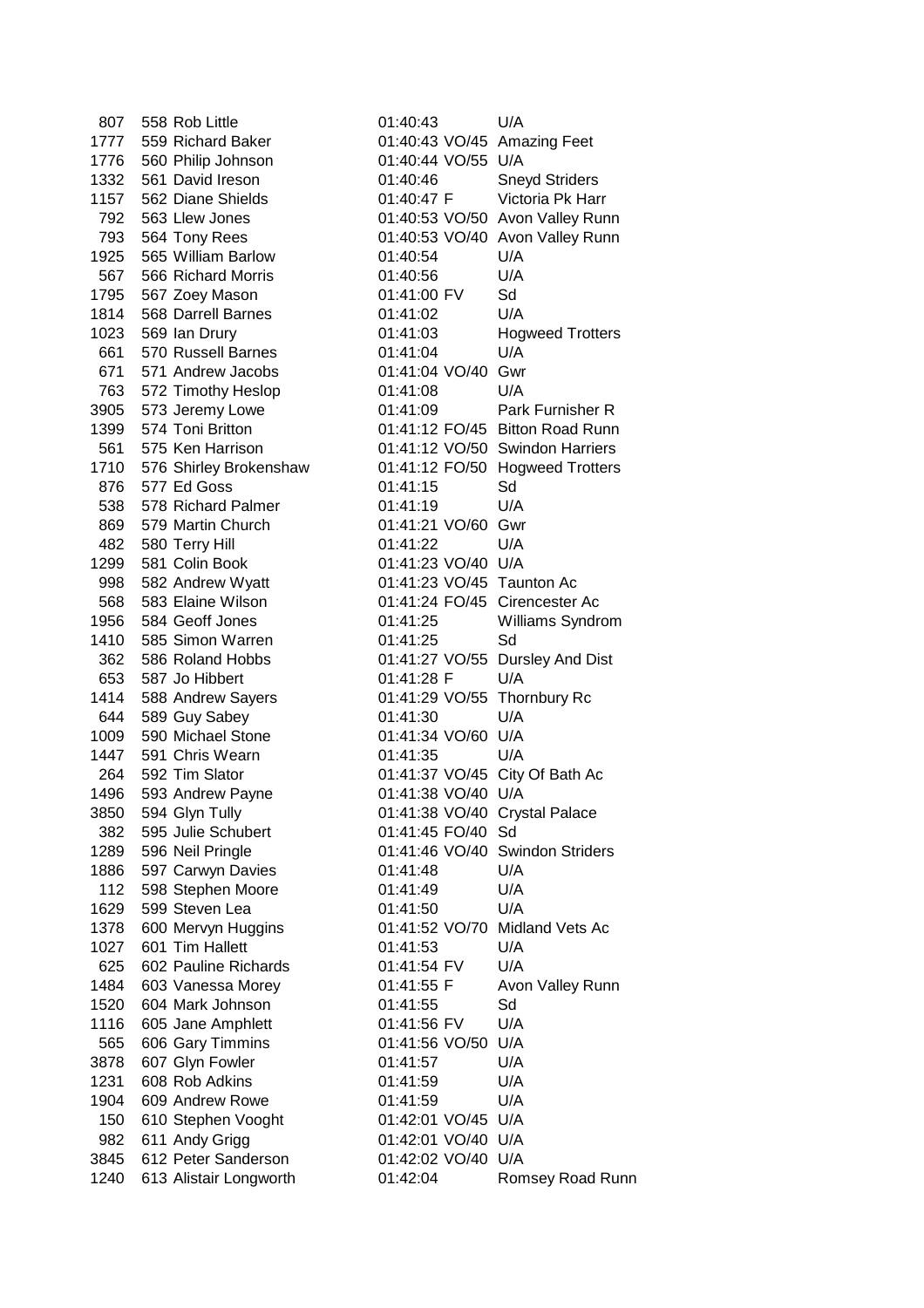1292 614 John Gillison 01:42:05 VO/40 U/A 3831 615 James Johnson 01:42:07 U/A 960 616 Richard Minifie 01:42:08 U/A 1651 617 Dan Tipp 01:42:08 U/A 1058 618 Ian Mackay 01:42:08 U/A 1037 619 Julian Parsons 01:42:09 Fire Service S & 749 620 Jim Coates 01:42:12 VO/60 Cheltenham Harri 127 621 Timothy Wilkins 01:42:12 Sd 595 622 Nick Breare 01:42:15 Sd 525 623 Paul Rutherford 01:42:18 VO/55 U/A 1238 624 Andy Teagle 01:42:19 U/A 1741 625 Duncan Innes 01:42:20 VO/40 U/A 1317 626 Michael Kirley 01:42:23 VO/45 Bristol Ac 197 627 Tony Wood 01:42:25 Avon Valley Runn 1294 628 Alayne Mcgarry 01:42:26 FO/40 Stroud And Distr 802 629 Jo Fifield 01:42:26 F Stroud And Distr 223 630 Paula Ramsey 01:42:27 FV U/A 224 631 David Wintle 01:42:27 VO/40 U/A 1516 632 Simon Ward 01:42:28 U/A 1260 633 Bob Green 01:42:29 VO/50 Headington Road 1438 634 Cliffe Stephens 01:42:34 VO/45 Riverside Runner 1497 635 Robin Jonez 01:42:39 VO/40 Soulfeat Flyers 1569 636 Charlie Everett 01:42:40 VO/40 U/A 755 637 Andrew Bathe 01:42:42 VO/40 U/A 495 638 Kevin Evans 01:42:44 VO/45 U/A 1922 639 Neil Roff 01:42:44 Lordshill 1381 640 Carl Jenkins 01:42:45 Sd 1206 641 Ben Whitfield 01:42:46 Stroud And Distr 1923 642 Chris Danes 01:42:49 Thornbury Rc 1377 643 Stephen Collyer 01:42:53 U/A 1777 644 Richard Baker 01:42:54 VO/45 Amazing Feet 667 645 Steve Bickell 01:42:55 VO/55 U/A 1881 646 John Morton 01:42:57 VO/50 Stroud And Distr 1444 647 Phil Kent 01:42:59 VO/40 U/A 768 648 Patrick Hobbs 01:43:07 VO/50 T R A 736 649 Thomas Mckendry 01:43:08 VO/45 Stratford Ac 418 650 Sarah Swaysland 01:43:09 F U/A 1997 651 Melissa Adlam 01:43:11 F Williams Syndrom 290 652 Kim Owen 01:43:13 F Gloucester Ac 865 653 Peter Law 01:43:14 VO/55 Stratford Ac 1878 654 Dermot Mullen 01:43:14 VO/50 Stroud And Distr 1279 655 Ben Fellows 01:43:15 U/A 810 656 Deepak Purushothaman 01:43:16 U/A 1441 657 Marcus Fry 01:43:18 VO/40 U/A 1728 658 Peter Heath 01:43:20 VO/45 U/A 1032 659 Michael Evans 01:43:21 VO/45 Forest Of Dean A 1861 660 Helen Halsall 01:43:24 FV U/A 3975 661 Lee Hanks 01:43:24 Bitton Road Runn 1792 662 Oliver Bell 01:43:25 U/A 3883 663 Neil Hathaway 01:43:26 U/A 1154 664 Paul Treby 01:43:27 U/A 1308 665 Paul Newbould 01:43:28 VO/50 Stroud And Distr 284 666 Matt Sinclair 01:43:30 U/A 3818 667 Sean Murphy 01:43:31 VO/40 U/A 480 668 Vicky Whitfield 01:43:32 FV Calne Rc 1821 669 Becky Thatcher 01:43:33 F U/A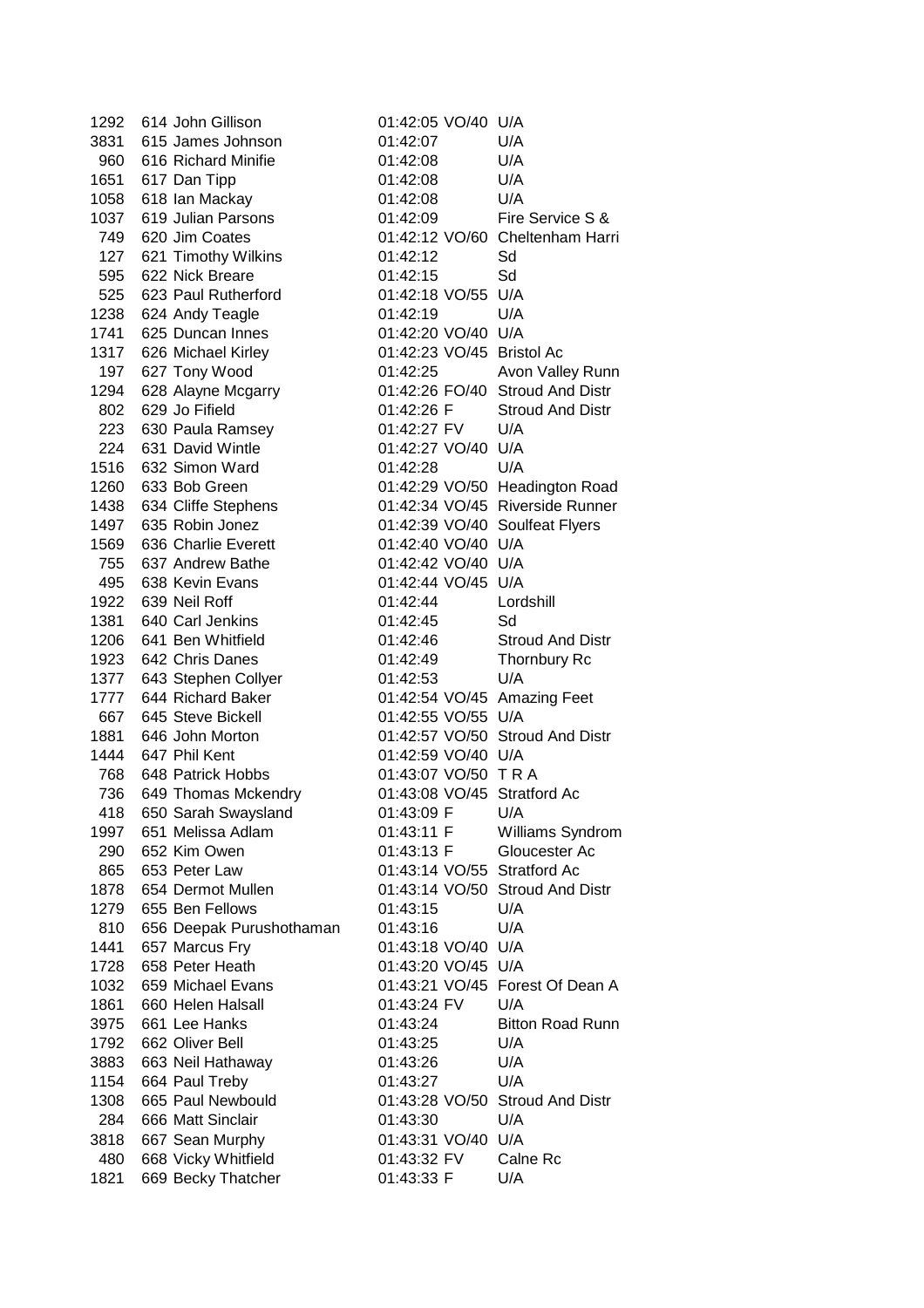1732 670 Tim Brown 01:43:35 VO/40 U/A 859 671 Mike Mcnamee 01:43:35 Sd 1890 672 Dale Russell 01:43:37 VO/40 Sd 550 673 Glen Jackson 01:43:40 FO/50 U/A 924 674 Vanessa Hawkins 01:43:40 FO/45 Bitton Road Runn 1928 675 Chris Bevis 01:43:42 VO/55 Tetbury Royals 3856 676 Joseph Smith 01:43:43 VO/50 U/A 1095 677 George Colbourne 01:43:43 VO/60 Fry Club Joggers 1063 678 David Shrimpton 01:43:44 Stratford Ac 1004 679 Mark Crooks 01:43:44 VO/50 U/A 3848 680 Colin Pheasant 01:43:47 VO/45 Amazing Feet 162 681 Andy Williams 01:43:49 VO/45 Hogweed Trotters 1476 682 Derek Leadbetter 01:43:50 VO/60 Stroud And Distr 836 683 Julian Shipp 01:43:52 VO/40 Hogweed Trotters 1853 684 Jim Day 01:43:52 VO/50 U/A 481 685 Kate Hall 01:43:53 FV Bourton Road Run 1091 686 Richard Turner 01:43:56 U/A 3828 687 Steve Ind 01:43:59 VO/50 Stroud And Distr 1225 688 Simon Peach 01:44:00 VO/40 U/A 1940 689 Gareth Steel 01:44:00 U/A 1083 690 Malcolm Offer 01:44:01 VO/60 Gwr 488 691 Sue Bloodworth 01:44:07 FV Sd 328 692 Tony Rudge 01:44:08 VO/40 U/A 1152 693 Thomas Hudjec 01:44:09 U/A 3858 694 David Staelans 01:44:11 VO/40 U/A 882 695 Christopher Pettit 01:44:19 U/A 1392 696 Roger Williams-Camp 01:44:22 VO/40 Sd 971 697 Alex Hurley 01:44:23 U/A 955 698 Clive Weston 01:44:25 VO/40 Thornbury Rc 1365 699 Charlie Powell 01:44:29 U/A 701 700 Chris Moos 01:44:30 Sd 154 701 Richard Waldron 01:44:33 VO/60 Cirencester Ac 517 702 Charles Wilson 01:44:36 Sd 1942 703 Steve New 01:44:37 Gwent Police 713 704 Nigel Nunnerley 01:44:44 VO/40 U/A 1611 705 Paul Mills 01:44:49 U/A 1404 706 Brian Astbury 01:44:51 VO/45 Cheltenham Harri 1541 707 Neil Bage 01:44:55 VO/40 U/A 1667 708 James Broughton 01:44:56 VO/45 Sd 674 709 Nick Eynon 01:44:58 VO/45 Aldridge Running 801 710 Michael Allies 01:44:58 VO/60 U/A 1640 711 Rebecca Harris 01:44:58 FV U/A 1898 712 Brendan Connolly 01:45:02 VO/45 Worcester Jogger 1391 713 Liz Butler 01:45:07 FV Egdon Heath Harr 927 714 Will Cronshaw 01:45:08 Gloucester Ac 1331 715 Robin Macdonald 01:45:12 VO/55 Bourton Road Run 1461 716 Peter George 01:45:15 U/A 1734 717 Kelwyn Williams 01:45:19 VO/40 U/A 1087 718 Shirley Linton 01:45:23 F U/A 648 719 Mark Cleverly 01:45:26 U/A 1275 720 Andy Garrett 01:45:31 VO/40 U/A 426 721 Jeanette Jenkins 01:45:32 FO/40 U/A 1863 722 Bill Swindon 01:45:33 VO/50 Southern Countie 1992 723 Paul Rendell 01:45:34 VO/45 Williams Syndrom 857 724 Leslie Woods 01:45:34 VO/60 Halesowen A & Cc 1211 725 Tony Tanner 01:45:35 VO/40 U/A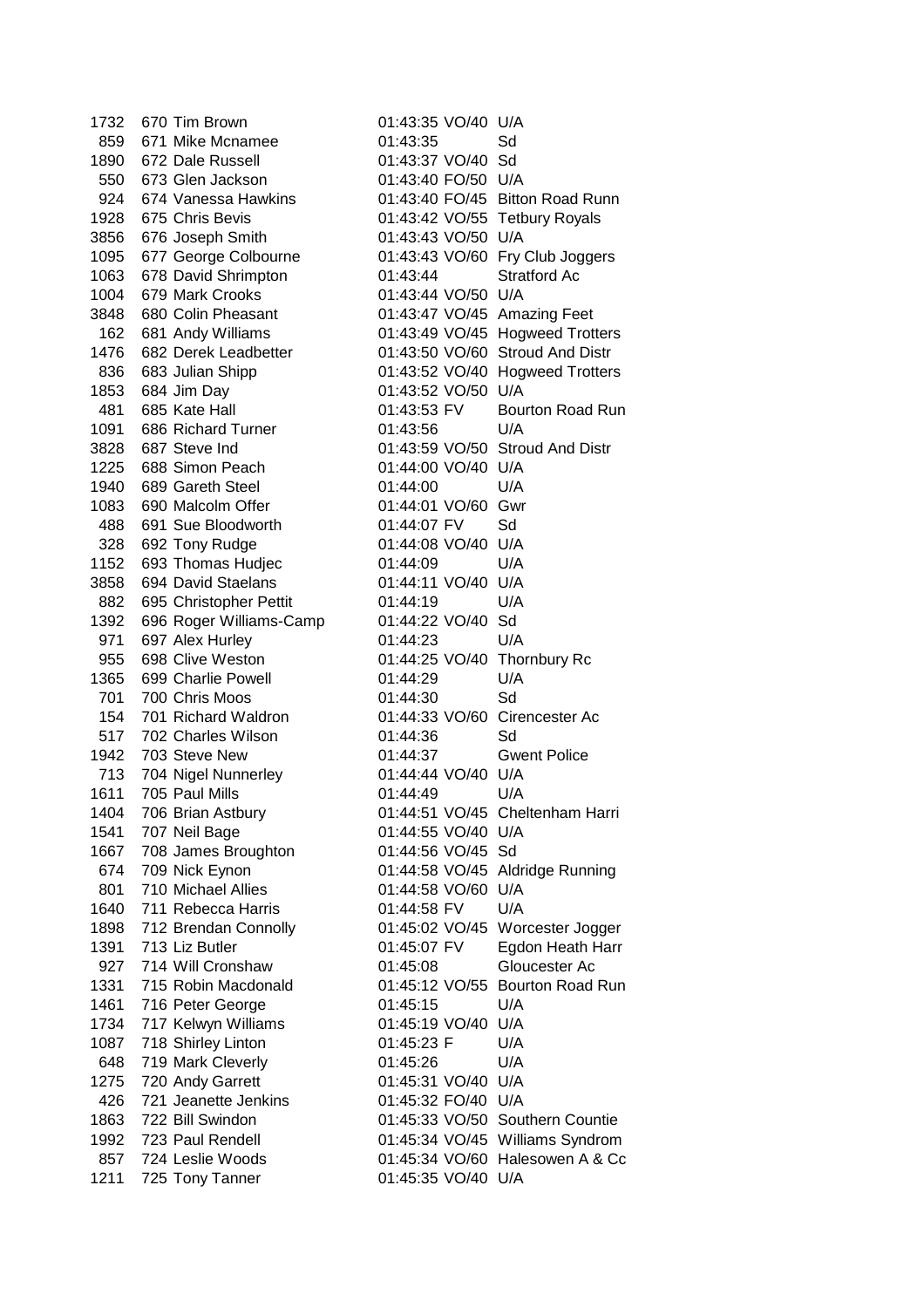1926 726 Steve Cook 01:45:37 VO/45 U/A 3814 727 Gordon Lewis 01:45:38 VO/50 Bitton Road Runn 110 728 Mick Warner 01:45:39 VO/55 Stratford Ac 1665 729 Andy Robinson 01:45:40 Sd 1539 730 John Mcneilly 01:45:41 VO/50 U/A 3909 731 Paul Wilkins 01:45:46 U/A 1167 732 Stephen Cray 01:45:47 VO/45 Penarth & Dinas 1165 733 Rosalind Goodman 01:45:47 FO/45 U/A 1199 734 Christopher Barker 01:45:48 VO/50 Malvern Joggers 874 735 David Grant 01:45:48 VO/45 Sd 1614 736 Stephen Gathercole 01:45:52 VO/55 U/A 1849 737 Hugh Owen 01:45:55 U/A 1833 738 Jeremy Harvey-Davies 01:45:57 U/A 1347 739 Katrina Boal 01:45:58 F U/A 1173 740 Alan Knight 01:46:02 VO/50 Gwr 1265 741 Paul Nederlof 01:46:06 Sd 1891 742 Stephen Wickenden 1155 743 Steven Batten 01:46:10 Sd 1433 744 Andrew Statham 01:46:11 VO/40 U/A 1607 745 Tony Brooks 01:46:12 VO/60 Malvern Hash 1838 746 Jasper Wight 01:46:12 U/A 483 747 Rupert Chesmore 01:46:15 VO/45 Cirencester Ac 912 748 Tony Winslow 01:46:15 VO/40 U/A 1796 749 Gareth Hamer 01:46:20 U/A 1971 750 Christian Michelet 01:46:21 VO/45 Williams Syndrom 645 751 Paul Jenkins 01:46:21 VO/40 U/A 992 752 Liz Lovering 01:46:22 FO/40 City Of Bath Ac 957 753 Alice Dimond 01:46:22 F U/A 956 754 Christopher Kenyon 01:46:22 U/A 147 755 Diane Moore 01:46:23 FO/40 Cirencester Ac 846 756 Frances Warrington 01:46:26 FO/40 Dudley Kingswinf 1075 757 John Berry 01:46:28 VO/40 Royal Navy Ac 1319 758 Jeff Walters 01:46:28 VO/40 U/A 1916 759 Nick Sluz 01:46:29 U/A 3966 760 Jonathan Williams 01:46:30 VO/40 Clevedon Ac 1487 761 Katrina Willis 01:46:31 FO/45 Thornbury Rc 1583 762 Peter Barlow 01:46:32 Sd 1085 763 Laurie Irwin 01:46:33 VO/40 Avon Valley Runn 501 764 Nadia Saba 01:46:34 F U/A 889 765 Peter Jewell 01:46:35 U/A 460 766 Lee Harvey 01:46:37 U/A 1551 767 Andrew Burton 01:46:37 VO/40 U/A 3864 768 Helen Giddings 01:46:38 FV Clevedon Ac 1140 769 Barry Goddard 01:46:39 VO/50 U/A 3836 770 Helen Davies 01:46:40 F U/A 828 771 Stephen Milsom 01:46:41 VO/50 Swindon Harriers 303 772 Mary Revett 01:46:42 FO/50 Bitton Road Runn 1555 773 Roger Deakins 01:46:44 VO/55 U/A 1059 774 Neil Bacon 01:46:45 U/A 1492 775 Peter Mclenaglan 01:46:53 VO/45 U/A 232 776 Gaynor Ambler 01:46:54 FV U/A 666 777 James Mundy 01:46:54 VO/50 Epsom & Ewell Ha 918 778 Cecil Weir 01:46:56 VO/45 Sd 1142 779 Peter Spargo 01:46:56 VO/50 Sd 408 780 Ron Preece 01:46:56 U/A 200 781 Susan Keats 01:46:58 F U/A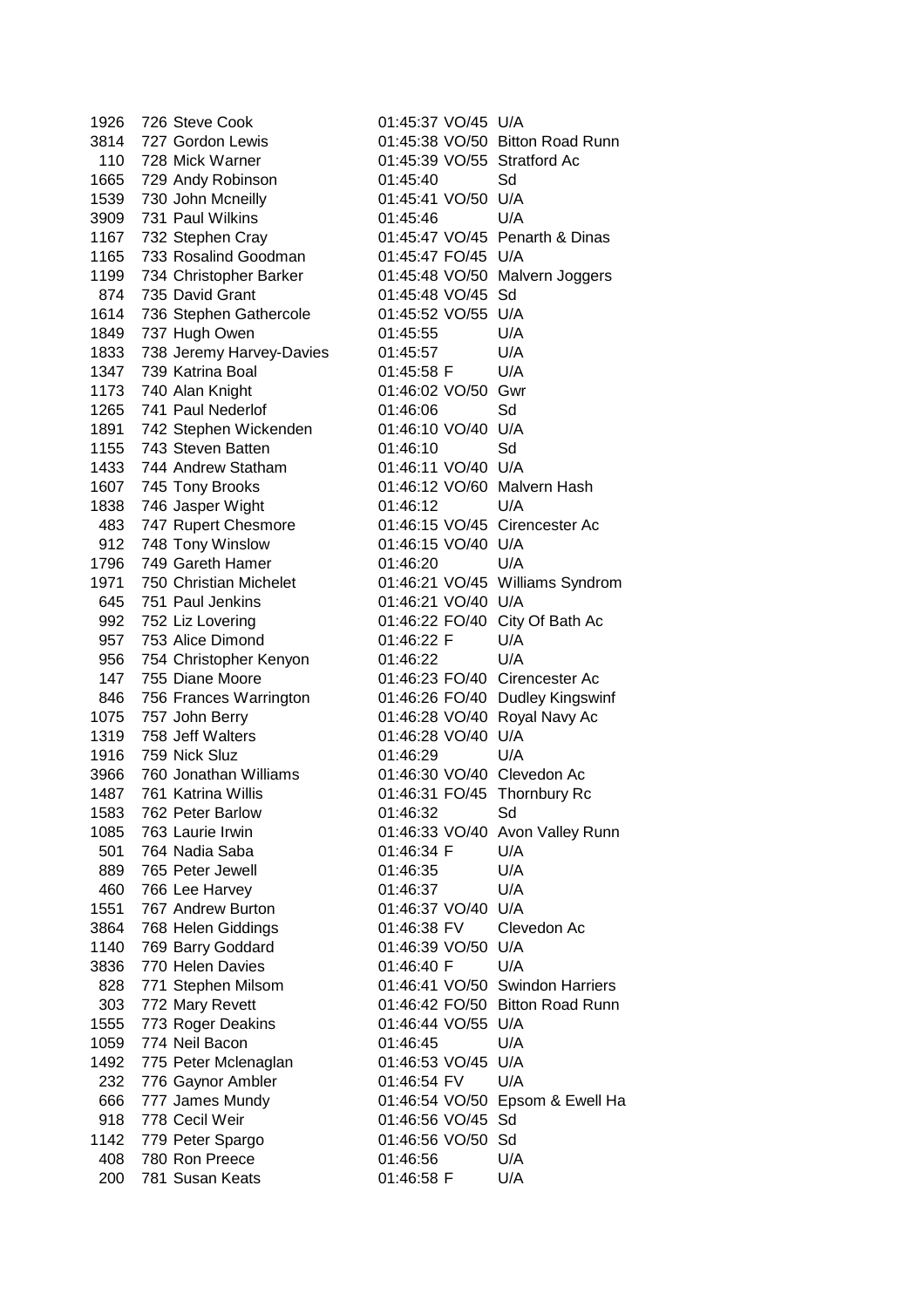| 1304         | 782 Richard Bryant                             | 01:47:00                         | U/A                                  |
|--------------|------------------------------------------------|----------------------------------|--------------------------------------|
| 1040         | 783 Alan Chinn                                 | 01:47:02 VO/45 U/A               |                                      |
| 1639         | 784 Noel Harris                                | 01:47:06                         | U/A                                  |
| 168          | 785 Adella Smart                               | 01:47:10 FV                      | Chippenham Harri                     |
| 1512         | 786 Richard Clarke                             | 01:47:11 VO/40                   | Sd                                   |
| 600          | 787 Bryan Morley                               | 01:47:13                         | U/A                                  |
| 716          | 788 James Quekett                              | 01:47:13                         | U/A                                  |
| 1738         | 789 Jo Tate                                    | 01:47:14 FV                      | <b>Thornbury Rc</b>                  |
| 1820         | 790 Kevin Green                                | 01:47:15                         | U/A                                  |
| 1788         | 791 Bernard Lucas                              |                                  | 01:47:16 VO/55 Cheltenham Harri      |
| 1608         | 792 Theresa Sandercock                         | 01:47:16 FV                      | Angels Rc                            |
| 883          | 793 Steven Weeks                               | 01:47:17 VO/40                   | <b>Hogweed Trotters</b>              |
| 1685         | 794 Donna Evans                                | 01:47:18 FV                      | U/A                                  |
| 658          | 795 Simon Godwin                               | 01:47:19                         | U/A                                  |
| 721          | 796 Ben Karthauser                             | 01:47:20                         | U/A                                  |
| 500          | 797 Neill Morrison                             | 01:47:20                         | U/A                                  |
| 420          | 798 Sonia Chant                                | 01:47:20 FO/50 U/A               |                                      |
| 639          | 799 Gillian Marles                             | 01:47:21 FV                      | U/A                                  |
| 551          | 800 Nicholas Dodridge                          |                                  | 01:47:21 VO/40 Bitton Road Runn      |
| 1470         | 801 David Hudd                                 | 01:47:23                         | Sd                                   |
| 665          | 802 Andrew Shapland                            | 01:47:24                         | Sd                                   |
| 676          | 803 Philip Goodwin                             | 01:47:24                         | Sd                                   |
| 605          | 804 Daniel Smith                               | 01:47:31                         | Sd                                   |
| 765          | 805 Tracey Booth                               |                                  | 01:47:32 FO/40 Hogweed Trotters      |
| 1748         | 806 Christopher O'Carroll                      | 01:47:33 VO/55 Gloucester Ac     |                                      |
| 169          | 807 Andy Furley                                | 01:47:33                         | Sd                                   |
| 201          | 808 Frank Barnsley                             | 01:47:35 VO/55 U/A               |                                      |
| 1007         | 809 Victoria Hasler                            | 01:47:35 F                       | U/A                                  |
| 1104         | 810 Leslie Robertshaw                          | 01:47:35                         | Worcester Jogger                     |
| 1822         | 811 Luke Kempton                               | 01:47:36                         | U/A                                  |
| 1678         | 812 Matthew Lee                                | 01:47:44                         | David Lloyd Soli                     |
| 1690         | 813 Jenny Hill                                 | 01:47:44 FO/40 Cirencester Ac    |                                      |
| 1093         | 814 Daniel Bleaken                             | 01:47:46                         | U/A                                  |
| 1239         | 815 Martin Henderson                           | 01:47:48 VO/40 U/A               |                                      |
| 1836         | 816 Roger Hill                                 | 01:47:49 VO/50 Sd                |                                      |
| 1161         | 817 Jonathan Bennett                           | 01:47:51 VO/40 U/A               |                                      |
| 199          | 818 Brennan Elliott-Jones                      | 01:47:54                         | U/A                                  |
| 823          | 819 Ian Crawford                               | 01:48:04 VO/45                   | U/A                                  |
| 1766         | 820 Nathan Morris                              | 01:48:09                         | U/A                                  |
| 1466         | 821 David Bolton                               | 01:48:12 VO/50                   | Sd                                   |
| 1799         | 822 Alastair Donaldson                         | 01:48:15                         | U/A                                  |
| 486          | 823 Gary Strange                               | 01:48:16                         | U/A                                  |
| 1901         | 824 Edward Morris                              | 01:48:17                         | U/A                                  |
| 234          | 825 Andy Hall                                  | 01:48:18                         | U/A                                  |
| 3894         | 826 Simon James                                | 01:48:20                         | Midland Vets Ac                      |
| 741          | 827 Carol Clarke                               | 01:48:22 FO/50                   | Cirencester Ac                       |
| 866          | 828 Ian Sherratt                               | 01:48:24                         | <b>Bitton Road Runn</b>              |
| 1220         |                                                |                                  | U/A                                  |
| 160          | 829 David Moody                                | 01:48:24                         | U/A                                  |
|              | 830 Fiona Maycock                              | 01:48:31 FV                      |                                      |
| 165          | 831 Peter Rappitt                              | 01:48:31 VO/45 U/A               |                                      |
| 1899         | 832 Richard Kemp                               | 01:48:35 VO/40                   | Worcester Jogger                     |
| 1207         | 833 Richard Waldon                             | 01:48:37 VO/40<br>01:48:42       | Sd                                   |
| 1953         |                                                |                                  |                                      |
|              | 834 Matthew Price                              |                                  | Williams Syndrom                     |
| 1993         | 835 James Shoesmith                            | 01:48:42                         | Williams Syndrom                     |
| 1271<br>1435 | 836 Christine Motteram<br>837 Rowena Edmondson | 01:48:43 FO/50<br>01:48:44 FO/45 | Wye Valley Runne<br>Reading Roadrunn |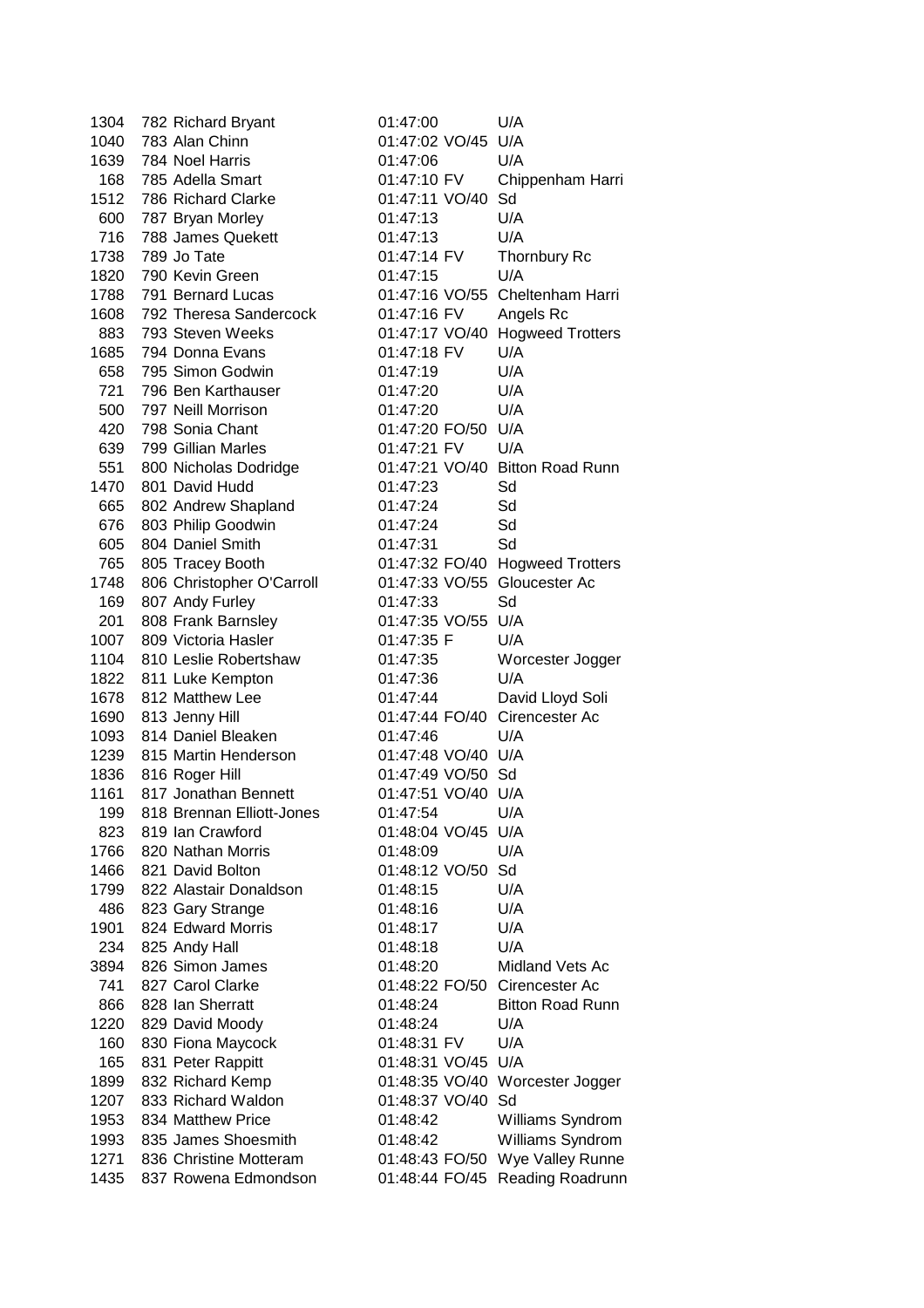| 778  | 838 Simon Dakin           | 01:48:45                        | U/A                             |
|------|---------------------------|---------------------------------|---------------------------------|
| 1248 | 839 Tom Simpson           | 01:48:45                        | Avon Valley Runn                |
| 620  | 840 Lee Elstone           | 01:48:45                        | U/A                             |
| 621  | 841 Julian Sidney         | 01:48:46                        | U/A                             |
| 640  | 842 Barry Selman          |                                 | 01:48:46 VO/45 Westbury Harrier |
| 1396 | 843 Susantha Jayatissa    | 01:48:46 VO/40 U/A              |                                 |
| 1283 | 844 Angela Deacon         | 01:48:49 FO/50 U/A              |                                 |
| 945  | 845 Sandra Brown          | 01:48:50 FO/40 Severn Ac        |                                 |
| 1208 | 846 Shirley Albrow        | 01:48:51 FO/45 U/A              |                                 |
| 1494 | 847 Neil Gough            |                                 | 01:48:53 VO/40 T Rec R Runners  |
| 1330 | 848 David Walwin          | 01:48:54                        | U/A                             |
| 3830 | 849 Duminic Faulkner      | 01:48:55                        | U/A                             |
|      | 1190 850 Shirley Watson   | 01:48:59 FV                     | U/A                             |
|      | 817 851 Sean Lewton       | 01:49:01                        | <b>Bitton Road Runn</b>         |
| 3855 | 852 Mark Tinkler          |                                 | 01:49:03 VO/45 Colworth Strider |
|      | 1253 853 Mike Pratt       |                                 | 01:49:04 VO/55 Avon Valley Runn |
|      | 1506 854 Phillip Williams | 01:49:04 VO/50 U/A              |                                 |
| 886  | 855 Paul Hacker           | 01:49:05                        | U/A                             |
| 1457 | 856 Stephen Bairstow      | 01:49:06 VO/40 U/A              |                                 |
| 1554 | 857 Bruce Attwood         | 01:49:06 VO/60 U/A              |                                 |
| 1844 | 858 Wietske Cannon        | 01:49:08 FV                     | Newquay Roadrunn                |
| 1605 | 859 Karl Walters          | 01:49:08 VO/40 U/A              |                                 |
| 30   | 860 Martin Bennett        | 01:49:09 VO/50 Gwr              |                                 |
| 732  | 861 Antony Procter        | 01:49:14                        | Sd                              |
| 1046 | 862 Chris Garbett         | 01:49:18 VO/40 Sd               |                                 |
| 1121 | 863 Pete Addison          | 01:49:21 VO/40 U/A              |                                 |
| 1558 | 864 Elizabeth Day         | 01:49:24 F                      | U/A                             |
| 1932 | 865 Unknown Runner        | 01:49:25                        | U/A                             |
| 1674 | 866 Terry Doherty         | 01:49:28 VO/45 Bournville Harri |                                 |
| 521  | 867 Wendy Brown           | 01:49:29 FV                     | U/A                             |
| 940  | 868 Susanne Weir          | 01:49:30 FO/40 Sd               |                                 |
| 941  | 869 John Salter           | 01:49:31 VO/40 Sd               |                                 |
| 949  | 870 Adrian Price          | 01:49:31 VO/45 U/A              |                                 |
|      | 822 871 Jim Spratt        | 01:49:34 VO/40 Sd               |                                 |
|      | 1185 872 Andrew Norris    | 01:49:35 VO/55 Amazing Feet     |                                 |
| 3935 | 873 Guy Fletcher          |                                 | 01:49:36 VO/40 Ledbury Harriers |
| 1782 | 874 David Greenwood       | 01:49:41 VO/55 U/A              |                                 |
| 184  | 875 Ivan Hill             | 01:49:43 VO/45 U/A              |                                 |
| 818  | 876 Becci Hill            | 01:49:43 F                      | Sd                              |
| 3976 | 877 Leslie Pedrick        | 01:49:45                        | U/A                             |
| 1871 | 878 Leigh Preston         | 01:49:50 VO/50                  | U/A                             |
| 593  | 879 Neill Mcgowan         | 01:49:52                        | U/A                             |
| 1459 | 880 Beverly Walker        | 01:49:55 FV                     | U/A                             |
| 198  | 881 Steve Webb            | 01:49:56                        | U/A                             |
| 544  | 882 John De Pledge        | 01:49:56                        | U/A                             |
| 1887 | 883 Mark Wallis           | 01:49:58                        | U/A                             |
| 681  | 884 Mary Campbell         | 01:49:59 FO/50                  | Cirencester Ac                  |
| 1179 | 885 Rod Ashman            | 01:49:59 VO/50 U/A              |                                 |
| 694  | 886 Nicholas Westwood     | 01:50:03                        | U/A                             |
| 1762 | 887 Shan Agwilar-Stone    | 01:50:04 FO/40 City Of Bath Ac  |                                 |
| 1012 | 888 Richard Farbrother    | 01:50:04 VO/50                  | Sd                              |
| 367  | 889 Helena Millar         | 01:50:05 FV                     | <b>Black Country Tr</b>         |
| 225  | 890 Sally Wintle          | 01:50:05 FV                     | U/A                             |
| 1724 | 891 Alastair Dickinson    | 01:50:06 VO/50                  | Sd                              |
| 370  | 892 David Aukett          | 01:50:07 VO/40 Sd               |                                 |
| 272  | 893 Ian Williams          | 01:50:09                        | U/A                             |
|      |                           |                                 |                                 |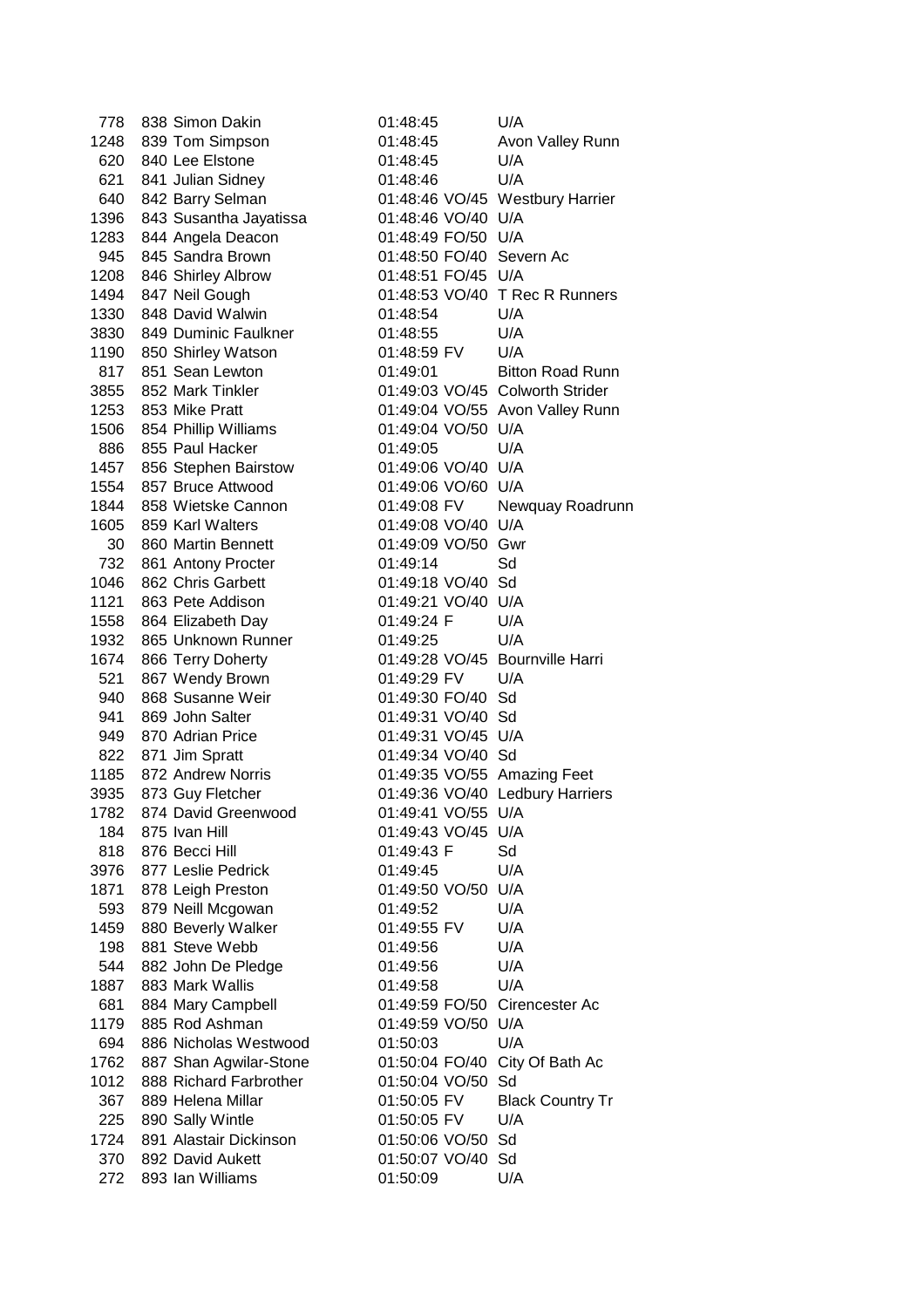1079 894 Mike Warnock 01:50:11 VO/55 U/A 532 895 Neil Mccoll 01:50:12 VO/40 White Horse Harr 1281 896 Julie Green 01:50:12 FO/40 U/A 1280 897 Steve Calvert 01:50:14 VO/40 U/A 608 898 David Mclennon 01:50:15 VO/40 U/A 756 899 Shaun West 01:50:16 VO/40 Sd 414 900 Mike Reddin 01:50:17 VO/60 Wimbledon Windmi 1226 901 Matthew Watts 01:50:21 Sd 1514 902 Graeme Ramage 01:50:22 VO/45 U/A 1464 903 Jackie Hobday 01:50:24 FO/45 Angels Rc 629 904 Lisa Parsons 01:50:25 FV U/A 1755 905 Tom Moon 01:50:29 U/A 472 906 Colin Davis 01:50:34 VO/40 U/A 208 907 Michael Evans 01:50:38 VO/40 Hogweed Trotters 783 908 Rob Poole 01:50:39 Sd 1118 909 Lindsey Stewart 01:50:42 FO/45 U/A 1668 910 Nassera Guerroumi 01:50:44 F Mornington Chase 502 911 Philip Hill 01:50:45 U/A 315 912 Steve Griffiths 01:50:46 U/A 217 913 Darren Dent 01:50:47 Sd 1652 914 Huw Williams 01:50:50 VO/60 Sd 1337 915 Robert Green 01:50:52 VO/40 Sd 1436 916 Dave Tilling 01:50:54 Cirencester Ac 1725 917 John Perkins 01:51:02 VO/60 Westbury Harrier 871 918 Neil Wilson **01:51:03** Sd 1382 919 Gary Snailum 01:51:03 U/A 597 920 Jackie Lambert 01:51:05 FV U/A 1960 921 Richard Maisey 01:51:06 VO/40 Williams Syndrom 1666 922 Bettina Broughton 01:51:07 FO/45 Sd 1775 923 Claire Stapleton 01:51:11 F U/A 1120 924 Nigel Cheeseright 01:51:14 U/A<br>167 925 Trevor Smith 01:51:15 VO/50 Sd 167 925 Trevor Smith 722 926 Andrew Watkins 01:51:18 U/A 1036 927 Margaret Plummer 01:51:19 FO/50 U/A 209 928 Mark Strogen 01:51:19 Sd 693 929 Edward Hayman 01:51:22 VO/60 U/A 1908 930 Jonathan King 01:51:22 Sd 3912 931 Sam Bevan 01:51:27 Sd 3880 932 Paul Obrien 01:51:28 U/A 1785 933 Ian Jones 01:51:29 Sd 1090 934 Vanessa Lawson 01:51:32 F Chepstow Harrier 691 935 Wendy Brown 01:51:35 FO/40 U/A 252 936 Glenn Philcox 01:51:39 Almost Athletes 402 937 Debbie Taylor 01:51:40 F Sd 1868 938 Sharon Askew 01:51:40 F Sd 1867 939 David Askew 01:51:44 Sd 3890 940 Stephen Warwick 01:51:47 VO/50 Upton Tug-Of-War 1624 941 Sonya Stephens 01:51:47 FO/40 Avon Valley Runn 1872 942 Paul Wood 01:51:48 U/A 1793 943 Nigel Lane 01:51:48 VO/45 U/A 1947 944 Louise Mendelson 01:51:49 FV Triteam Glos 1946 945 Garry Smortland 01:51:49 Triteam Glos 1751 946 Luis Griffiths 01:51:52 VO/45 U/A 260 947 Adam Fox 01:51:53 U/A 631 948 Philip Wood 01:51:54 Amazing Feet 1354 949 Colin Isaac 01:51:57 U/A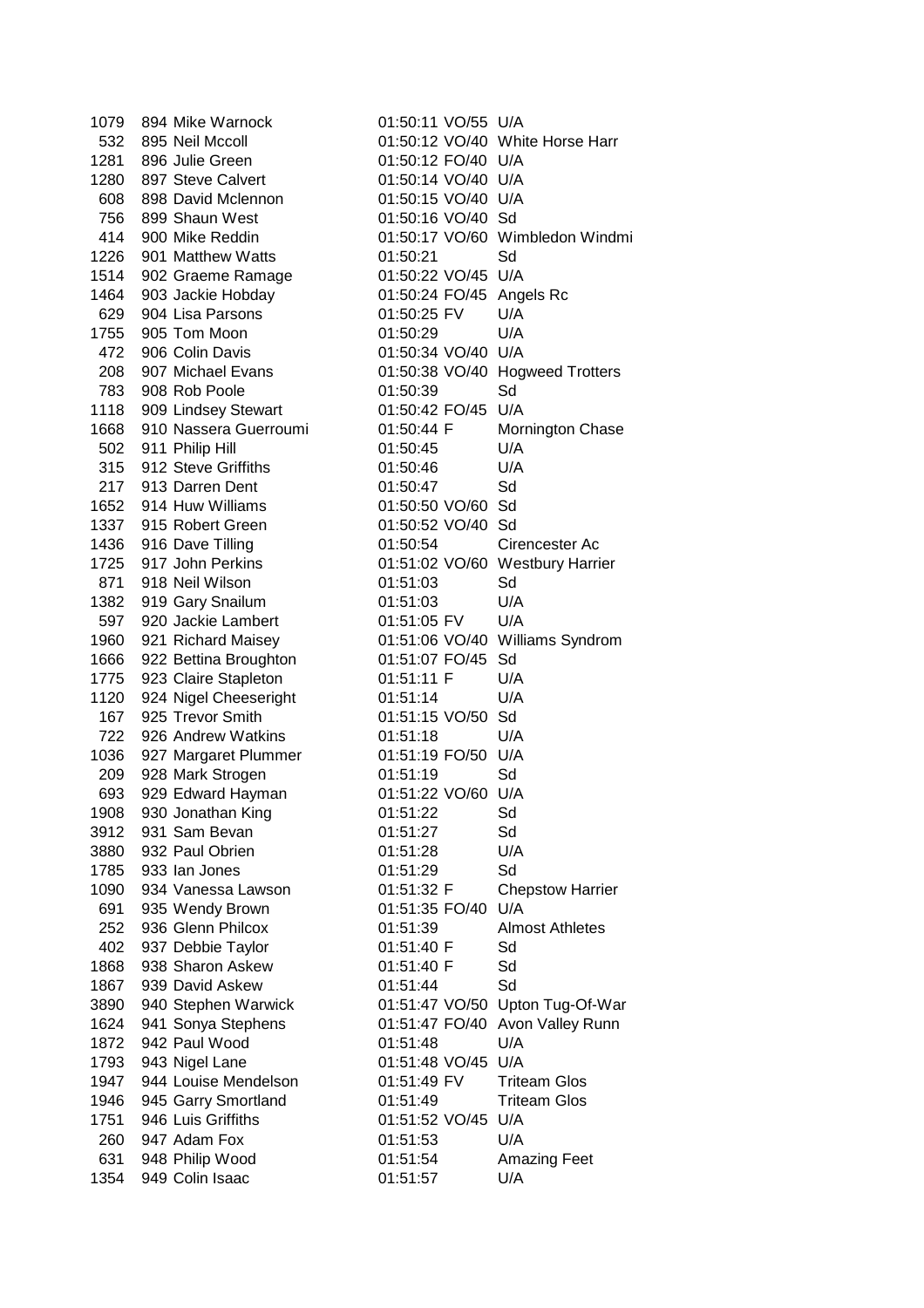320 950 Maggie Fairs 01:51:58 F U/A 917 951 Phil Smith 01:51:59 VO/45 Sd 1195 952 Heather Lamming 01:52:00 FV U/A 649 953 Alison Bethell 01:52:03 FV U/A 1402 954 Linda Hird 01:52:05 FO/45 U/A 797 955 Clare Woodland 01:52:06 F U/A 1750 956 Simon Roffey 01:52:09 U/A 1421 957 Nick Parker 01:52:09 Sd 930 958 Timothy Sadler 01:52:11 VO/40 Hogweed Trotters 1210 959 Roger Gould 01:52:12 VO/60 Cheltenham Harri 1159 960 Paul Ranson 01:52:13 VO/50 U/A 920 961 Gemma Riches 01:52:17 F Sd 1847 962 Greg Simpson 01:52:18 Sd 270 963 Andy Crane 01:52:24 VO/40 U/A 285 964 Peter Langford 01:52:28 U/A 1067 965 Stephen Woodford 01:52:28 VO/40 Sd 1565 966 Chris Jenner 01:52:31 VO/45 U/A 1553 967 Terry Onions 01:52:32 VO/50 Glos Police Aa 1837 968 Phil Clarke 01:52:35 VO/45 Army Ac 454 969 Andy Ballantyne 01:52:35 U/A 944 970 Christopher Horwood 01:52:35 Sd 493 971 John Newell 01:52:37 VO/45 U/A 1966 972 Richard Carr 01:52:37 Williams Syndrom 1204 973 Kirsty Shorthouse 01:52:37 F U/A 1203 974 James Fleming 01:52:38 U/A 1096 975 Sarah Felton 01:52:39 FO/40 Dudley Kingswinf 563 976 Michael Roberts 01:52:41 VO/50 Plymouth Harrier 101 977 Philip King 01:52:43 VO/50 U/A 1830 978 Annie Fox 01:52:44 F Ledbury Harriers 1951 979 Raymond Duffin 01:52:45 VO/45 Williams Syndrom 3881 980 Sandy Clark 01:52:46 U/A 3918 981 Unknown Runner 01:52:47 U/A 607 982 Jonathan Hill 01:52:48 U/A 1577 983 Dorothy Robertson 01:52:49 FO/50 U/A 784 984 Sarah Holton 01:52:52 F U/A 1153 985 Malcolm Sutton 01:52:53 VO/50 Fry Club Joggers 727 986 Terry Kemple 01:52:54 VO/50 U/A 1336 987 Cathryn Stephenson 01:52:55 FV Sd 800 988 Martin Wood 01:52:55 VO/40 Hogweed Trotters 1024 989 Wendy Hall 01:52:56 FO/40 Chippenham Harri 1913 990 Adrian Ponter 01:52:57 Chippenham Harri 1592 991 Guy Dixon 01:52:57 VO/45 U/A 1641 992 Derek Harrison 01:53:01 VO/45 U/A 1068 993 Deane Perry 01:53:04 VO/40 Sd 3925 994 Unknown 01:53:08 U/A 1574 995 Gary Healey 01:53:09 Amazing Feet 73 996 Anthony Christmas 01:53:13 VO/70 Stroud And Distr 455 997 Paul Keitch 01:53:14 VO/40 U/A 244 998 Alice Scott 01:53:14 F Sd 1353 999 Bill White 01:53:15 VO/50 Sd 3862 1000 Dave Barnes 01:53:17 VO/60 Disynni Ac 994 1001 Bea Cheok 01:53:18 FO/50 U/A 1902 1002 Adrian Stephenson 01:53:18 Sd 795 1003 Andy Prince 01:53:21 VO/45 U/A 1255 1004 Terry Thompson 01:53:24 FV Worcester Jogger 668 1005 Alun Hughes 01:53:25 U/A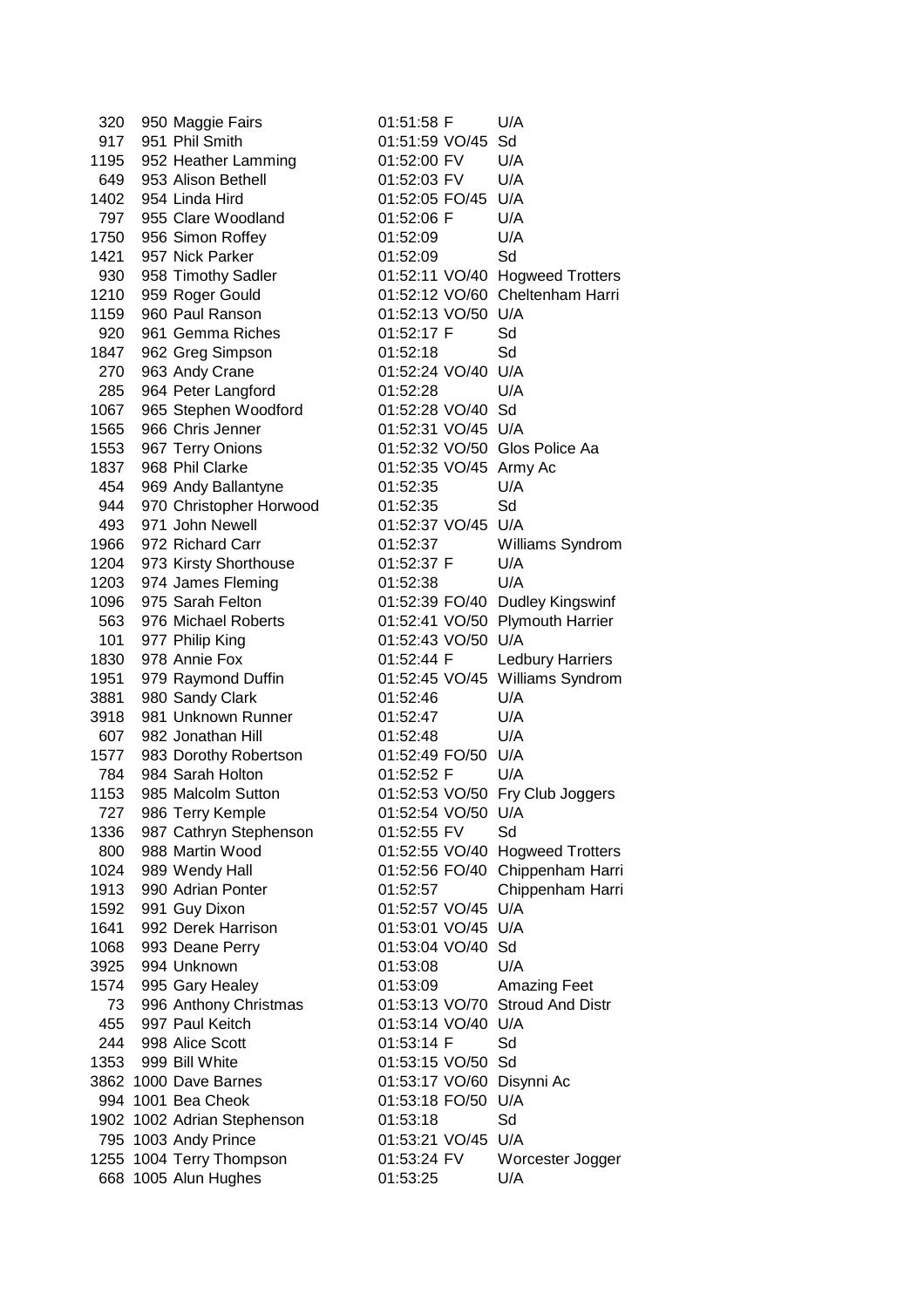1851 1006 Bill Pigott 01:53:25 VO/40 Sd 999 1007 Hugh Mcpherson 01:53:26 VO/50 U/A 1606 1008 David Gleed 01:53:27 Sd 997 1009 Tim Crouch 01:53:27 VO/50 Sd 467 1010 Paul Fielding 01:53:29 U/A 1552 1011 Don Yeomans 01:53:31 VO/40 Sd 1617 1012 Carolyn Coleman 01:53:33 FV Bourton Road Run 3915 1013 Lucy Dix 01:53:33 F U/A 352 1014 Peter Crouch 01:53:34 U/A 1224 1015 Louise Bicknell 01:53:36 F U/A 3895 1016 Mel Merrett 01:53:37 VO/50 Midland Vets Ac 771 1017 Angela Godfrey 01:53:39 FV U/A 1373 1018 Martin Williams 01:53:40 VO/40 U/A 3898 1019 Keith Fairburn 01:53:40 U/A 3897 1020 Philip Coleman 01:53:41 VO/45 U/A 762 1021 Claire Seward 01:53:42 FO/40 Hogweed Trotters 1133 1022 Karen Thynne 01:53:49 FO/40 U/A 366 1023 Carole Bishop 01:53:51 FO/50 Thornbury Rc 238 1024 Duncan Chambers 01:53:53 VO/40 U/A 1860 1025 Natasha Evans 01:53:54 F U/A 746 1026 Louise Bevan 01:53:54 F Almost Athletes 1080 1027 Peter Yates 01:53:55 VO/45 Hogweed Trotters 1232 1028 Juliane Sperlich 01:53:55 F U/A 1221 1029 Nola Mckay 01:53:58 FO/50 Stroud And Distr 767 1030 Mac Tilling 01:53:58 VO/45 U/A 766 1031 Lawrence Holbrow 01:53:59 U/A 1298 1032 Colin Waller 01:54:00 VO/40 Sd 1900 1033 Philip Miles 01:54:00 Worcester Jogger 1894 1034 Chris Baines 01:54:03 U/A 3896 1035 Christopher Orris 01:54:06 VO/45 U/A 1880 1036 Ian Baker 01:54:08 Stroud And Distr 637 1037 Paul Kuc 01:54:11 Sd 1044 1038 Ron Parker 01:54:17 VO/50 Sd 344 1039 Jack Bartlett 01:54:20 VO/70 Chippenham Harri 891 1040 Nick Digby 01:54:22 VO/40 U/A 996 1041 Alan Hartley 01:54:23 VO/55 Shropshire Shuff 566 1042 Stephen Hall 01:54:24 U/A 1385 1043 Keith Pearce 01:54:32 VO/50 U/A 906 1044 Julie Froggatt Q1:54:34 FV Hogweed Trotters 1234 1045 Faye Gardiner 01:54:37 F Sd 754 1046 Richard Lee 01:54:42 U/A 1999 1047 Michael Adlam 01:54:42 VO/50 Williams Syndrom 1338 1048 Ben Jordan 01:54:51 U/A 3887 1049 Russell Evans 01:54:51 VO/55 U/A 1811 1050 Alan Pitt 01:54:51 VO/40 Stroud And Distr 1812 1051 Will Pitt 01:54:54 U/A 555 1052 Margarrt Hill 01:54:57 FO/45 Sd 679 1053 John Spicer 01:54:59 VO/60 Dursley And Dist 1875 1054 Mark Welton 01:55:00 VO/50 Sd 1141 1055 Andrea Butcher-Wood 01:55:00 FV Bitton Road Runn 1778 1056 Bogdan Jochym 01:55:01 VO/50 Gloucester Ac 1055 1057 Jeremy Parker 01:55:01 U/A 1726 1058 Sharon Mclaughlin 01:55:03 FV U/A 1648 1059 Declan Mclaughlin 01:55:04 U/A 636 1060 Matthew Paget 01:55:05 U/A 750 1061 Sharon Hemming 01:55:06 FO/40 Gwr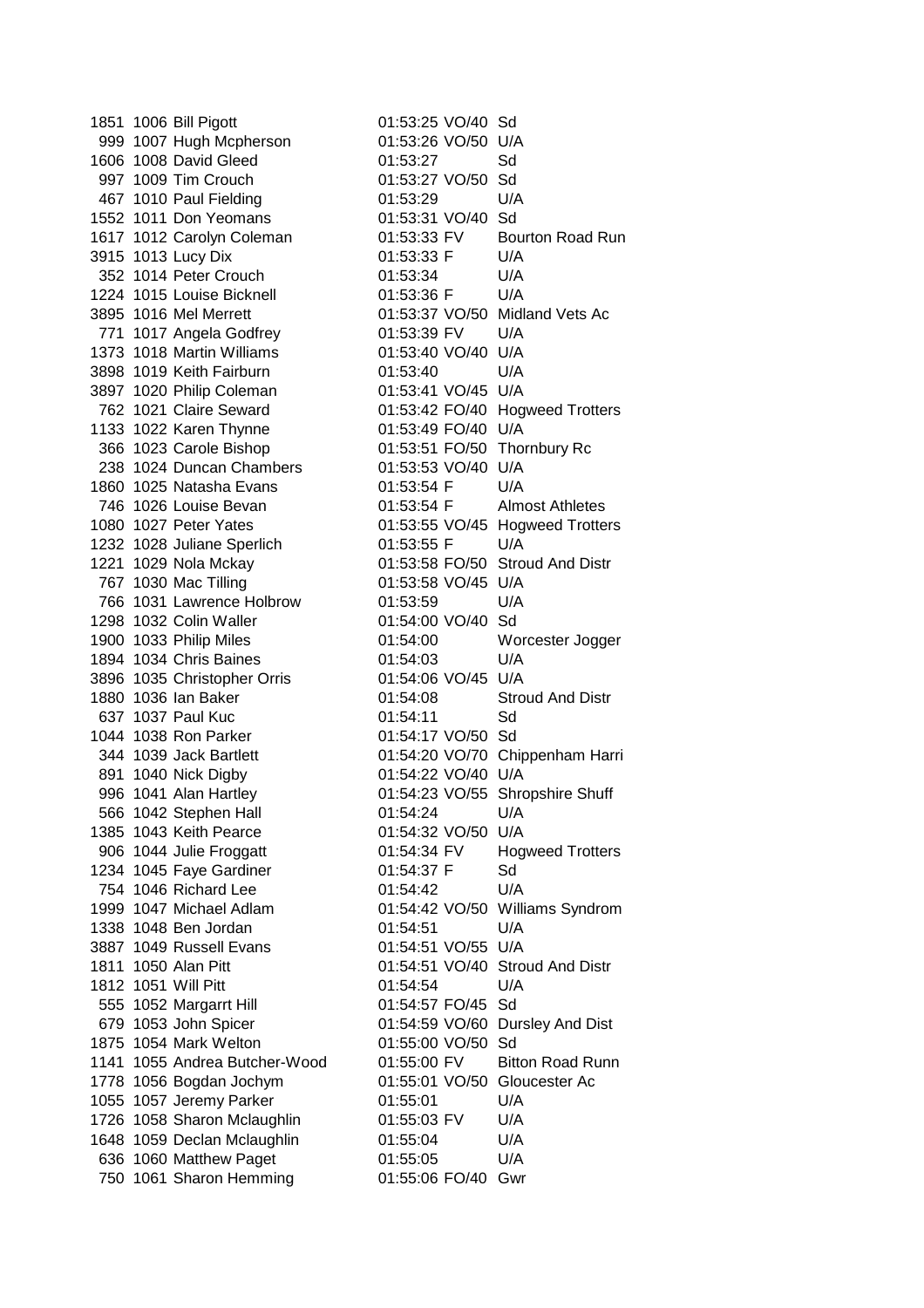436 1062 Graham Cox 01:55:06 VO/40 U/A 1543 1064 Andrew Peasgood 01:55:10 VO/40 U/A 1384 1067 Paul Norman 01:55:16 VO/40 U/A 1705 1069 Ian Lake 01:55:26 VO/45 Sd 1684 1070 Mark Abbott 01:55:31 VO/50 U/A 384 1072 Graham Wallis 01:55:35 VO/40 U/A 844 1073 Lucinda Sowerbutts 01:55:36 FO/40 Sd 814 1074 Caroline Bark 01:55:36 FV U/A 672 1075 Valerie Brown 01:55:36 FO/50 U/A 3968 1076 John Cooksey 01:55:42 VO/50 U/A 3876 1078 Tom Unwin 01:55:49 Sd 638 1079 Ian Threader 01:55:50 U/A 1505 1080 Peter Ryan 01:55:51 VO/45 U/A 1348 1082 John Mcsherry 01:55:51 U/A 1160 1084 Karen Bennett 01:55:53 FO/45 U/A 1376 1085 Daniel Cowen 01:56:01 U/A 1086 1087 Anthony Stgeorge 01:56:03 VO/50 U/A 115 1088 Cathy Anwyll 01:56:06 FV U/A 220 1089 Jon Maddocks 01:56:08 U/A 628 1090 Emma Oughton 01:56:08 FV U/A 3901 1091 Faith Geraghty 01:56:09 F U/A 1395 1092 Graham Mills 01:56:11 VO/50 Newbury Ac 1664 1093 Wouter Havinga 01:56:11 VO/40 Sd 1560 1094 Matthew Worlock 01:56:13 U/A 1559 1095 Thomas Worlock 01:56:14 VO/50 U/A 336 1096 Julie Green 01:56:14 F U/A 1056 1097 David Martin 01:56:15 U/A 385 1098 Bob Wearn 01:56:17 VO/50 U/A 602 1100 Mike Williams 01:56:21 VO/45 U/A 1467 1102 Dean Hazlewood 01:56:27 VO/40 U/A 632 1105 James Gore 01:56:33 U/A 507 1106 Charlotte Godfrey 01:56:37 F U/A 1209 1108 Ian Hansed 01:56:43 Sd 1448 1111 Carol Pike 01:56:45 FO/40 U/A 936 1113 Roy Davenport 01:56:50 VO/50 U/A 373 1114 Nigel Sherwood 01:56:50 VO/45 Sd 925 1115 Claire Wolfe **01:56:51 F** U/A 926 1116 Lucy Wilson 01:56:54 F U/A 492 1117 Claire Newell 01:56:55 FO/40 U/A

1802 1063 Maggie Johnson 01:55:08 FO/40 Worcester Ac 1227 1065 Pauline Dable 01:55:14 FO/50 Kenilworth Rc 1721 1066 Mike Mitchell 01:55:16 VO/45 Hogweed Trotters 1604 1068 Steven Stone 01:55:21 VO/50 Park Furnisher R 205 1071 Glenda Stanley 01:55:33 FV Gloucester Ac 1806 1077 Patricia Arnold 01:55:49 FO/50 Reading Roadrunn 1455 1081 Claire Cook 01:55:51 FV Almost Athletes 1507 1083 Marcus Matdon 01:55:53 VO/60 Dursley And Dist 890 1086 Jessica Holbrow 01:56:02 F Stroud And Distr 1201 1099 Barry Gilbert 01:56:19 VO/55 Tadley Runners 98 1101 Eddie Ponting 01:56:22 VO/45 Chippenham Harri 1584 1103 John Cullen 01:56:27 VO/55 Riverside Runner 1709 1104 Mike Brokenshaw 01:56:32 VO/55 Hogweed Trotters 1968 1107 Danny Richards 01:56:41 Williams Syndrom 360 1109 Susan Charkin 01:56:44 FV Mornington Chase 361 1110 Steven Charkin 01:56:45 VO/40 Mornington Chase 3829 1112 Eric Bromage 01:56:47 VO/55 Worcester Jogger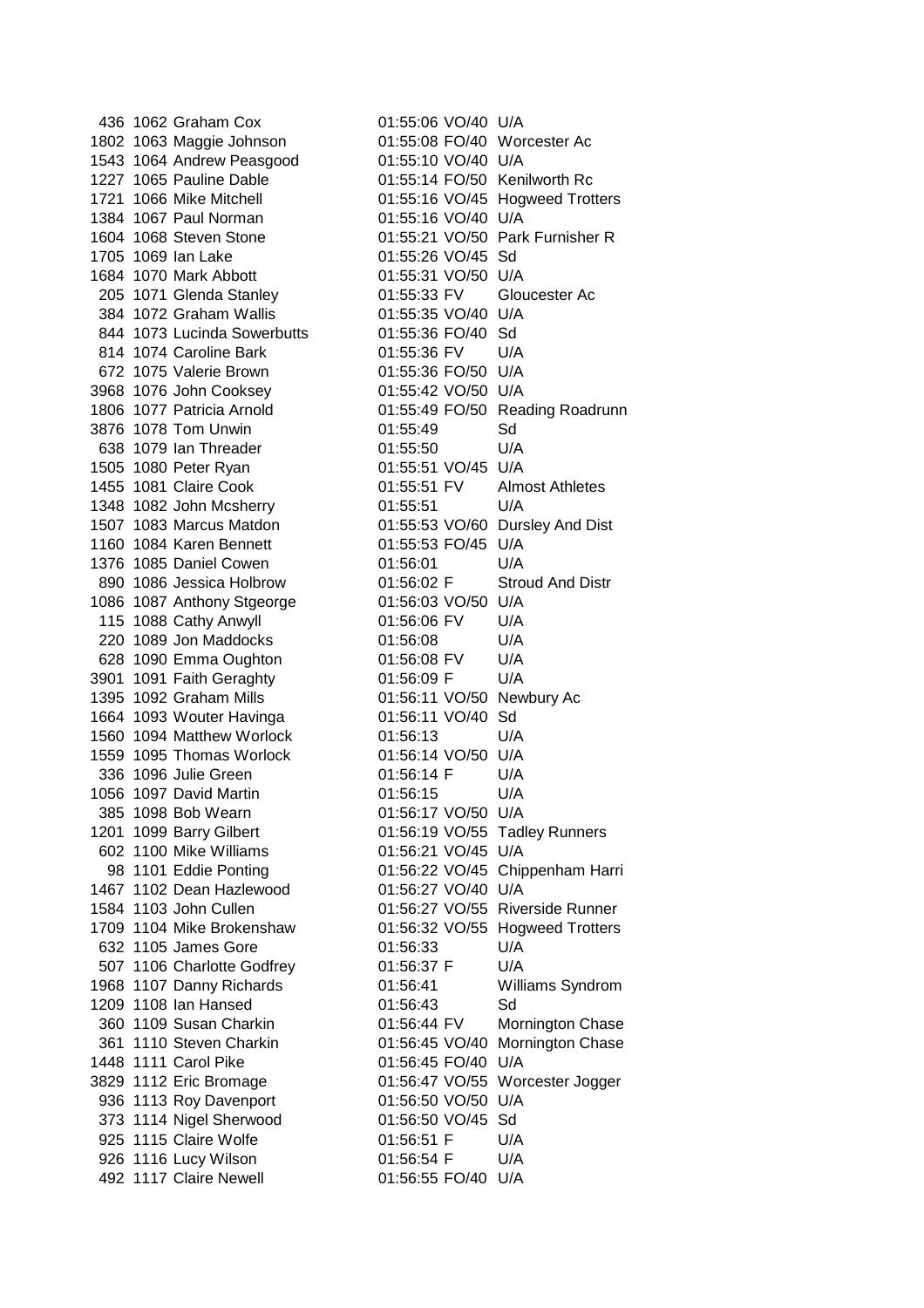1334 1118 Sonia Hunt 01:56:56 FO/45 Road Runners Clu 788 1119 Helen Moreton 01:56:58 FO/50 Hogweed Trotters 453 1120 Ashley Fudge 01:56:59 Sd 3907 1121 Julian Ashbee 01:56:59 U/A 757 1122 Lucia Mundinano 01:57:01 F Almost Athletes 1030 1123 John Banks 01:57:03 VO/50 U/A 305 1124 Barry Thomas 01:57:04 Sd 3839 1125 Gary Collier 01:57:09 VO/55 U/A 1126 1126 Vivien Toms 01:57:09 FO/50 Avon Valley Runn 1100 1127 Alice Waldron 01:57:10 FO/45 U/A 1859 1128 Jamie Roffe 01:57:12 U/A 1984 1130 Michael Gulliver 01:57:13 Williams Syndrom 1010 1131 Rachel Laidler 01:57:14 F U/A 943 1132 Andy Hilton 01:57:15 U/A 938 1133 Michael Leather 01:57:16 U/A 206 1134 Robert Emery 01:57:18 VO/45 Hogweed Trotters 1057 1135 Tim Baker 01:57:20 U/A 1418 1136 Hilary White 01:57:21 FO/40 U/A 1018 1137 Anna Russell 01:57:22 FV U/A 1245 1138 Claire Niblett 01:57:22 F Wye Valley Runne 1050 1139 Andy Lewis-Thomas 01:57:23 U/A 177 1140 David Howell 01:57:24 U/A 777 1141 Fiona Dakin 01:57:25 F U/A 324 1142 Andrew Stevens 01:57:26 U/A 1708 1143 Richard Bailey 01:57:27 VO/45 South Derbyshire 1862 1144 Julie Gregory 01:57:29 F Sd 1244 1145 Joyce Field 01:57:33 FO/50 Avon Valley Runn 739 1146 Jenni Travers 01:57:34 FO/50 Gwr 1805 1147 Jonathan Maisey 01:57:34 U/A 1412 1148 Gill Tugman 01:57:35 FV Kenilworth Rc 1823 1149 Steven Whittard-Swift 01:57:35 VO/40 U/A 380 1150 Caroline Maslon 01:57:38 F U/A 1842 1151 Marie Frankcom 01:57:39 FV U/A 1389 1152 Dennis Mellor 01:57:44 VO/70 Avon Valley Runn 934 1153 Susan Rooke 01:57:45 FO/40 U/A 1828 1154 Tony Simpson 01:57:45 U/A 1827 1155 Grant Cutter 01:57:46 U/A 1694 1156 Michael Alsworth 01:57:48 VO/50 Road Runners Clu 1943 1157 Emma Evans 01:57:51 F U/A 1949 1159 Patrick Downham 01:57:55 U/A 1722 1160 David Hamilton 01:57:56 VO/50 U/A 1701 1161 Jenny Moore 01:57:56 F U/A 3879 1162 Kathie Brohier 01:57:58 FV U/A 1450 1163 Gail Smith 01:57:59 FO/40 Stroud And Distr 1286 1164 Julie Bevan 01:57:59 FO/45 Kenilworth Rc 1540 1165 Rachel Willis 01:58:00 F U/A 1952 1166 Emily Farran 01:58:01 F Williams Syndrom 314 1167 Richard Wilson 01:58:01 U/A 3919 1168 Michelle Ward 01:58:03 F Malvern Hills 740 1169 Philippa Travers 01:58:04 F U/A 524 1170 Ian Cooper 01:58:04 VO/60 U/A 3860 1171 Mark Willicott 01:58:04 U/A 3859 1172 Anne-Marie Wilicott 01:58:04 FV U/A 873 1173 Nick Gardiner 01:58:05 Sd

627 1129 David Ridley 01:57:12 VO/45 Road Runners Clu 1935 1158 Tracey Sipet 01:57:53 FO40 Eynsham Road Run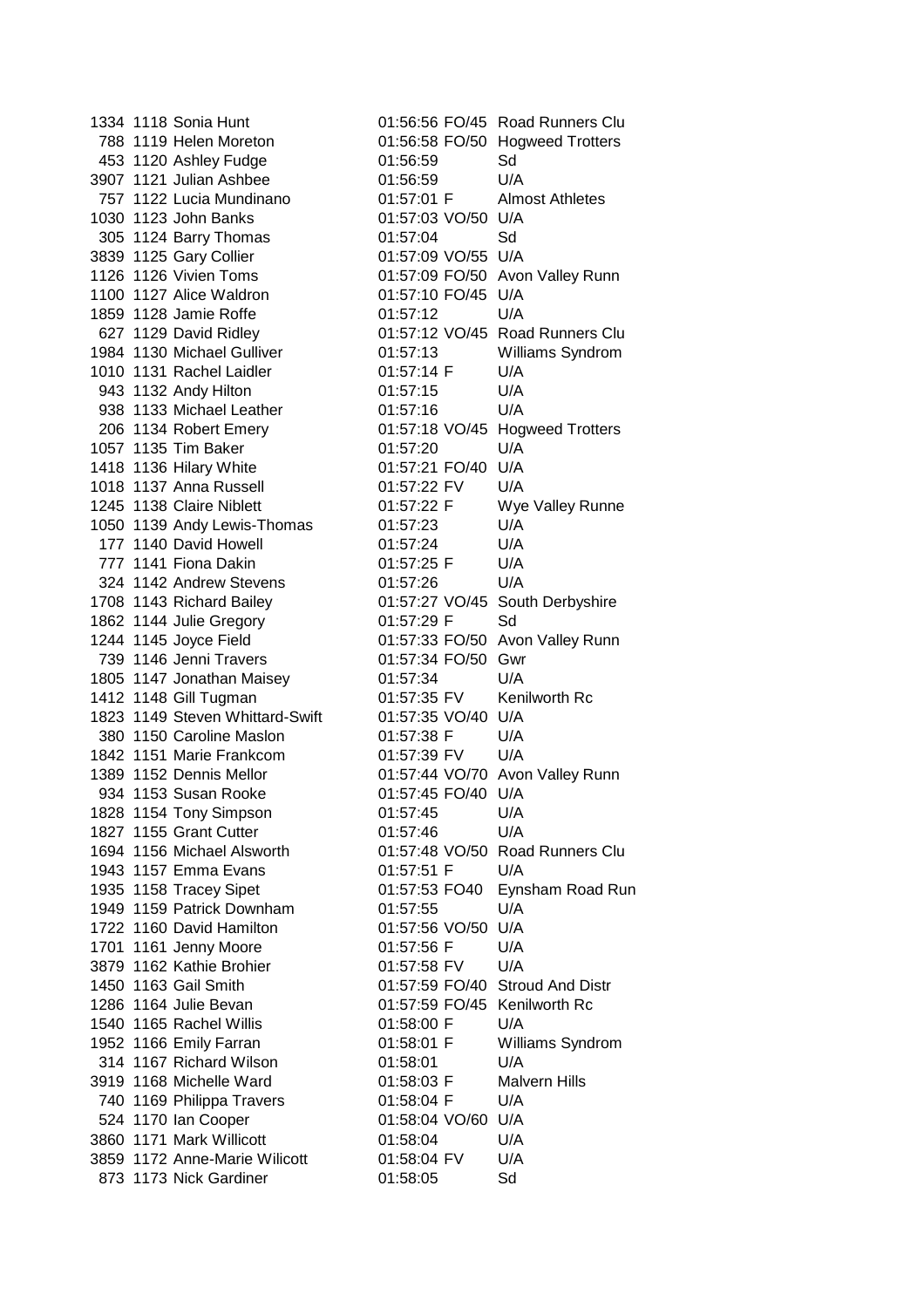1320 1174 Tommy Need 01:58:06 VO/45 U/A 577 1175 Matthew Walker 01:58:06 U/A 1261 1177 Delma Steele 01:58:13 FO/50 U/A 695 1179 Moya Church 01:58:18 FO/50 Gwr 1593 1180 Jonathan Harrod 01:58:18 VO/50 U/A 3893 1181 Karen Rowley 01:58:28 FO/45 U/A 247 1182 Paul Mallory 01:58:28 VO/40 U/A 163 1184 Gordon Harrison 01:58:31 U/A 1511 1185 Linda Summers 01:58:32 FO/45 U/A 1367 1186 Ian Wills 01:58:35 U/A 1411 1187 Chris Wright 01:58:35 Sd 450 1189 Andrew Crook 01:58:40 VO/40 U/A 1361 1190 Martin Alabaster 01:58:40 VO/45 U/A 1458 1191 Jane Bairstow 01:58:42 FV U/A 1921 1193 Tim Ledeboer 01:58:43 U/A 1256 1195 Sharon Roberts 01:58:45 FV U/A 1194 1197 Angela Reynolds 01:58:48 FV U/A 1196 1198 Lynne Owen 01:58:51 FO/40 U/A 1660 1200 Anja Ffrench 01:58:52 F Sd 1654 1201 James Skinner 01:58:53 Sd 1358 1202 Ian Mountford 01:58:53 U/A 1817 1205 Graham Fisher 01:58:58 Sd 1824 1206 Richard Cleal 01:59:03 U/A 1021 1208 Geoff Keeling 01:59:05 Sd 207 1209 Tracy Buckle 01:59:08 F U/A 1727 1210 Stephanie Lamb 01:59:09 FV U/A 1603 1211 Robert Stanworth 01:59:14 VO/45 Sd 1597 1212 John Butterworth 01:59:14 VO/45 Sd 639 1215 Gillian Marles 01:59:21 FV U/A 1108 1216 Peter Moore 01:59:22 VO/40 Sd 335 1217 Michael Green 01:59:24 VO/55 U/A 499 1218 Andrew Roper 01:59:26 U/A 684 1220 Sally Attryde 01:59:27 F U/A 1703 1221 Michael Musty 01:59:28 U/A 617 1224 Andrew Lackey 01:59:33 U/A 1659 1226 Patrick Ffrench 01:59:43 VO/55 Sd<br>1937 1227 Gary Corctice 01:59:44 VO/40 U/A 1937 1227 Gary Corctice 1720 1228 Lucy Howes 01:59:44 FV U/A 1285 1229 Lynne Lewis 01:59:45 FV Sd

1587 1176 Wendy Lawrence 01:58:12 FO/45 Forest Of Dean A 1646 1178 Dorothy Chandler 01:58:16 FO/50 Cheltenham Harri 181 1183 Maurice Raynor 01:58:31 VO/60 Mornington Chase 1186 1188 Angela Ayling 01:58:37 FO/40 Road Runners Clu 1975 1192 Keith Harrison 01:58:43 Williams Syndrom 847 1194 Claire Searle **01:58:44 FV** Hogweed Trotters 1130 1196 Jen Aston 01:58:48 FV Action Heart 1309 1199 Alan Dodd 01:58:51 VO/60 Stroud And Distr 79 1203 Michael Storey 01:58:54 VO/50 Gloucester Ac 1967 1204 James Walker 01:58:55 Williams Syndrom 1509 1207 Liz Hulcup 01:59:03 FO/50 Bourton Road Run 1508 1213 Brian Hulcup 01:59:16 VO/50 Bourton Road Run 1780 1214 Shona Cutler 01:59:20 FO/45 Amazing Feet 1112 1219 Joanna Hendry **01:59:27 F** Penarth & Dinas 48 1222 Andy Aston 01:59:29 VO/40 Action Heart 556 1223 Sylvia Fox 01:59:31 FO/50 Thornbury Rc 1328 1225 Emma Lloyd 01:59:33 FV Wootton Bassett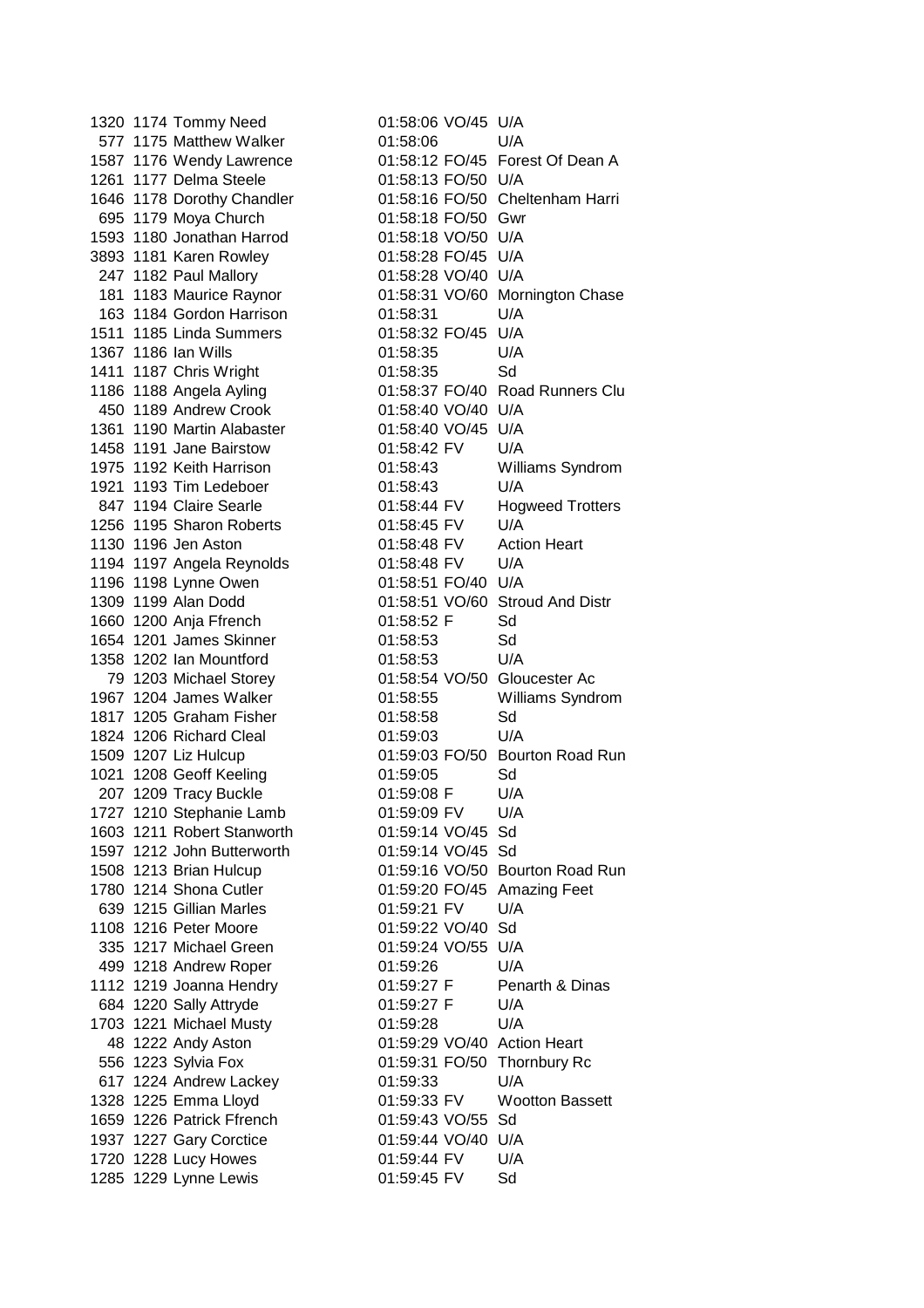| 401 1230 Kevin Murray       | 01:59:45 VO/45 Sd              |                                 |
|-----------------------------|--------------------------------|---------------------------------|
| 273 1231 Naomi Kent         | 01:59:47 F                     | U/A                             |
| 1634 1232 Johannes Rens     | 01:59:48                       | Sd                              |
| 881 1233 Rebecca Pring      | 01:59:48 F                     | U/A                             |
| 879 1234 Sharon Stevenson   | 01:59:50 FV                    | Sd                              |
| 1578 1235 Jason Bond        | 01:59:54                       | U/A                             |
| 1054 1236 Stefan Hopkins    | 01:59:56                       | U/A                             |
| 203 1237 Jonathan Lewis     | 01:59:59 VO/55 U/A             |                                 |
| 1215 1238 Jonas Morner      | 01:59:59 VO/40 U/A             |                                 |
| 1053 1239 Victoria Stone    | 02:00:00 F                     | U/A                             |
| 166 1240 Mat Tuck           | 02:00:03                       | U/A                             |
| 598 1241 Tony Nicholas      | 02:00:03 VO/40 U/A             |                                 |
| 1031 1242 Denise Evans      |                                | 02:00:04 FV Forest Of Dean A    |
| 392 1243 Emma Lowther       | 02:00:04 F Sd                  |                                 |
| 310 1244 Stefan Jakubowski  | 02:00:10 VO/45 U/A             |                                 |
| 1371 1245 Mark Baldwin      | 02:00:11                       | Sd                              |
| 904 1246 Steven Curtis      | 02:00:13                       | U/A                             |
| 942 1247 Bev Hilton         | 02:00:14 FO/40 U/A             |                                 |
| 325 1248 Linda Holley       | 02:00:16 FV                    | Sd                              |
| 1787 1249 Dave Ayliffe      |                                | 02:00:19 VO/55 Swindon Striders |
| 1278 1250 Peter Tanner      | 02:00:23                       | U/A                             |
| 1482 1251 Andy Snailham     | 02:00:25                       | U/A                             |
| 1166 1252 Jan Hunt          |                                | 02:00:44 FO/50 Avon Valley Runn |
| 816 1253 Lisa Hellewell     | 02:00:46 F                     | U/A                             |
| 1594 1254 Gary Burcombe     | 02:00:46                       | Witney Road Runn                |
| 1005 1255 Howard Taylor     |                                | 02:00:48 VO/45 Hogweed Trotters |
| 1480 1256 Pam Ferris        | 02:00:49 FV                    | Cheltenham Harri                |
| 1672 1257 Steven Adams      |                                | 02:00:49 VO/45 Road Runners Clu |
| 133 1258 Sue Walker         | 02:00:51 FO/40 Sd              |                                 |
| 374 1259 Patrick Skelton    | 02:00:56 VO/55 Midland Vets Ac |                                 |
| 969 1260 Andrew Vincent     | 02:01:06                       | U/A                             |
| 1866 1261 Alison Wyatt      | 02:01:09 F                     | U/A                             |
| 1479 1262 John Geoghegan    | 02:01:09                       | Sd                              |
| 1803 1263 Jeannette Heard   | 02:01:13 F                     | U/A                             |
| 170 1264 Geraint Jenkins    | 02:01:16                       | U/A                             |
| 724 1265 Ben Challier       | 02:01:17                       | U/A                             |
| 3911 1266 Rhett Butler      | 02:01:20 VO/40 Sd              |                                 |
| 1276 1267 Stephane Greenway | 02:01:23 F                     | <b>Stroud And Distr</b>         |
| 419 1268 Elizabeth Ginn     | 02:01:26 F                     | U/A                             |
| 1511 1269 Linda Summers     | 02:01:27 FO/45 U/A             |                                 |
| 553 1270 Liana Turton       | 02:01:28 FO/40 Sd              |                                 |
| 1380 1271 Andrew Smith      | 02:01:30                       | Sd                              |
| 1903 1272 Nigel George      |                                | 02:01:30 VO/50 Stroud And Distr |
| 1938 1273 Gary Bowled       | 02:01:33 VO/50 U/A             |                                 |
| 1939 1274 Darren Peck       | 02:01:44                       | U/A                             |
| 953 1275 John Irons         | 02:01:44 VO/60 U/A             |                                 |
| 954 1276 David Irons        | 02:01:49                       | U/A                             |
| 899 1277 Joe Osbaldeston    | 02:01:54                       | U/A                             |
| 1254 1278 Vivienne Keeble   |                                | 02:02:00 FO/50 Worcester Jogger |
| 1164 1279 Scott Terrell     | 02:02:01                       | U/A                             |
| 1572 1280 Dan Munday        | 02:02:02 VO/40 U/A             |                                 |
| 134 1281 Debbie Griffin     | 02:02:04 F                     | U/A                             |
| 1033 1282 Daniel Edgeworth  | 02:02:04                       | U/A                             |
| 1420 1283 Helen Parker      | 02:02:06 FV                    | Sd                              |
| 902 1284 Adam Osbaldeston   | 02:02:16                       | U/A                             |
| 404 1285 Bob Hale           | 02:02:19 VO/50 U/A             |                                 |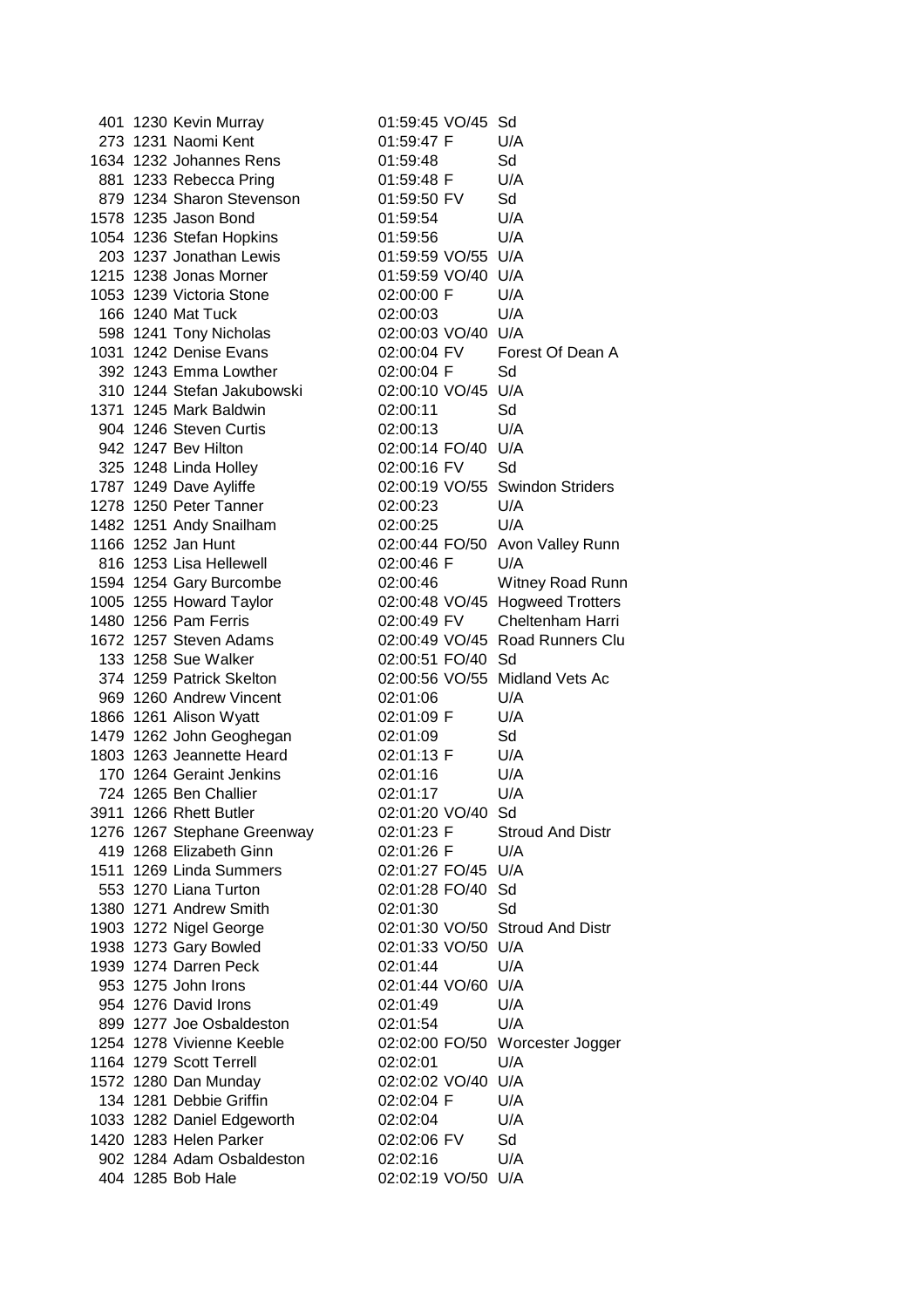351 1286 Helen Jesson 02:02:21 FV U/A 248 1287 Kim Bray 02:02:21 FV U/A 159 1288 Fiona Barnes 02:02:24 F U/A 313 1289 Jenny Kay 02:02:31 F U/A 3837 1290 James Pickard 02:02:38 U/A 3927 1291 Kathleen Hutchison 02:02:39 FO40 Weston Ac 1915 1292 Hazel Baker 02:02:40 FV Angels Rc 1723 1293 Michael Ward 02:02:42 VO/60 U/A 1156 1294 Alun Brain 02:02:45 U/A 1097 1295 Tracey Snell 02:02:49 F Sd 1650 1296 Neil Maller 02:02:50 VO/40 Sd 3842 1297 J Francicsen 02:02:53 VO/40 Thornbury Rc 984 1298 Luke Errington 02:02:53 U/A 983 1299 Jessica Roberts 02:02:58 F U/A 863 1300 Caroline Neil 02:03:00 FO/45 Worcester Ac 3847 1301 John Pearson 02:03:04 Ghcc 1453 1302 Colleen Wylie 02:03:05 F U/A 1327 1303 Stewart Roper 02:03:06 VO/55 Sd 3970 1304 Sandra Gray 02:03:07 FV U/A 470 1305 Marianne Burridge 02:03:10 FO/45 Fairwater Runner 896 1306 Selena Pugh 02:03:14 F Hogweed Trotters 573 1307 Joy Whiteley 02:03:15 FO/50 Sd 743 1308 Cedric Urch 02:03:23 VO/40 U/A 1400 1309 Robert Heath 02:03:28 VO/45 U/A 3974 1310 Adam Starkey 02:03:28 Sd 1363 1311 Susan Owens 02:03:29 FO/45 Clowne Road Runn 1151 1312 Jeffrey Woods 02:03:29 VO/40 U/A 1182 1313 Francis Chivers 02:03:31 VO/55 U/A 1428 1314 Mark Caswell 02:03:31 U/A 1443 1315 Ben Dowers 02:03:32 Sd 3930 1316 Terry Shore 02:03:39 VO/50 U/A 3908 1317 Unknown 02:03:41 U/A 1318 1318 Roger Yarnold 02:03:44 VO/45 U/A 1797 1319 Alison Gray 02:03:46 F U/A 1375 1320 Steve Holloway 02:03:47 VO/55 U/A 611 1321 John Townsend 02:03:55 VO/55 Cheltenham Harri 1972 1322 Ase Michelet 02:03:59 FO/50 Williams Syndrom 688 1323 Denise Ballard 02:04:05 FV Sd 709 1324 Andy Turner 02:04:08 Sd 1697 1325 Andy Leatherbarrow 02:04:12 U/A 1841 1326 Neil Ashman 02:04:14 U/A 1883 1327 Matthew Perkins 02:04:15 U/A 529 1328 Nicholas Stalberg 02:04:16 U/A 1737 1329 David Hayes 02:04:18 VO/60 Sd 798 1330 Malcolm Jarema 02:04:19 VO/50 U/A 1884 1331 Gary Barnes 02:04:20 U/A 1071 1332 John Carver 02:04:21 VO/40 U/A 125 1333 Mal Walker 02:04:27 VO/60 Sd 582 1334 Brian Marks 02:04:27 VO/45 Worcester Ac 1616 1335 Jenny Gibson 02:04:29 FV Stroud And Distr 1965 1336 Nick Page 02:04:30 VO/40 Williams Syndrom 641 1337 Julie Lewis 02:04:36 F U/A 1767 1338 Carrie Tibbetts 02:04:41 FO/40 U/A 895 1339 Andrew Scrase 02:04:41 U/A 1047 1340 Jon Gadsden 02:04:44 VO/40 U/A 1181 1341 Philip Corkhill 02:04:49 Sd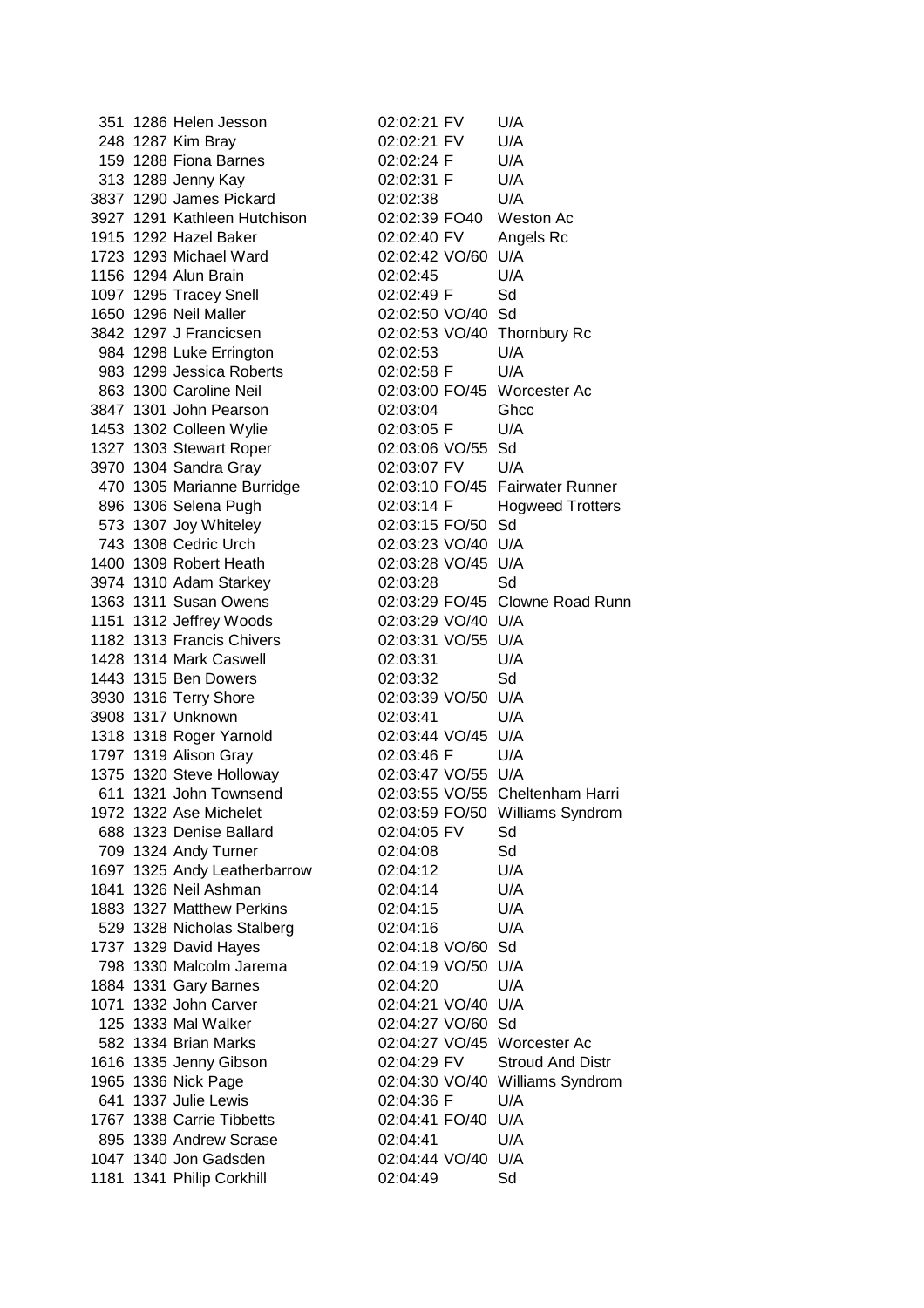|  | 898 1342 Luke Lawley         | 02:04:58                       | U/A                             |
|--|------------------------------|--------------------------------|---------------------------------|
|  | 130 1343 Alan Bloomfield     | 02:05:01 VO/50 Sd              |                                 |
|  | 1843 1344 Paul Warrender     | 02:05:01 VO/40 U/A             |                                 |
|  | 330 1345 Helen Hardwick      | 02:05:03 FV                    | U/A                             |
|  | 516 1346 John Scanlon        | 02:05:09 VO/45 U/A             |                                 |
|  | 128 1347 Wendy Rees          | 02:05:19 FO/40 U/A             |                                 |
|  | 853 1348 Jacqueline Williams |                                | 02:05:19 FO/45 Dudley Kingswinf |
|  | 1550 1349 Jenny Brookes      | 02:05:20 FV                    | U/A                             |
|  | 250 1350 Keith Hoskin        | 02:05:25 VO/40 U/A             |                                 |
|  | 990 1351 Sara Ward-Booth     | 02:05:33 F                     | U/A                             |
|  | 1774 1352 Paul Diegnan       | 02:05:35 VO/45 U/A             |                                 |
|  | 3817 1353 Andrew Hobbs       | 02:05:37 VO/45 U/A             |                                 |
|  | 1078 1354 Bernard Macleod    | 02:05:46                       | Sd                              |
|  | 760 1355 Peter Muirden       | 02:05:46 VO/45 U/A             |                                 |
|  | 1006 1356 Kevin Gregory      | 02:05:49                       | U/A                             |
|  | 1386 1357 Jacqueline Harris  | 02:05:55 FO/45 Sd              |                                 |
|  | 1368 1358 Isabelle Michel    | 02:05:56 F                     | U/A                             |
|  | 510 1359 Sam Beaver          |                                | U/A                             |
|  |                              | 02:05:58<br>02:06:07 VO/70 U/A |                                 |
|  | 1485 1360 Derek Sharpe       |                                | Barnet & Dist Ac                |
|  | 1911 1361 Paul Watts         | 02:06:07                       |                                 |
|  | 1912 1362 Allan Green        |                                | 02:06:08 VO/50 Almost Athletes  |
|  | 761 1363 Nick Hatcock        | 02:06:12 VO/40 U/A             |                                 |
|  | 576 1364 Andrew Detheridge   | 02:06:16                       | Halesowen A & Cc                |
|  | 654 1365 Karen Bishop        | 02:06:21 FV                    | U/A                             |
|  | 1463 1366 Steve Mcsorley     | 02:06:21 VO/45 U/A             |                                 |
|  | 1268 1367 Tracey Brumwell    |                                | 02:06:21 FO/40 Wye Valley Runne |
|  | 1269 1368 Valerie Coetzee    | 02:06:24 FV                    | Wye Valley Runne                |
|  | 1360 1369 Tessa Haynes       | 02:06:27 FO/40                 | Angels Rc                       |
|  | 659 1370 Robert Hook         | 02:06:32 VO/45 U/A             |                                 |
|  | 682 1371 John Armstrong      | 02:06:33 VO/50 U/A             |                                 |
|  | 968 1372 Matthew Walder      | 02:06:51                       | U/A                             |
|  | 852 1373 Colin Axford        |                                | 02:06:54 VO/60 Hogweed Trotters |
|  | 1683 1374 Catherine Nicoll   | 02:06:58 FV                    | Gloucester Ac                   |
|  | 316 1375 Ann Slator          | 02:06:58 FV                    | Chippenham Harri                |
|  | 146 1376 Frances Howell      | 02:07:03 F                     | Chippenham Harri                |
|  | 542 1377 David Pugh          | 02:07:10 VO/50 Sd              |                                 |
|  | 619 1378 Jeanna Ind          | 02:07:12 FO/40 Sd              |                                 |
|  | 3902 1379 Barry Sear         | 02:07:14 VO/45 U/A             |                                 |
|  | 1213 1380 Ian Mcadams        | 02:07:18 VO/40 U/A             |                                 |
|  | 1662 1381 Philip Withers     | 02:07:19 VO/40 U/A             |                                 |
|  | 1663 1382 Eric Moore         | 02:07:20 VO/40 U/A             |                                 |
|  | 1661 1383 Tyron Van-Rooyen   | 02:07:24                       | Sd                              |
|  | 417 1384 Michael Rabbitt     | 02:07:27                       | U/A                             |
|  | 1303 1385 Helen Jackson      | 02:07:27 F                     | U/A                             |
|  | 972 1386 Michelle Colley     | 02:07:27 F                     | U/A                             |
|  | 635 1387 Samantha Whitehouse | 02:07:28 F                     | U/A                             |
|  | 1716 1388 Rachel Armstrong   | 02:07:29 FV                    | Sd                              |
|  | 1715 1389 James Hamilton     | 02:07:30                       | U/A                             |
|  | 1609 1390 Dale Wilde         | 02:07:31 VO/45 Malvern Hash    |                                 |
|  | 397 1391 John Regan          | 02:07:33 VO/40 Sd              |                                 |
|  | 1927 1392 Jacquline Wright   | 02:07:37 FO40                  | U/A                             |
|  | 1114 1393 Vanessa Brothwell  | 02:07:41 F                     | U/A                             |
|  | 3849 1394 Peter Homden       | 02:07:42 VO/40 Sd              |                                 |
|  | 153 1395 Nicola Chrismas     | 02:07:45 FO/45 U/A             |                                 |
|  | 1527 1396 Anita Stickland    | 02:07:47 FV                    | U/A                             |
|  | 1986 1397 Simon Lambert      | 02:07:49                       | Williams Syndrom                |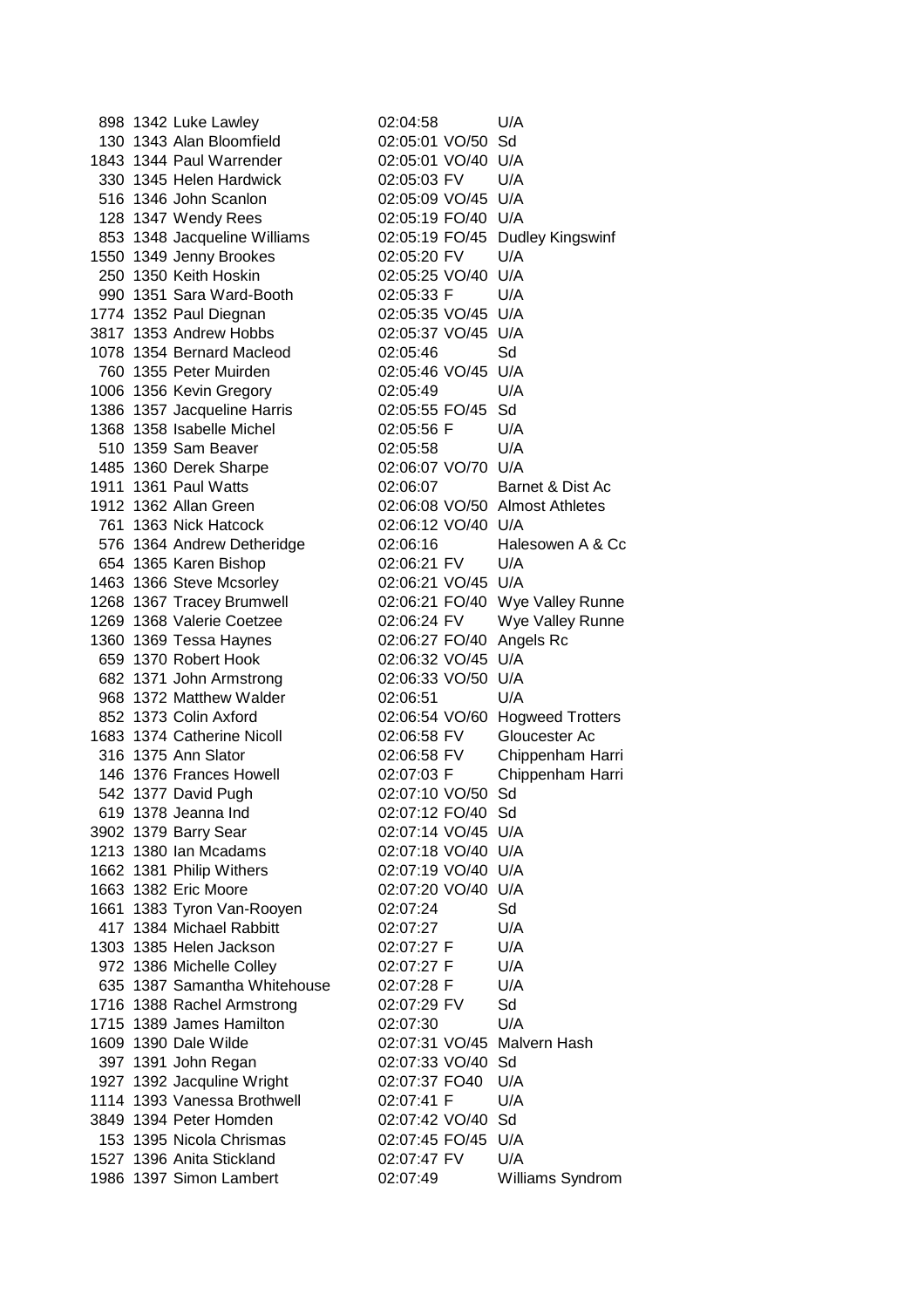1446 1398 Katharine Dicks 02:07:52 F U/A 1357 1400 Mike Baines 02:07:55 VO/55 U/A 350 1403 Farah Rachlin 02:07:58 FV U/A 3832 1404 Adrian Hayward 02:07:59 U/A 1906 1405 Andy Killingbeck 02:08:04 VO/45 U/A 1846 1407 Chris Whetherly 02:08:10 VO/50 Sd 1834 1408 Jason Huggett 02:08:12 Sd 1529 1409 Kim Head 02:08:16 FO/40 U/A 1528 1410 Anne Lloyd 02:08:18 FV U/A 1680 1411 Alison Owen 02:08:18 FV David Lloyd Soli 1679 1412 Deborah Collinson 02:08:30 F David Lloyd Soli 1052 1414 Alan Tubman 02:08:40 VO/60 Sd 1864 1415 Robin Jarvis 02:08:46 VO/45 U/A 1786 1417 Joss Urch 02:08:51 U/A 742 1418 Shanon Collett 02:08:51 F U/A 109 1419 Nicola Peterson 02:08:56 FO/50 U/A 1772 1421 Angela Miller 02:09:02 FO/45 U/A 1282 1423 Jane Tull 02:09:10 FV U/A 1918 1424 Annie Conroy 02:09:10 FO/55 Les Croupiers 1761 1425 Sheila Brown 02:09:11 FO/50 Reebok 478 1427 Chris Powell 02:09:45 VO/60 U/A 81 1428 Sheila Conroy 02:09:46 FO/50 Usa 1717 1431 Pamela Brady 02:10:01 FV Worcester Ac 1188 1432 Alan Ford 02:10:01 VO/60 Sd 149 1435 Ann Sherrington 02:10:14 FV Sd 1039 1436 Kay Ramsay 02:10:15 FV U/A 1038 1437 Raymond Cox 02:10:22 VO/40 U/A 445 1438 Sue Pascoe 02:10:31 FO/45 Thornbury Rc 3931 1439 Nick Eager 02:10:32 Sd 3924 1440 Unknown Number 02:10:43 U/A 1277 1441 Laurie Robins 02:10:47 F U/A 623 1442 Mark Oldham 02:10:54 U/A 805 1443 Rosemary Cowl 02:10:55 F U/A 804 1444 Michael Evans 02:10:55 Sd 1440 1445 Gary Chapman 02:10:58 U/A 1743 1446 Sarah Nash 02:11:01 FV Weston Ac 1733 1448 Mike Newing 02:11:04 Almost Athletes 1909 1449 Michael Hair 02:11:12 Sd 1219 1450 Rhiannon Stevenson 02:11:14 F U/A 189 1452 Denise Rogers 02:11:20 FV U/A 536 1453 Julie Wilkins 02:11:20 F U/A

723 1399 Kevin Mcnicholas 02:07:54 VO/55 Hogweed Trotters 1424 1401 Sarah-Jane White 02:07:55 FV Forest Of Dean A 837 1402 Clair Morgan 02:07:56 FO/40 Forest Of Dean A 1025 1406 David Mullins 02:08:07 VO/50 Hogweed Trotters 3913 1413 Liz Stacey 02:08:40 FO/45 Worcester Jogger 1954 1416 Rod Carpenter 02:08:50 VO/60 Williams Syndrom 3816 1420 Aian Cuptis 02:08:59 Stroud And Distr 1313 1422 Annette King 02:09:07 FO/40 Wootton Bassett 1963 1426 Ceri Donovan 02:09:29 F Williams Syndrom 296 1429 Patricia Charles **02:09:47 F** Bitton Road Runn 214 1430 Micaila Vivier 02:09:54 F Wimbledon Windmi 1364 1433 David Owens 02:10:05 VO/55 Clowne Road Runn 468 1434 Desiree Beer 02:10:13 FO/45 Almost Athletes 748 1447 Sonia Mclean 02:11:02 F Almost Athletes 457 1451 David Morris 02:11:19 VO/50 Almost Athletes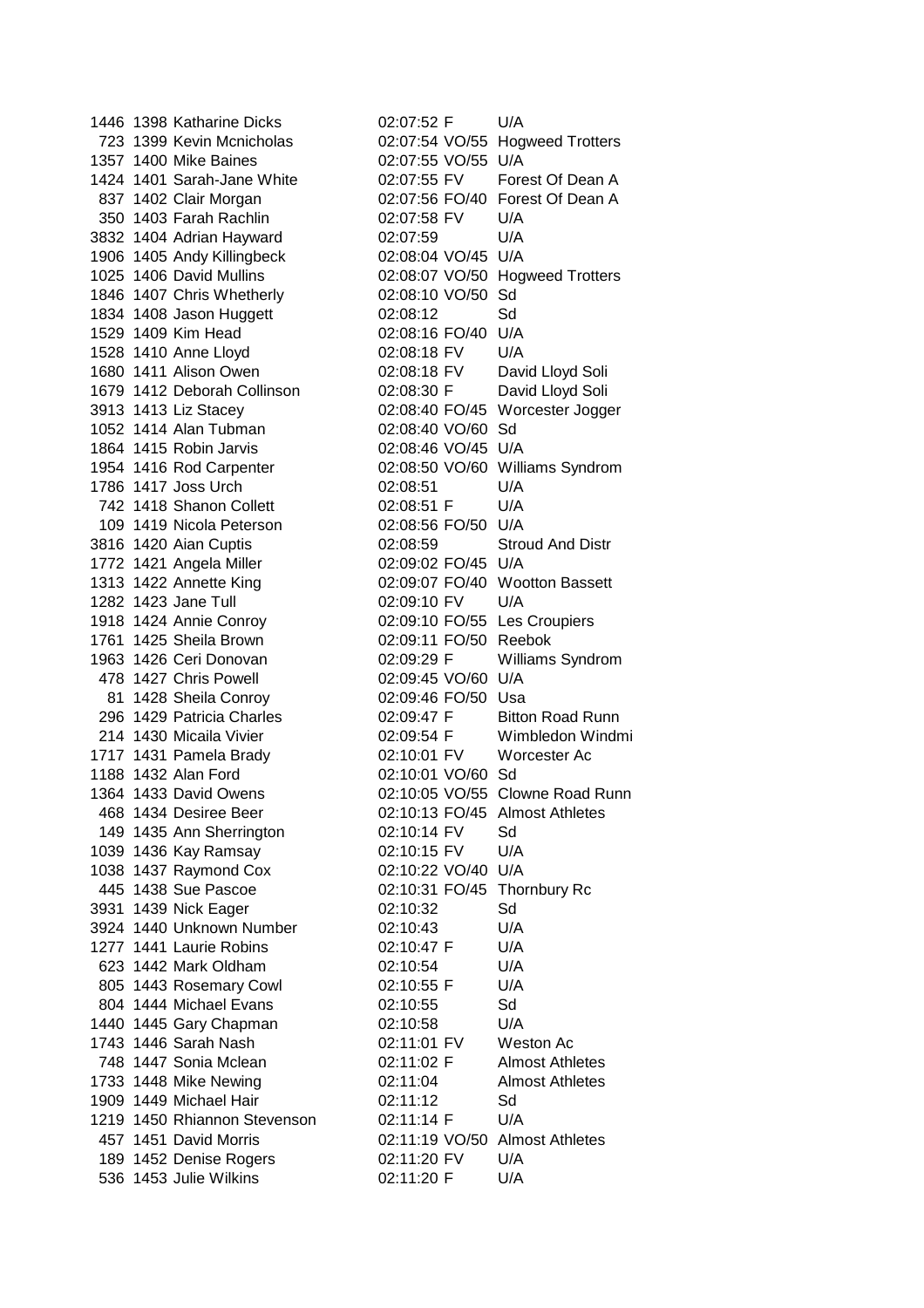|  | 537 1454 Robert Findlater           | 02:11:22                       | U/A                             |
|--|-------------------------------------|--------------------------------|---------------------------------|
|  | 1816 1455 Alan Harnden              | 02:11:22                       | Sd                              |
|  | 831 1456 Wendy Phillips             |                                | 02:11:24 FO/40 Hogweed Trotters |
|  | 834 1457 Rosalind Gwynn             | 02:11:30 FV                    | <b>Hogweed Trotters</b>         |
|  | 1109 1458 Ruth Graham               | 02:11:33 F                     | U/A                             |
|  | 1359 1459 Gavin Paskin              | 02:11:37 VO/40 U/A             |                                 |
|  | 339 1460 Christopher Horne          | 02:11:41 VO/40 U/A             |                                 |
|  | 1794 1461 Pippa Howse               | 02:11:42 FO/45 Almost Athletes |                                 |
|  | 1069 1462 Debbie Masding            | 02:11:47 FV Almost Athletes    |                                 |
|  | 104 1463 Jennifer Corrigan          | 02:11:49 FO/40 U/A             |                                 |
|  | 1339 1464 Brian Hewlett             | 02:11:50 VO/45 Almost Athletes |                                 |
|  | 1852 1465 Jonathan Unwin            | 02:11:57 VO/45 Sd              |                                 |
|  | 193 1466 Stephen Hall               | 02:12:00 VO/45 U/A             |                                 |
|  | 540 1467 Rebecca Williams           | 02:12:00 F                     | Sd                              |
|  | 609 1468 Edward Williams            | 02:12:06 VO/50 Sd              |                                 |
|  | 3837 1469 James Pickard             | 02:12:15                       | U/A                             |
|  | 515 1470 Mark Bennett               | 02:12:26 VO/40 Sd              |                                 |
|  | 1051 1471 Geoff Fellows             | 02:12:27 VO/50 U/A             |                                 |
|  | 970 1472 Kelly Mitchell             | 02:12:33 F                     | U/A                             |
|  | 952 1473 Rob Ellis                  | 02:12:35 VO/45 U/A             |                                 |
|  | 1656 1474 Hatsumi Hatanaka          | 02:12:36 F                     | Sd                              |
|  | 3825 1475 Richard Denton            | 02:12:36                       | U/A                             |
|  | 851 1476 David King                 | 02:12:39 VO/40 U/A             |                                 |
|  | 1216 1477 Joanne Stephenson-Jarrett | 02:12:46 FV                    | U/A                             |
|  | 616 1478 Anna Schofield             | 02:12:47 FV                    | <b>Stratford Runnin</b>         |
|  | 1369 1479 Louise Thomas             | 02:12:48 F                     | U/A                             |
|  | 1370 1480 Simon Griffiths           | 02:12:57                       | U/A                             |
|  | 1401 1481 Alison Heath              | 02:12:57 FO/40 U/A             |                                 |
|  | 1500 1482 Susan James               | 02:12:57 FO/50 U/A             |                                 |
|  | 371 1483 Liz Aukett                 | 02:12:57 FO/40                 | Sd                              |
|  | 477 1484 Alison Lea                 | 02:13:03 FV                    | Sd                              |
|  | 119 1485 Michelle Else              | 02:13:04 FV                    | U/A                             |
|  | 1585 1486 Tim Walton                | 02:13:08                       | U/A                             |
|  | 806 1487 James Cowl                 | 02:13:09                       | U/A                             |
|  | 1562 1488 Lyn Niblett               | 02:13:09 FO/45 Sd              |                                 |
|  | 1561 1489 Lilian Neale              | 02:13:10 FO/40 Sd              |                                 |
|  | 437 1490 Matthew Clifford           | 02:13:13                       | Sd                              |
|  | 3977 1491 David Matthews            | 02:13:18                       | U/A                             |
|  | 1045 1492 Pat Parker                | 02:13:18 FO/45                 | Sd                              |
|  | 571 1493 Linda Bruton               | 02:13:19 FV                    | Sd                              |
|  | 3889 1494 Mike Elliott              |                                | 02:13:24 VO/60 Upton Tug-Of-War |
|  | 386 1495 Josephine Middleton        | 02:13:25 FO/40                 | Sd                              |
|  | 1419 1496 Sharon King               | 02:13:25 FO/40                 | U/A                             |
|  | 3835 1497 Frank Prentice            | 02:13:25                       | Victoria T-O-W                  |
|  | 624 1498 Helen Large                | 02:13:26 FO/40 U/A             |                                 |
|  | 1973 1499 Paul Griffiths            |                                | 02:13:34 VO/55 Williams Syndrom |
|  | 1214 1500 Joy Atkins                | 02:13:39 FV                    | U/A                             |
|  | 3875 1501 Richard Nuell             |                                | 02:13:41 VO/50 Town & Cntry Har |
|  | 102 1502 Mandy King                 | 02:13:46 FO/45 U/A             |                                 |
|  | 1548 1503 Ivan Ganchev              | 02:14:08 VO/45 Sd              |                                 |
|  | 685 1504 Karen Carr                 | 02:14:25 FO/45 Thornbury Rc    |                                 |
|  | 1344 1505 Claire Farrell            | 02:14:27 F                     | Sd                              |
|  | 923 1506 Karen Beard                | 02:14:28 FO/40 U/A             |                                 |
|  | 699 1507 Ailsa Sanders              | 02:14:30 F                     | <b>Stroud And Distr</b>         |
|  | 1870 1508 Jenny Underwood           | 02:14:51 FO/40 Sd              |                                 |
|  | 1499 1509 John Sirett               | 02:14:55 VO/45 Sd              |                                 |
|  |                                     |                                |                                 |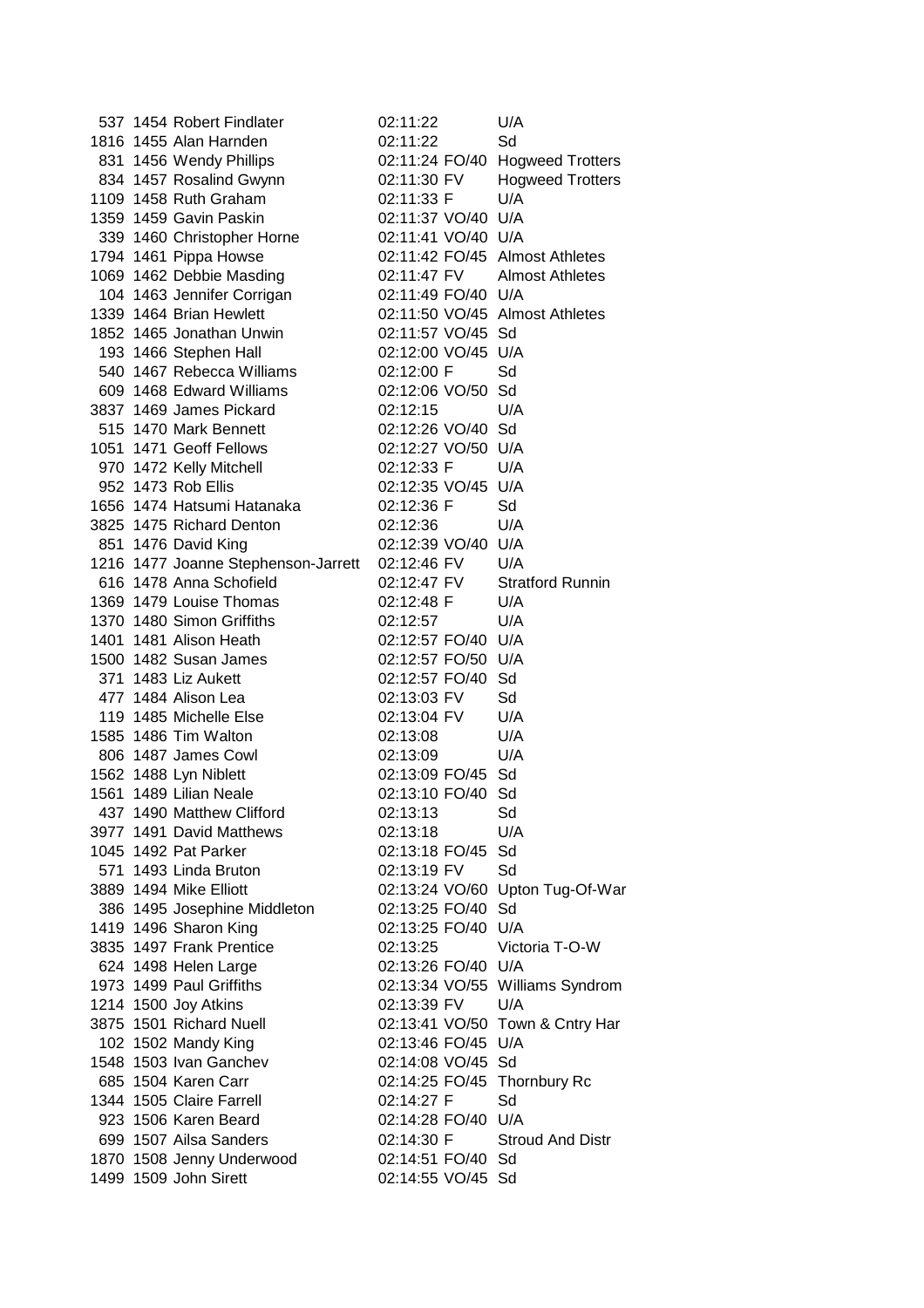157 1510 Jill Bloomfield 02:15:23 FO/45 Angels Rc 1998 1511 Valerie Adlam 02:15:25 FO/45 Williams Syndrom 1981 1512 Christine Reynolds 02:15:26 FO/40 Williams Syndrom 1969 1513 Neil Downton 02:15:26 Williams Syndrom 1961 1514 Andrea Cahill 02:15:26 FO/50 Williams Syndrom 1670 1515 Johanna Czako 02:15:36 F London Bus Sch R 932 1516 Audrey Butler 02:15:39 FO/50 Gwr 1439 1517 John Brooke 02:15:44 VO/50 U/A 1513 1518 Alex Evans 02:15:46 FV Sd 236 1519 Joanna Taylor 02:15:46 F U/A 235 1520 Mick Taylor 02:15:49 U/A 1489 1521 Bryan Jones 02:15:50 VO/60 Worcester Ac 1914 1522 Bradley Sluz 02:15:50 U/A 987 1523 Philip Robinson 02:15:56 U/A 1976 1524 Ann Withrington 02:15:56 F Williams Syndrom 1979 1525 Philip Jeffery 02:16:02 VO/50 Williams Syndrom 3933 1526 Martin Whitfield 02:16:03 VO/50 U/A 1306 1527 Michael Yhnell 02:16:04 VO/50 Glos Police Aa 3934 1528 Rob Whitfield 02:16:14 U/A 471 1529 Anne Pope 02:16:14 FO/40 U/A 469 1530 Jane Howell 02:16:18 FO/40 U/A 423 1531 Isabelle Monk 02:16:20 F U/A 900 1532 Helen Jones 02:16:31 F U/A 1556 1533 Jean Deakins 02:16:31 FO/50 U/A 1825 1534 Steve Campion 02:16:32 Sd 287 1535 Frances Harper 02:16:33 F U/A 195 1536 Liza Darroch 02:16:39 FO/50 Cirencester Ac 3904 1537 William Jones 02:16:50 VO/50 U/A 491 1538 Ken Bushell 02:16:57 VO/45 Tba 1372 1539 Ian Whitehead 02:16:59 U/A 893 1540 Debbie Tyler 02:16:59 FV U/A 613 1541 Charlotte Rogers 02:17:00 FV Witney Road Runn 1719 1542 Toby Howes 02:17:10 Cheltenham Harri 1621 1543 Emma Le Roux 02:17:12 F U/A 789 1544 Chris Jenkins 02:17:19 FO/40 U/A 231 1545 Christine Tubman 02:17:20 FV Sd 1933 1546 Steve Lee 02:17:33 VO/40 U/A 196 1547 Nicola Fowles 02:17:37 F U/A 3851 1548 Thanh Sutton 02:17:48 ? U/A 514 1549 Lucy Bennett 02:17:48 F Sd 1832 1550 Helen Stanley 02:17:49 F U/A 1831 1551 Wilf Bates 02:18:00 VO/70 Worcester Ac 1563 1552 Graham Englefield 02:18:24 VO/40 Sd 618 1553 Hazel West 02:18:25 F U/A 692 1554 Juliette Moxham 02:18:37 FV U/A 779 1555 Michael Concannon 02:18:45 VO/45 U/A 141 1556 Andrea Smith 02:18:50 F U/A 1322 1557 Inger Bird 02:18:51 FO/50 U/A 1321 1558 Sara Dauncey 02:18:54 FO/45 U/A 428 1559 Sam Mills 02:18:58 Sd 539 1560 Jeffrey Nott 02:19:07 VO/50 U/A 1742 1561 Sarah Mall 02:19:15 F U/A 1631 1562 Christopher Lavery 02:19:26 U/A 1826 1563 Michael Rose 02:19:38 Sd 909 1564 Gary Chambers 02:19:41 VO/40 U/A 884 1565 Adele Verry 02:19:41 F U/A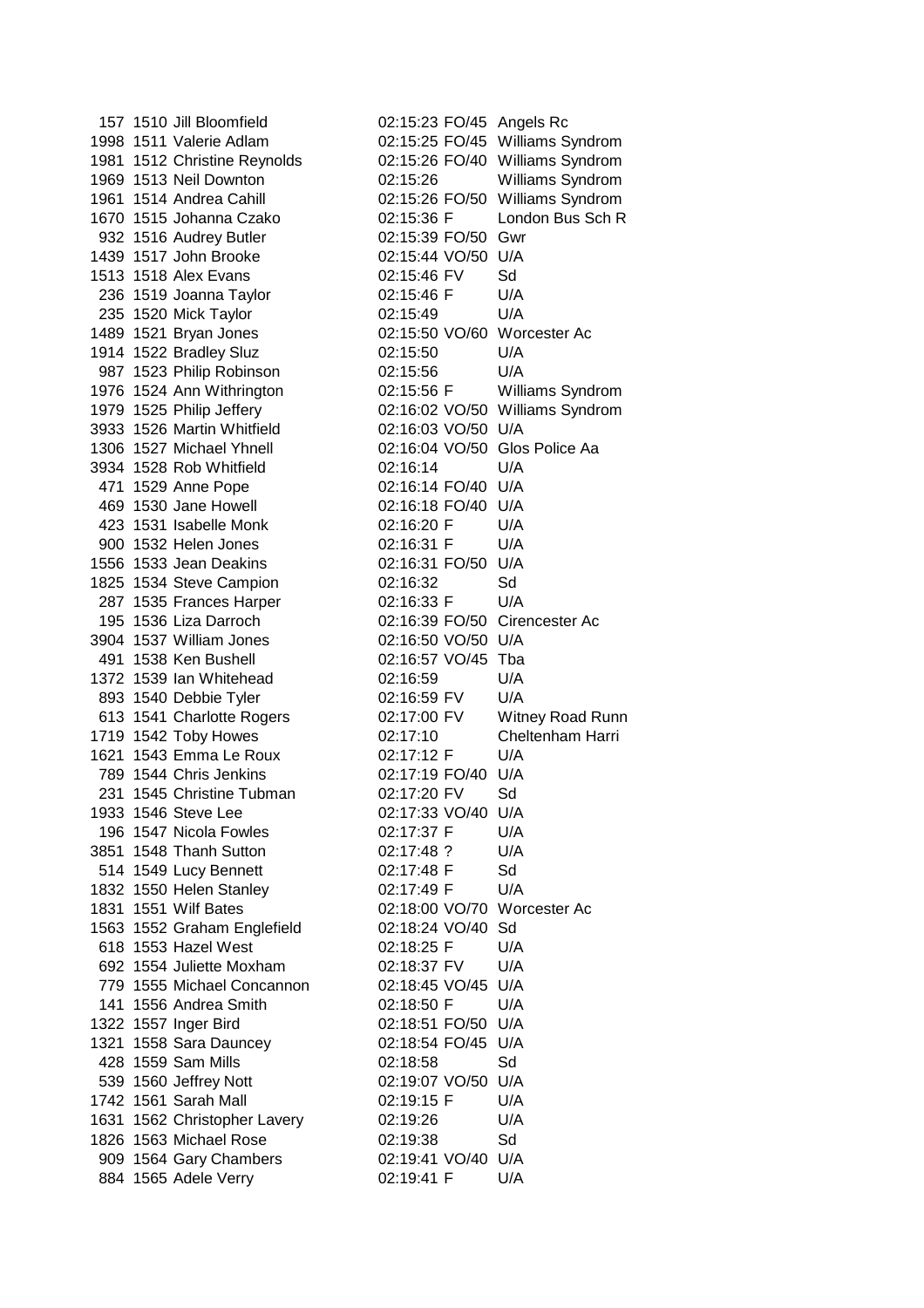|                        | 570 1566 Tracey Nurding                                     | 02:19:45 F                     | U/A                             |
|------------------------|-------------------------------------------------------------|--------------------------------|---------------------------------|
|                        | 1454 1567 James Roper                                       | 02:19:54                       | Sd                              |
|                        | 1929 1568 Matthew Baines                                    | 02:19:55                       | U/A                             |
|                        | 1633 1569 Janet Sesay                                       | 02:20:09 F                     | U/A                             |
|                        | 413 1570 Jason Richards                                     | 02:20:09                       | Sd                              |
|                        | 1168 1571 Joanne Chilcott                                   | 02:20:09 F                     | U/A                             |
|                        | 1712 1572 Janet Evans                                       | 02:20:10 FO/45 U/A             |                                 |
|                        | 156 1573 Nicholas Price                                     | 02:20:10                       | U/A                             |
| 1473 1574 Allen Watts  |                                                             | 02:20:15 VO/70 Sarn Helen      |                                 |
|                        | 393 1575 Berna Cantwell                                     | 02:20:16 FV                    | <b>Chepstow Harrier</b>         |
|                        | 769 1576 Elaine Skinner                                     |                                | 02:20:16 FO/45 Chepstow Harrier |
|                        | 1413 1577 Tracy Lambert                                     | 02:20:29 FV                    | U/A                             |
|                        | 1490 1578 Penny Hope                                        | 02:20:30 FO/40 U/A             |                                 |
|                        | 1632 1579 Jason Wilkins                                     | 02:20:48                       | U/A                             |
|                        | 1305 1580 Richard Bird                                      | 02:20:50 VO/60 U/A             |                                 |
|                        | 1229 1581 Kristy Dable                                      | 02:21:26 F                     | Kenilworth Rc                   |
|                        | 1987 1582 Dave Robinson                                     |                                | 02:21:37 VO/40 Williams Syndrom |
|                        | 1950 1583 Adrian Gardner                                    | 02:21:44                       | U/A                             |
|                        | 588 1584 Amy Hermon-Taylor                                  | 02:21:49 F                     | U/A                             |
|                        | 1888 1585 Tim Ballinger                                     | 02:21:57 VO/40 U/A             |                                 |
|                        | 1769 1586 Neville Pellatt                                   | 02:21:59 VO/45 Sd              |                                 |
|                        | 59 1587 Ronald Ellis                                        |                                | 02:22:00 VO/70 Stroud And Distr |
|                        | 301 1588 Clare Lowndes                                      | 02:22:08 F                     | <b>Almost Athletes</b>          |
|                        | 300 1589 Sally Lowndes                                      | 02:22:08 FO/45 Almost Athletes |                                 |
|                        | 770 1590 Neil Farmer                                        | 02:22:12 VO/55 U/A             |                                 |
|                        | 268 1591 Andy Musty                                         | 02:22:18                       | U/A                             |
|                        | 3840 1592 Jack Tomlins                                      | 02:22:20                       | Sd                              |
|                        | 1041 1593 Sarah Green                                       | 02:22:25 FO/40 U/A             |                                 |
|                        |                                                             | 02:22:32 FO/50 U/A             |                                 |
|                        | 1850 1594 Lynne Knight<br>772 1595 Jennifer Way             | 02:22:34 FV                    | U/A                             |
|                        | 1730 1596 Charlotte Barber                                  | 02:22:46 F                     | U/A                             |
|                        | 1731 1597 Lee O'Brien                                       | 02:22:47                       | U/A                             |
|                        | 1020 1598 Susan Strickland                                  | 02:22:56 FO/45 U/A             |                                 |
|                        | 1014 1599 Peter Godsell                                     | 02:22:56 VO/40 U/A             |                                 |
| 1525 1600 Jodie Sallis |                                                             | 02:23:16 F                     | U/A                             |
| 1138 1601 Carol Fell   |                                                             |                                | 02:23:26 FO/50 Wye Valley Runne |
|                        |                                                             |                                | 02:23:27 VO/40 Williams Syndrom |
|                        | 1982 1602 Mark Reynolds<br>1526 1603 Geoffery Sallis        | 02:23:33 VO/45 U/A             |                                 |
|                        | 1991 1604 Michael Norrie                                    |                                | 02:23:35 VO/50 Williams Syndrom |
|                        | 1783 1605 Gillian Omar                                      |                                | 02:23:36 FO/50 Wye Valley Runne |
|                        | 1398 1606 Jan Mcnelliss                                     | 02:23:40 FO/50 U/A             |                                 |
|                        | 1128 1607 Angela Hayes                                      | 02:23:45 FO/45 U/A             |                                 |
|                        | 331 1608 Anne Fowler                                        | 02:23:55 F                     | Sd                              |
|                        | 803 1609 Emma Evans                                         | 02:24:07 F                     | Sd                              |
|                        |                                                             | 02:24:07 F                     | Sd                              |
|                        | 877 1610 Kathryn Woodward                                   |                                |                                 |
|                        | 1312 1611 Mychelle Featherstone<br>3838 1612 Martin Pickard | 02:24:08 F                     | U/A                             |
|                        |                                                             | 02:24:10 VO/45 U/A             |                                 |
|                        | 878 1613 Richard Allard                                     | 02:24:30                       | Sd                              |
|                        | 737 1614 Andrew Nelmes                                      | 02:24:30 VO/40 U/A             |                                 |
|                        | 174 1615 Kate Houston                                       | 02:25:15 FV                    | U/A                             |
|                        | 226 1616 Charlotte Hough                                    | 02:25:16 FV                    | Sd                              |
|                        | 1964 1617 Lewis Canning                                     |                                | 02:25:34 VO/45 Williams Syndrom |
|                        | 3971 1618 Dawn Ricketts                                     | 02:25:34 FO/45 U/A             |                                 |
|                        | 1397 1619 Tracy Cooper                                      | 02:25:51 FV                    | U/A                             |
|                        | 1252 1620 Stephanie Thompson                                | 02:26:01 FO/40 U/A             |                                 |
|                        | 1739 1621 David Michael                                     | 02:26:04 VO/45 Sd              |                                 |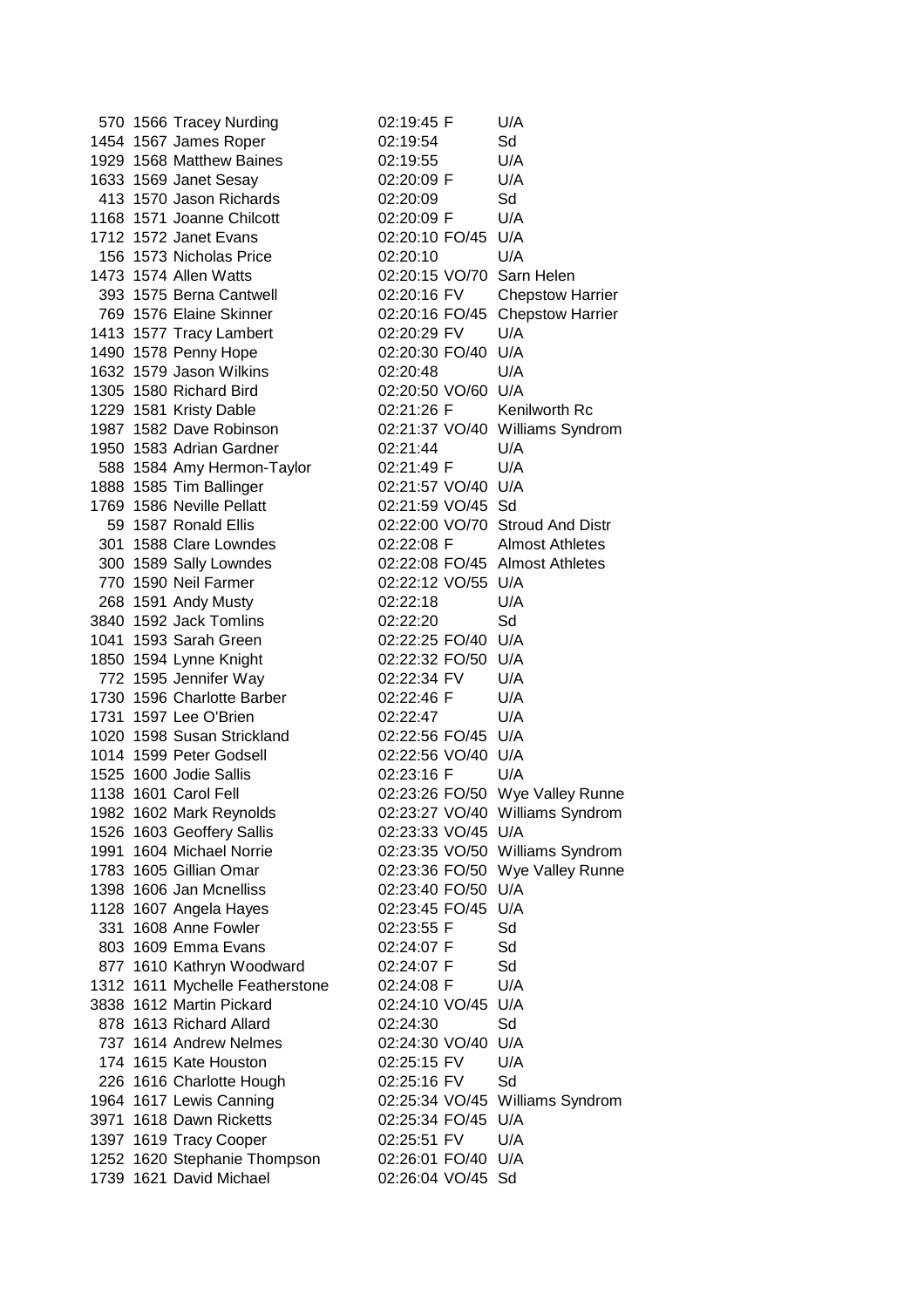145 1622 Robert Smith 02:26:05 VO/55 Sd 1345 1623 William Richardson 02:26:08 VO/55 U/A 1985 1624 Michael Corns 02:26:25 Williams Syndrom 1770 1625 Mark Wigley 02:26:25 U/A 560 1626 Michael Middleton 02:26:30 VO/60 Croydon Harriers 180 1627 Elizabeth Neil 02:26:35 FV U/A 1409 1628 Andrew Elliott 02:26:36 VO/40 Sd 241 1629 Gary Bateman 02:26:49 U/A 1658 1630 Miyuki Tsurugai 02:27:37 F Sd 1808 1631 Jo Curtis 02:27:53 FO/45 Stroud And Distr 265 1632 Ian Boulton 02:28:04 VO/45 U/A 862 1633 Pat Flury 02:28:26 FO/50 U/A 158 1634 Andrea Thompson-Taylor 02:28:29 FV U/A 1983 1635 Malcolm Gulliver 02:28:33 VO/45 Williams Syndrom 1106 1636 Simona Hill 02:28:35 F Womens Running N 1637 1637 Patricia Wyatt-Davies 02:28:55 FO/40 U/A 3932 1638 Nick Preddy 02:29:22 U/A 1760 1639 Mike Parks 02:31:04 VO/70 Westbury Harrier 139 1640 Susan Robbins 02:31:05 FO/45 Cirencester Ac 3973 1641 Paul Creed 02:31:21 Sd 295 1642 Caroline Armstrong-James 02:32:35 FO/40 Bitton Road Runn 901 1643 Dawn Roberts 02:33:04 F U/A 1989 1644 Kevin Newton-White 02:33:39 VO/40 Williams Syndrom 3884 1645 Maurice Moore 02:34:04 VO/50 Sd 1434 1646 Alison Moss 02:34:12 F Sd 103 1647 Stephen Chandler 02:35:08 Hogweed Trotters 880 1648 Barry Dawson 02:35:13 VO/60 Sd 1537 1649 Peter Mayne 02:35:15 VO/55 U/A 1644 1650 Ralph Whitlock 02:36:14 VO/55 St. Albans Strid 606 1651 Suzanne Price 02:36:24 FV U/A 262 1652 Robert Roberts 02:36:48 Sd 1706 1653 Chris Handley 02:36:59 Sd 2023 1654 Andrew Newman 02:37:41 Williams Syndrom 1408 1655 Nigel Reeves 02:38:28 VO/45 Sd 1696 1656 Helen Bond 02:40:23 F Sd 173 1657 Gareth Dowling 02:44:23 U/A 1996 1658 Rebecca Foxcroft 02:44:33 F Williams Syndrom 1994 1659 Jane Guest 02:44:34 F Williams Syndrom 118 1660 John Murray 02:45:49 VO/45 U/A 1988 1661 Katie Hooper 02:47:51 FV Williams Syndrom 1990 1662 Cheryl Arnell 02:47:51 FV Williams Syndrom 456 1663 Kate Morris 02:49:27 FO/50 Almost Athletes 1146 1664 Rachel Arthur 02:51:00 F U/A 1147 1665 Matthew Arthur 02:51:01 U/A 696 1666 Charlie Sanders 02:59:04 F Sd 2002 1667 Thomas Langhley 03:00:49 Williams Syndrom 230 1668 Cora Marshall 03:00:50 F Sd 2001 1669 Adrian Payne 03:02:51 Williams Syndrom 1483 1670 Nigel Booker 03:04:14 VO/50 Sd 2022 1671 Kate Jones 03:05:38 FV Williams Syndrom 2021 1672 Liz Paul 03:05:38 FV Williams Syndrom 113 1673 Odette Ward 03:05:45 F U/A 2034 1674 David Pullen 03:12:40 Williams Syndrom 2010 1675 John Nelson 03:12:40 VO/55 Williams Syndrom 2000 1676 Jenny Price 03:15:28 FO/50 Williams Syndrom 2028 1677 Eddie Gatheridge 03:15:54 Williams Syndrom